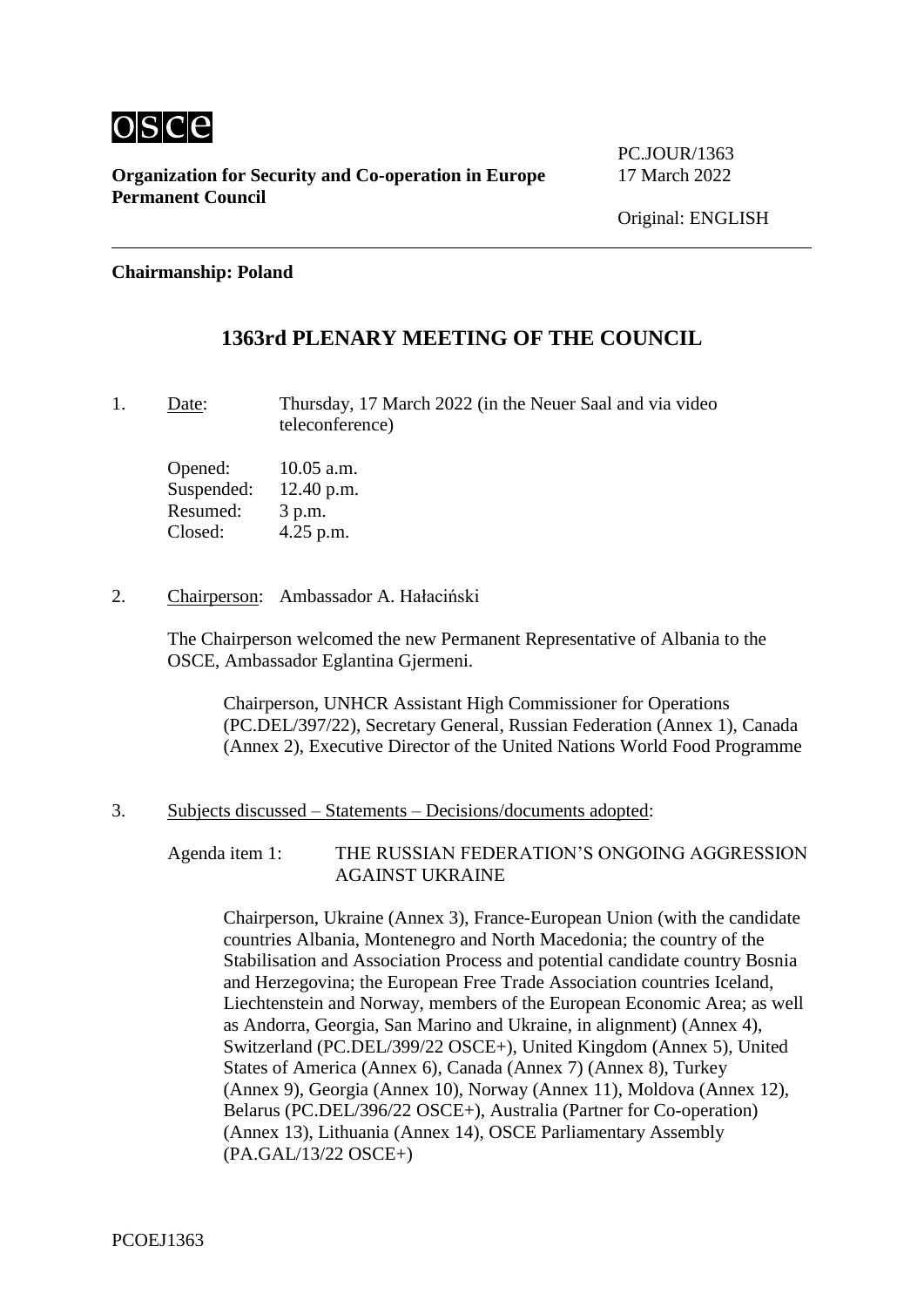#### Agenda item 2: REVIEW OF CURRENT ISSUES

*Ongoing crimes by Ukraine with the support of a number of OSCE participating States*: Russian Federation (Annex 15), France-European Union, Ukraine (Annex 16), Germany (Annex 17) (Annex 18), Italy (Annex 19), Norway (Annex 20), Canada (Annex 21), France (Annex 22)

Agenda item 3: REPORT ON THE ACTIVITIES OF THE CHAIRMAN-IN-OFFICE

- (a) *Address by the Chairman-in-Office, H.E. Mr. Z. Rau, to the United Nations Security Council on the priorities of the Polish OSCE Chairmanship, delivered in New York on 14 March 2022*: Chairperson
- (b) *Meeting of the Chairman-in-Office, H.E. Mr. Z. Rau, with the President of the 76th Session of the UN General Assembly, H.E. Mr. A. Shahid and with the United Arab Emirates (UAE) Mission to the UN holding the UN Council presidency in March 2022, held in New York on 14 March 2022*: Chairperson
- (c) *Meeting of the Chairman-in-Office, H.E. Mr. Z. Rau, with the Secretary-General of the United Nations, H.E. Mr. A. Guterres, held in New York on 15 March 2022*: Chairperson
- (d) *Phone call between the Chairman-in-Office, H.E. Mr. Z. Rau, with the Secretary of State of the United States of America, H.E. Mr. A. Blinken, on 11 March 2022*: Chairperson
- (e) *Special meeting of the Human Dimension Committee on the topic of violence against women in conflict, to be held via video teleconference on 22 March 2022 (PC.GAL/26/22 OSCE+)*: Chairperson
- (f) *First Supplementary Human Dimension Meeting of 2022, entitled "International co-operation to address violations of international humanitarian law and international human rights law", to be held in Vienna on 28 and 29 March 2022* (*CIO.GAL/27/22 OSCE+)*: Chairperson
- Agenda item 4: REPORT OF THE SECRETARY GENERAL

None

Agenda item 5: ANY OTHER BUSINESS

(a) *Presidential election in Turkmenistan, held on 12 March 2022*: Turkmenistan, Russian Federation (PC.DEL/401/22), France-European Union, Uzbekistan, Kazakhstan, Tajikistan, United Kingdom, Azerbaijan (PC.DEL/447/22 OSCE+), Turkey (PC.DEL/411/22 OSCE+), United States of America, Kyrgyzstan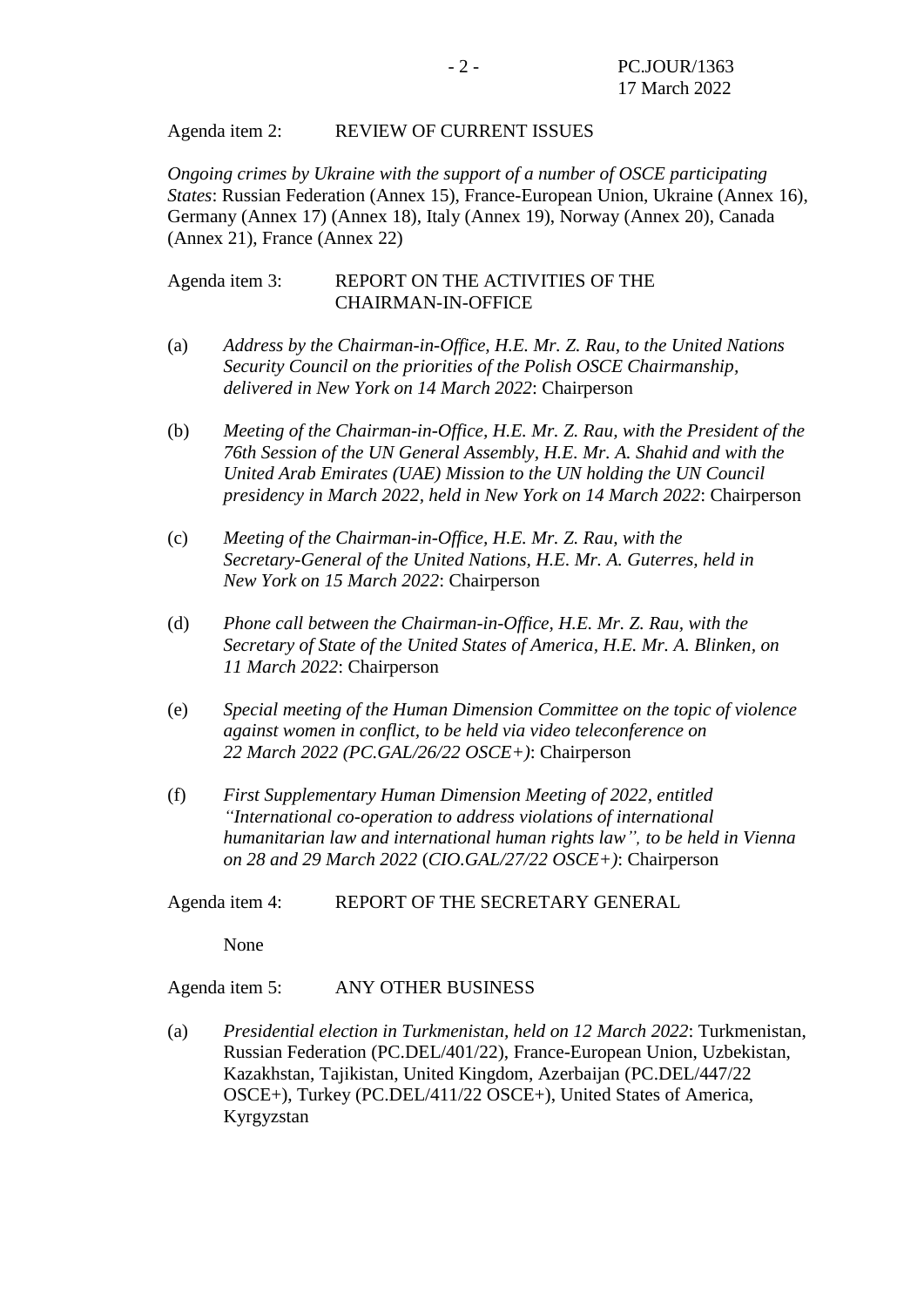- (b) *2nd Antalya Diplomacy Forum, held from 11 to 13 March 2022*: Turkey (PC.DEL/412/22 OSCE+), Azerbaijan
- 4. Next meeting:

Thursday, 24 March 2022, in the Neuer Saal and via video teleconference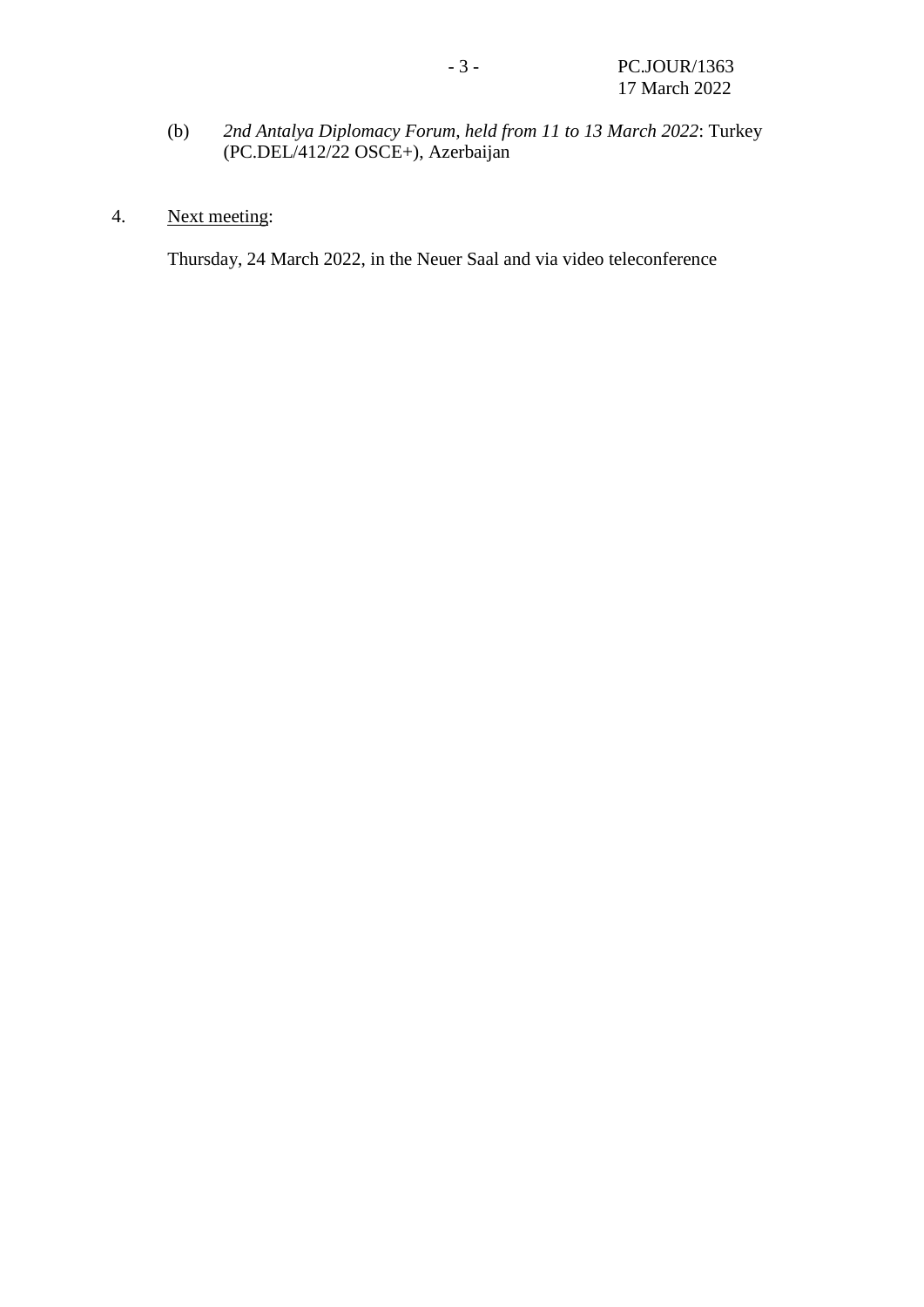

PC.JOUR/1363

**ENGLISH** Original: RUSSIAN

**1363rd Plenary Meeting** PC Journal No. 1363, Point 2

#### **STATEMENT BY THE DELEGATION OF THE RUSSIAN FEDERATION**

Mr. Chairperson,

Once again, we strongly disagree with the first agenda item of today's meeting of the Permanent Council announced by the Chairmanship. We note the persistent reluctance of the Chairmanship to comply with the requirements of the Rules of Procedure of the OSCE regarding the preparation of the agendas of Permanent Council meetings (paragraphs IV.1(C)1 and IV.1(C)3).

We recall that, in accordance with the mandate adopted by the Ministerial Council in Porto in 2002, the OSCE Chairperson-in-Office is obliged to express the collective position of all the participating States of our Organization, taking into account the whole spectrum of their approaches, rather than individual countries or groups of them. Again we urge the Polish representatives to revert to compliance with OSCE rules and procedures.

I request that this statement be attached to the journal of today's meeting of the Permanent Council.

Thank you for your attention.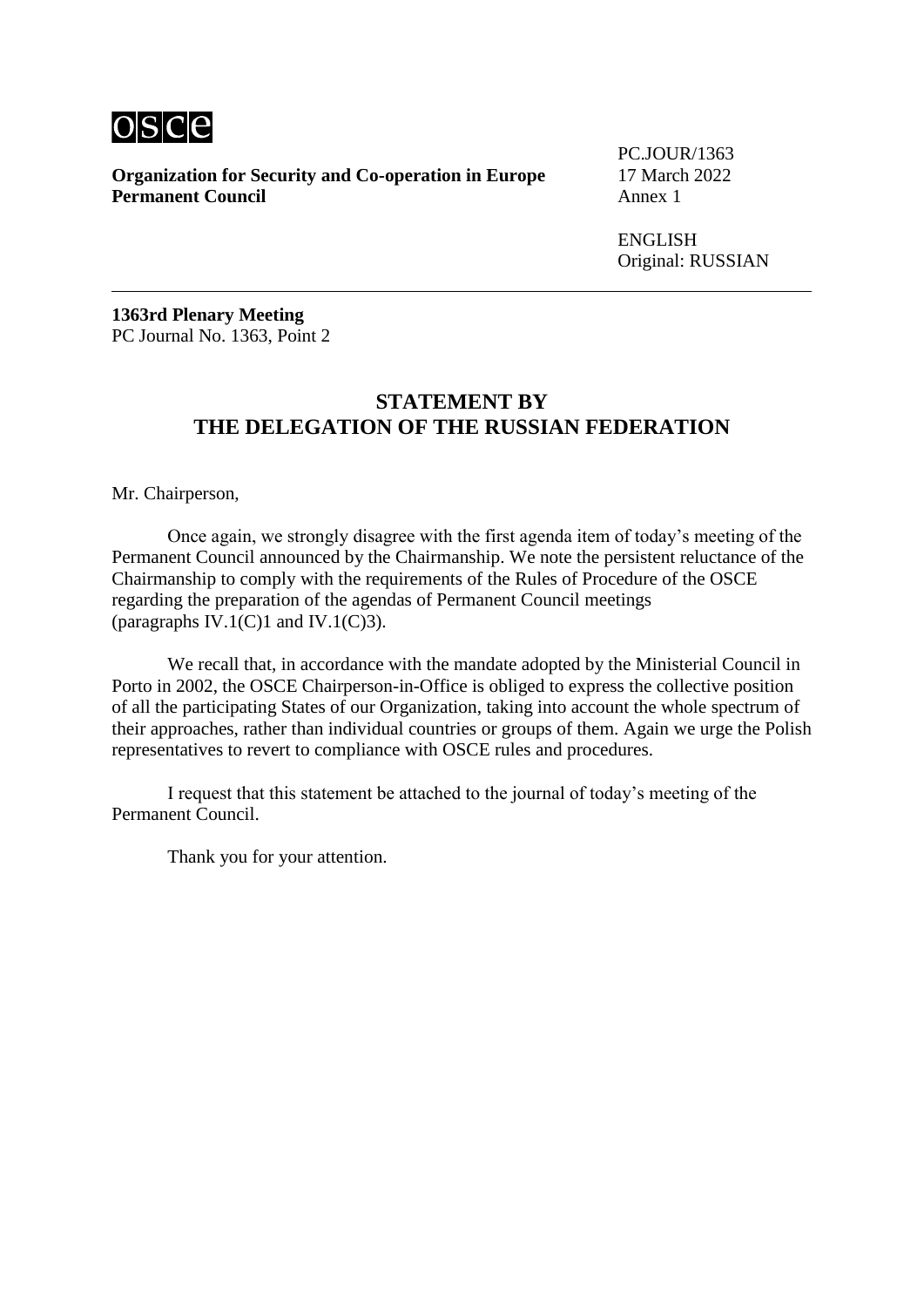

PC.JOUR/1363

Original: ENGLISH

**1363rd Plenary Meeting** PC Journal No. 1363, Point 2

### **STATEMENT BY THE DELEGATION OF CANADA**

Thank you, Mr. Chairperson.

Canada also does not see the title of this item aligning with our preference. We would prefer that it be titled "Atrocious, unprovoked and continued illegal attacks by the Russian armed forces against the civilian population of Ukraine". However, we accept that the title that you have proposed may represent the closest thing possible to representing the views of all participating States, due to the views of one participating State being completely out of sync with reality.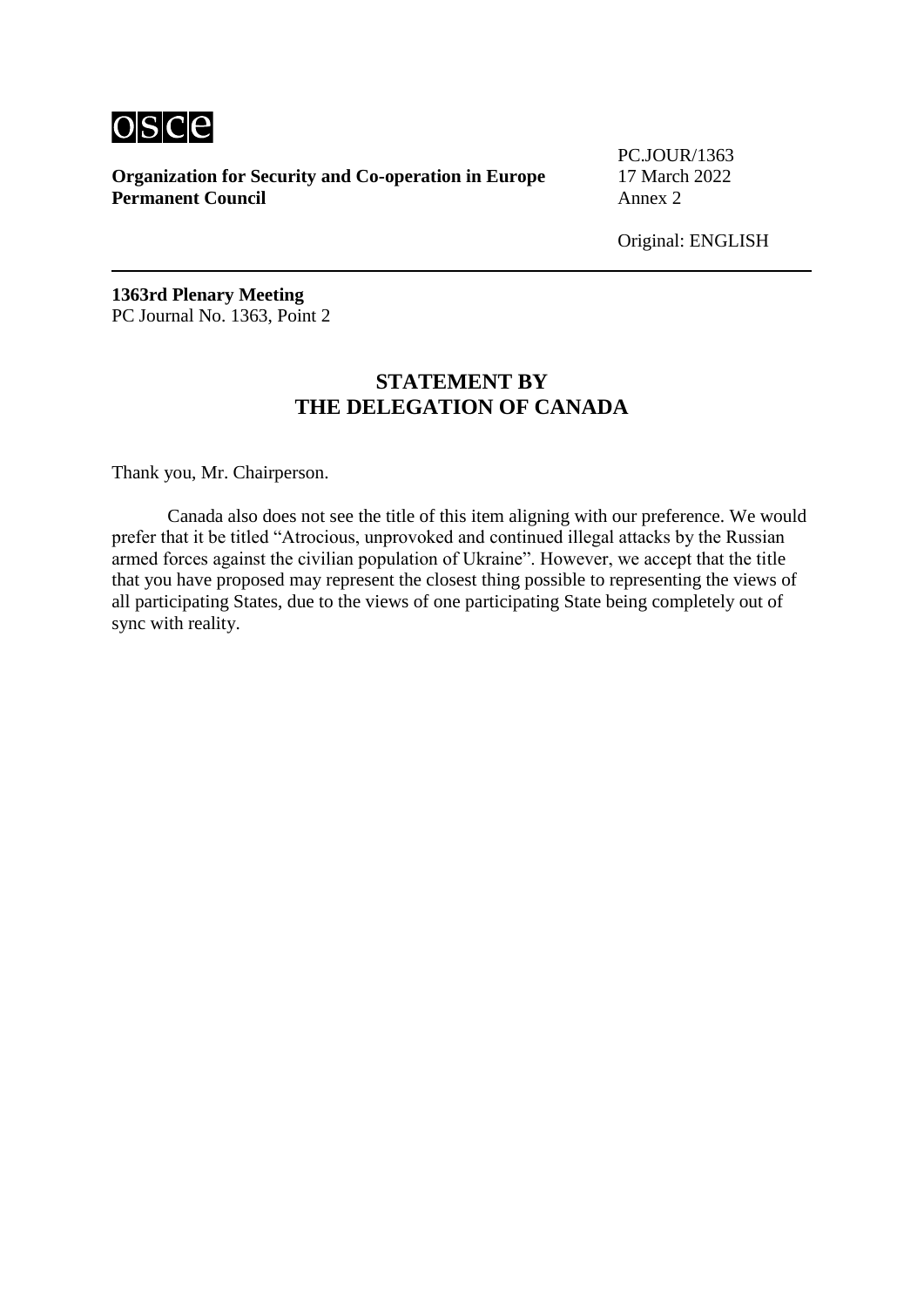

PC.JOUR/1363

Original: ENGLISH

**1363rd Plenary Meeting** PC Journal No. 1363, Agenda item 1

# **STATEMENT BY THE DELEGATION OF UKRAINE**

Mr. Chairperson,

Yesterday Vladimir Putin said that Russian soldiers are doing their best to avoid casualties among the civilians in Ukrainian cities.

And at that moment I was asking myself.

Who is more a war criminal – those who give orders to kill innocent people or those who fulfil these orders?

How immoral one has to be to drop a bomb on a theatre in the very heart of Mariupol where hundreds of civilians, including children, tried to find a shelter against Russia's indiscriminate attacks?

To justify itself, Moscow used its usual playbook.

Ukrainians were blamed in blowing up the theatre. Not surprisingly.

We all remember that just a few days ago they, including the Russian representative here, were lying to the whole world that Russian forces destroyed a maternity hospital in the same Mariupol because it was a military headquarters of Ukrainian nationalists according to Moscow's fantasies.

What a shameful lie.

It is impossible to imagine what a level of degradation one has to pass in order to commit all these crimes.

And how immoral one has to be to whitewash all these inhuman deeds.

It is impossible to count the exact number of victims in Mariupol – it could be dozens of thousands for weeks of siege.

But the cruelty of the Russian occupiers towards civilians knows no limits.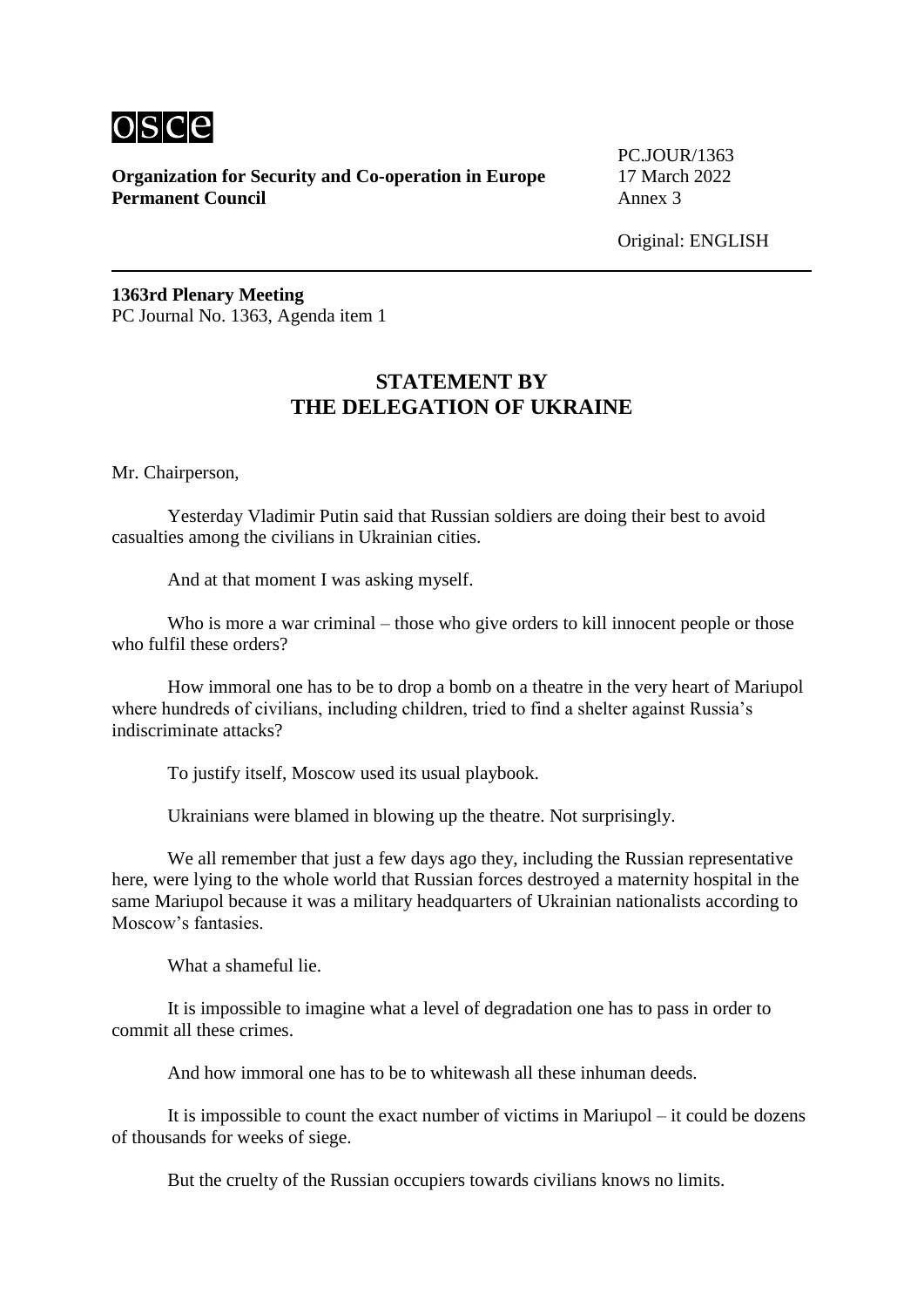Every day Russia bombs Ukrainian cities, destroys them, hits residential areas, kills civilians.

Deliberately. Systematically. With no regret.

Yesterday Russian soldiers killed ten people who were just standing in line for bread in Chernihiv.

Civilians were shelled by a Grad system on their route from Mariupol to Zaporizhzhia. A child was heavily injured.

Russian forces are taking civilians, including doctors and patients, hostage.

So far, more than hundred children were killed during 22 days of the Russian war against Ukraine.

This is the real face of the second strongest army. The fascist face.

The Russian president also likes bravado about Russia's "precision strikes" against Ukraine military infrastructure.

In reality, Russia destroyed 3,500 civilian infrastructure objects in Ukraine.

Kindergartens and schools, universities and hospitals, airports and fuel stations, bridges and water reservoirs are among key targets.

More than 400 educational institutions, 111 hospitals, more than 2,700 residential buildings were damaged. And this is not the complete list. The count goes on and on.

All these objects have no military value. But they have value if we keep in mind Russia's goal to "denazify Ukraine", or in other words, to finally solve the "Ukrainian issue", as stated by their leader.

The truth is that Russian troops continue to commit war crimes and crimes against humanity in Ukraine.

They are doing this systematically, thus, erasing any difference with their Nazi predecessors 80 years ago.

Unfortunately, history repeats itself in an unexpected way.

One can find a lot of similarities with current Russian policy towards Ukraine in the speech delivered by infamous war criminal on 1 September 1939.

And I am grateful to the Representative on Freedom of the Media for her yesterday's statement where she warns about dangerous processes in Russia. Namely about complete censorship and isolation of the Russian citizens from independent information.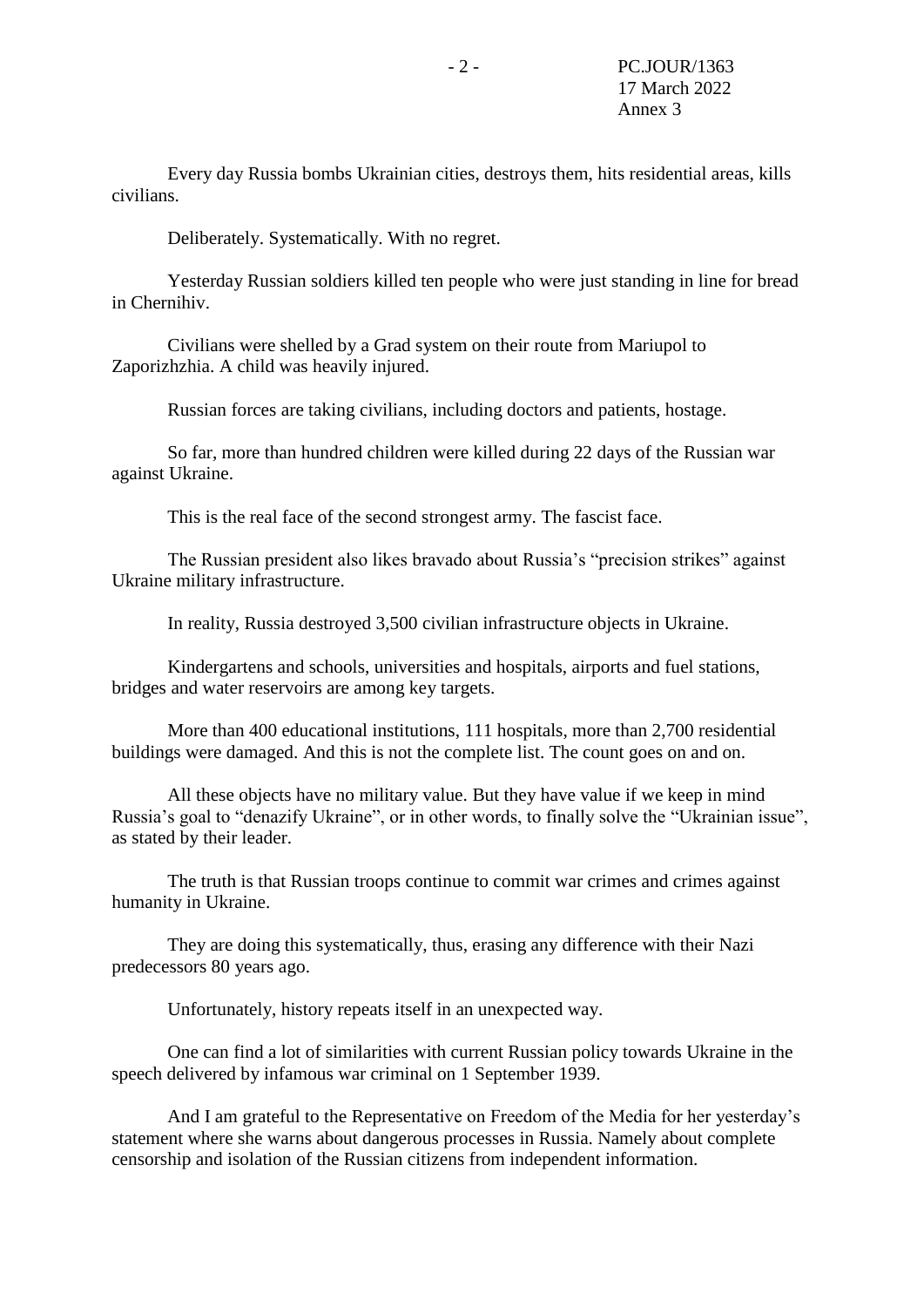We all understand what the creation of the Orwellian society in Russia means.

While the aggressive war against Ukraine is facing a failure, the Russian leadership has already switched to a campaign against so-called national traitors. Very predictable developments.

Well, it would be interesting to hear from the Russian diplomats how proud they are about "successes" of their country.

After years they were pretending to be a champion in fighting against neo-Nazism.

Distinguished colleagues,

Today it is more than clear than ever that a weak response to an attempted annexation of Crimea in 2014 has become a trigger for today's war.

As you remember, on 16 March 2014 a sham so-called referendum was held.

And two days later, on 18 March, the Kremlin decided that it had power to change borders in Europe by force. For the first time since the Second World War.

Eight years ago, Russia blatantly violated all fundamental principles of the OSCE that opened a Pandora's box in Europe.

The occupation of Crimea was the first stage of Moscow's plan aimed at destroying Ukrainian statehood and expanding Russia's influence in the region.

These days Russia is trying to repeat the Crimean scenario and to organize new sham referendums in temporarily occupied territories of Ukraine.

Having no popular support, Russia is terrorizing the local population.

It carries out abductions and executions of Ukrainian activists, human rights defenders, volunteers, journalists, representatives of local self-government bodies living in the Donetsk, Zaporizhzhia, Kyiv, Luhansk, and Kherson regions partially occupied by the Russian army.

In this regard, we are grateful for yesterday's statement by the Office for Democratic Institutions and Human Rights' calling for the immediate release and safety of democratically elected mayors of Ukrainian cities.

It is also very symbolic that precisely eight years after the Crimean so-called referendum, on 16 March, the International Court of Justice (ICJ) decided that the Russian Federation shall immediately suspend the aggressive war it has unleashed against Ukraine.

This order is binding under international law. And we demand Russia to comply with this order immediately.

Ignoring the order would mean further isolation of the current Russia's regime.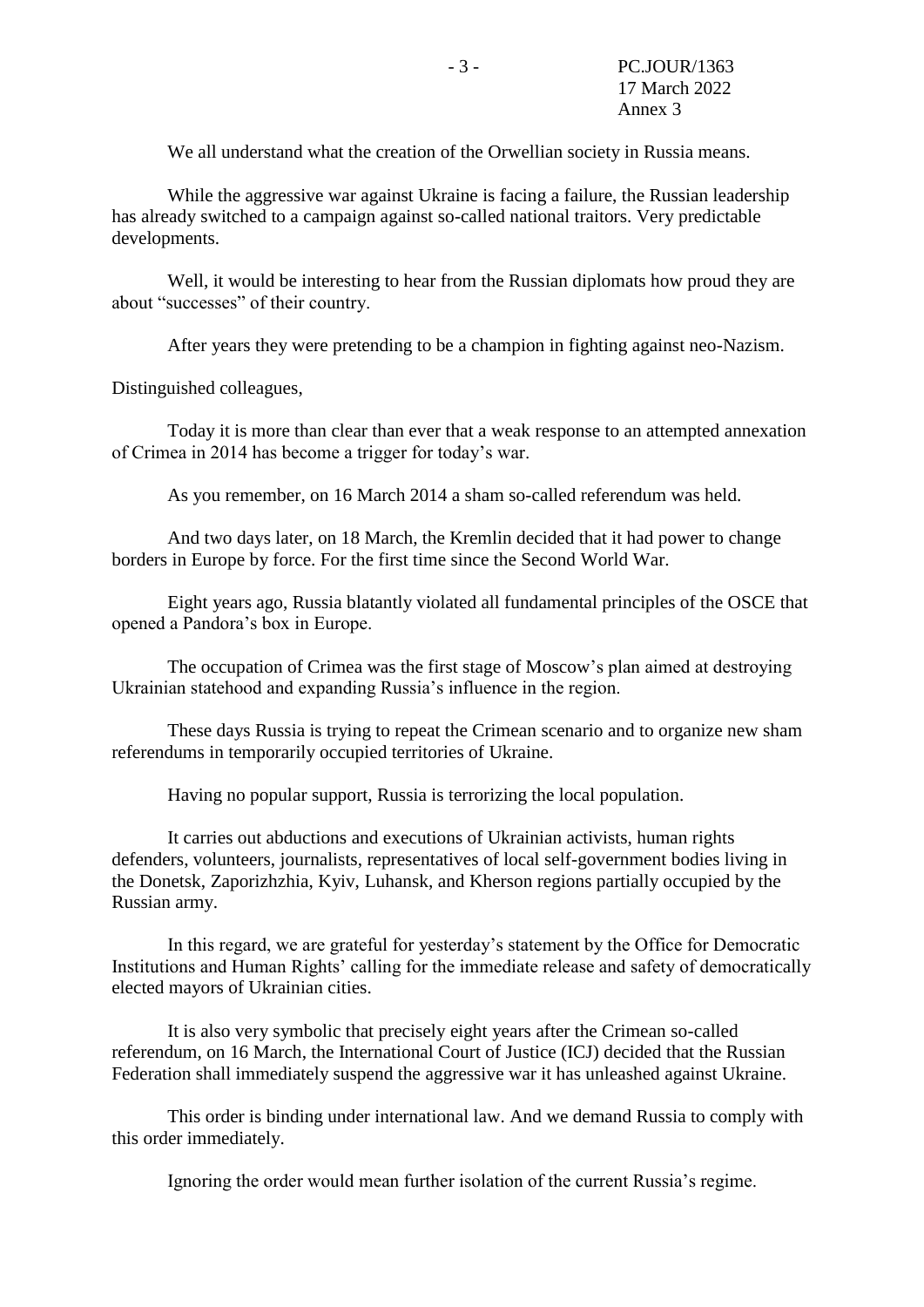Distinguished colleagues,

Yesterday's ICJ decision also clearly stated that the Court found no signs of what Putin called a "genocide" in Ukraine as one of the excuses for his aggressive war.

Thus, Russian aggression is unprovoked and based on a fake.

Not surprisingly, Russian officials started falsely to accuse Ukraine of non-existent biological or chemical weapons.

All this nonsense was already disproved and refuted, including by the United Nations High Representative for Disarmament Affairs at the United Nations Security Council briefing on 11 March.

But we all understand the goal of these fakes. That it is a smoking screen for a possible use by Russia of non-conventional weapons.

I want to ask the Russian diplomats to report back to Moscow that these fakes would not help Russia to cover up its crimes. International accountability sooner or later would be inevitable.

Instead of fabricating fakes, Russia just has to stop its war, withdraw its troops, restore Ukraine's territorial integrity within its internationally recognized borders, including Crimea and, of course, assume the responsibility for all its internationally wrongful acts and crimes committed against international peace and the Ukrainian people, as well as to provide assurance of non-repetition of the aggression and return to the tenets of international law.

This would be in interests of Russia itself.

And we call on the international community to maintain and build up pressure on Russia through sanctions in order to stop the atrocities perpetrated by the Russian armed forces in Ukraine, as well as to continue providing our country with support towards defence of the Ukrainian people.

I kindly ask that this statement be attached to the journal of the day.

I thank you, Mr. Chairperson.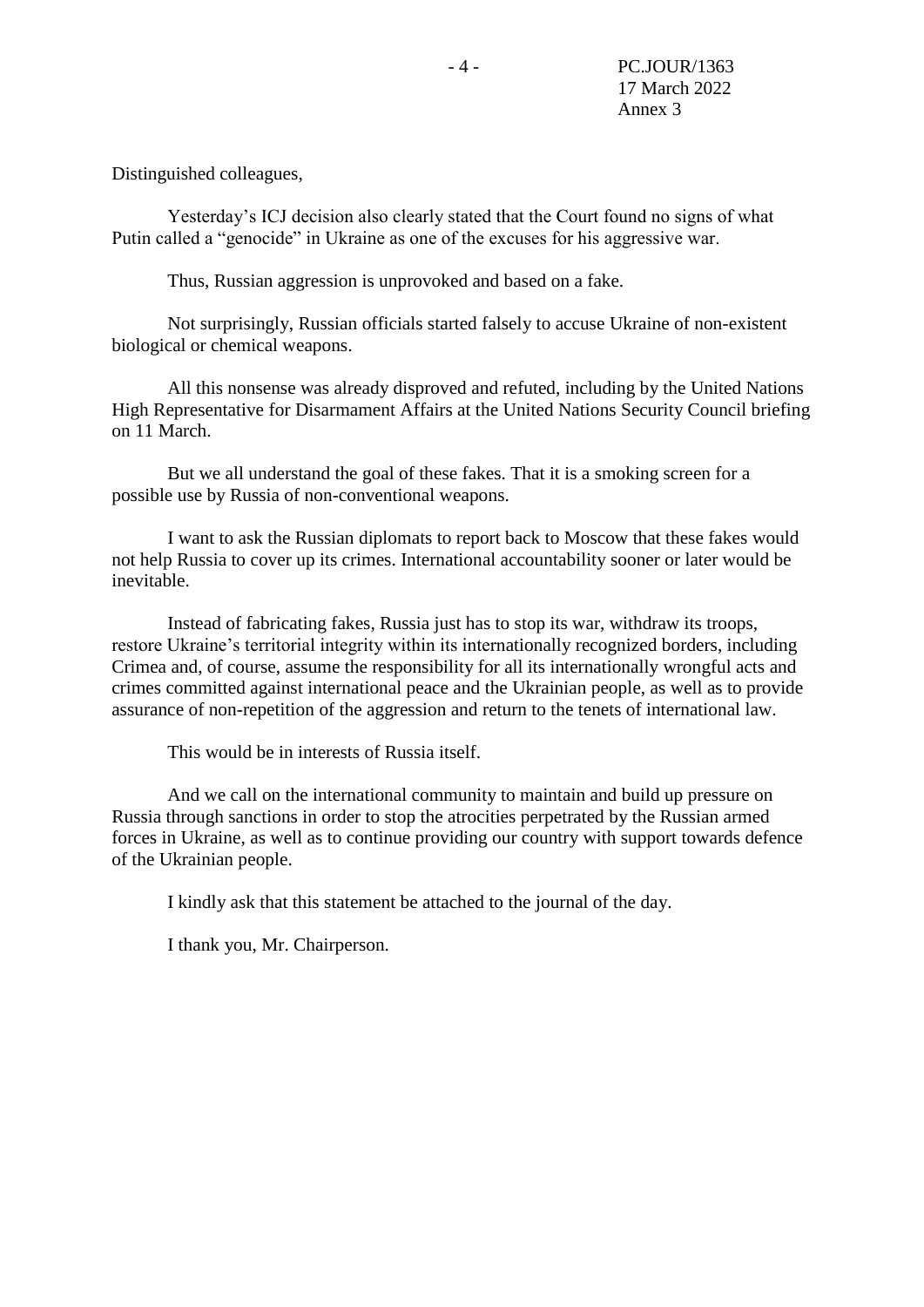

PC.JOUR/1363

Original: ENGLISH

**1363rd Plenary Meeting** PC Journal No. 1363, Agenda item 1

### **STATEMENT BY THE REPRESENTATIVE OF THE EUROPEAN UNION**

The delegation of France, in its capacity as EU Presidency, passed the floor to the representative of the European Union, who delivered the following statement:

Mr. Chairperson,

The European Union condemns in the strongest possible terms President Putin's premeditated, unprovoked, unjustified and brutal invasion of an independent and sovereign State. Russia's illegal war of aggression must stop immediately. We stand with Ukraine. This message of support was also conveyed, earlier this week, by the Prime Ministers of three European Union Member States, the Czech Republic, Poland and Slovenia, who, in a sign of European solidarity, went to Kyiv to meet President Zelenskyy and Prime Minister Shmyhal.

Russia's war of aggression against Ukraine is entering today its fourth week. Three long weeks of terror, devastation and unprecedented humanitarian catastrophe for Ukraine and its people. This week, the Kremlin claimed that "the operation is proceeding in accordance with the original plan and will be completed on time and in full". Despite the fact that, since the start of their military build-up along the Ukrainian border in April 2021, Russian authorities have been lying to the international community that this was not a preparation for an invasion of Ukraine.

Since the beginning of President Putin's deliberate war, civilians have been killed daily in indiscriminate attacks conducted by Russian forces, including in and near populated areas. These deliberate attacks directed against civilians and civilian objects, including the indiscriminate and disproportionate use of explosive weapons in populated areas, constitute unacceptable breaches of international humanitarian law and may amount to war crimes. The Office of the High Commissioner for Human Rights has also confirmed the reports of the indiscriminate use by Russia of cluster munitions affecting the civilian population.

The humanitarian situation in Ukraine continues to deteriorate rapidly, and in some cities, it is catastrophic. Mariupol remains encircled and under heavy shelling. To date, at least 2,187 residents are reported killed by the bombings of the Russian forces, including in residential areas. According to the International Committee of the Red Cross, hundreds of thousands of the city's residents are facing extreme shortages of basic necessities like food, water and medicine. They also lack heating and electricity. We strongly condemn the recent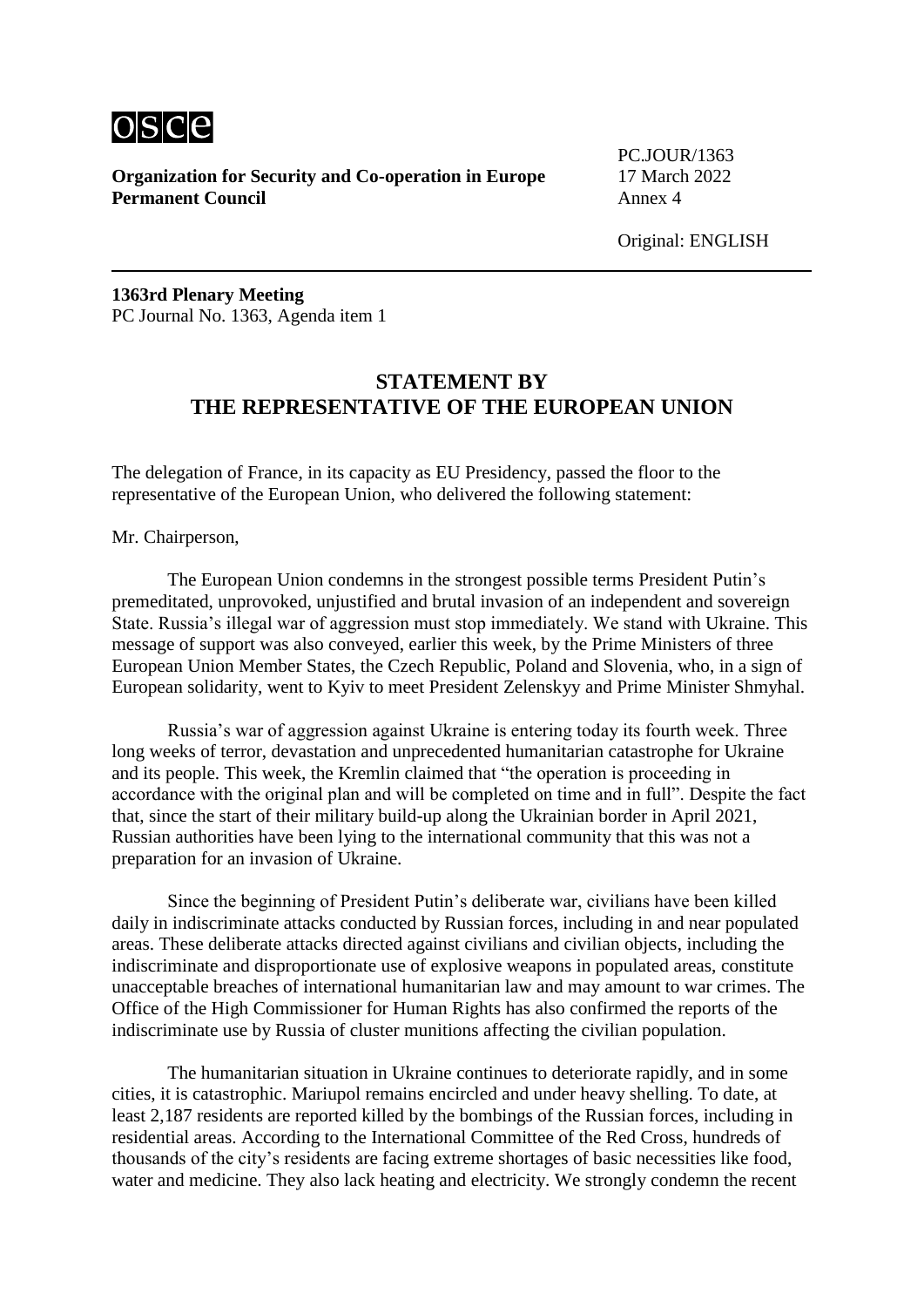mortar strikes, also near the Special Monitoring Mission to Ukraine (SMM) premises. We reiterate our call for the safe evacuation of all people inside the premises, including the SMM's local staff and the Greek Consul General.

Kharkiv, Mykolaiv, Chernihiv, Zhytomyr and many other cities remain under non-stop artillery, mortar, and rocket shelling. Russian troops even bombed a train heading to Kramatorsk to evacuate civilians, killing a train attendant. Last Sunday, Russia, in a further provocative escalation, launched an air strike on the International Center for Peacekeeping in Lviv, 25 kilometres from the Polish border, which killed 35 people and injured at least 134 people.

We call on Russia to fully abide by its obligations under international humanitarian law. It must ensure safe and unhindered humanitarian access to the victims and internally displaced persons in Ukraine, and allow safe passage for those civilians who want to leave. In addition, we deplore that many media actors, from national and international media, have been killed or injured due to the Russian aggression, and we echo the call of the OSCE Representative on Freedom of the Media to ensure their safety.

We deplore the indiscriminate attacks of the Russian armed forces on several nuclear sites, which put at risk nuclear power plants and other nuclear facilities, posing a serious threat of a major nuclear accident. This is completely unacceptable and extremely worrying. Moreover, because of the infrastructure damage in the country, there is pollution of groundwater and surface water. We also took note of alarming reports regarding a high risk for environmental disaster in the Black Sea.

People continue to flee Russia's aggression every minute. As of today, more than three million people have fled to neighbouring countries and more than two million are already internally displaced. According to the United Nations Children's Fund (UNICEF), 1.5 million children have been forced to flee Ukraine, which means that every second, one Ukrainian child becomes a refugee. The European Union and its Member States are working at all levels to provide humanitarian, medical and financial aid to all refugees and the countries hosting them. We would like to convey our special gratitude to the Republic of Moldova for all its efforts and underscore our readiness to provide continued support in this regard.

We strongly condemn that the Russian armed forces have kidnapped democratically elected mayors and other local representatives, including in Dniprorudne, and demand their immediate release. We have also seen reports that Russia may also be planning another fake "referendum" at gunpoint in Kherson as well as in other places in Ukraine. It would follow the well-known Russian pattern of persecutions of legitimate authorities' representatives. Let us be clear: the European Union has never recognized the illegal annexation of the Crimean peninsula nor the two illegally self-proclaimed entities of Ukraine. Nor will we ever recognize any other attempt to take over a sovereign State's territory by force. Russia will be held accountable for its blatant violations of the UN Charter and the Helsinki Final Act.

#### Mr. Chairperson,

These are only a few examples of the consequences of President Putin's premeditated, unprovoked, unjustified and brutal invasion of an independent and sovereign State. The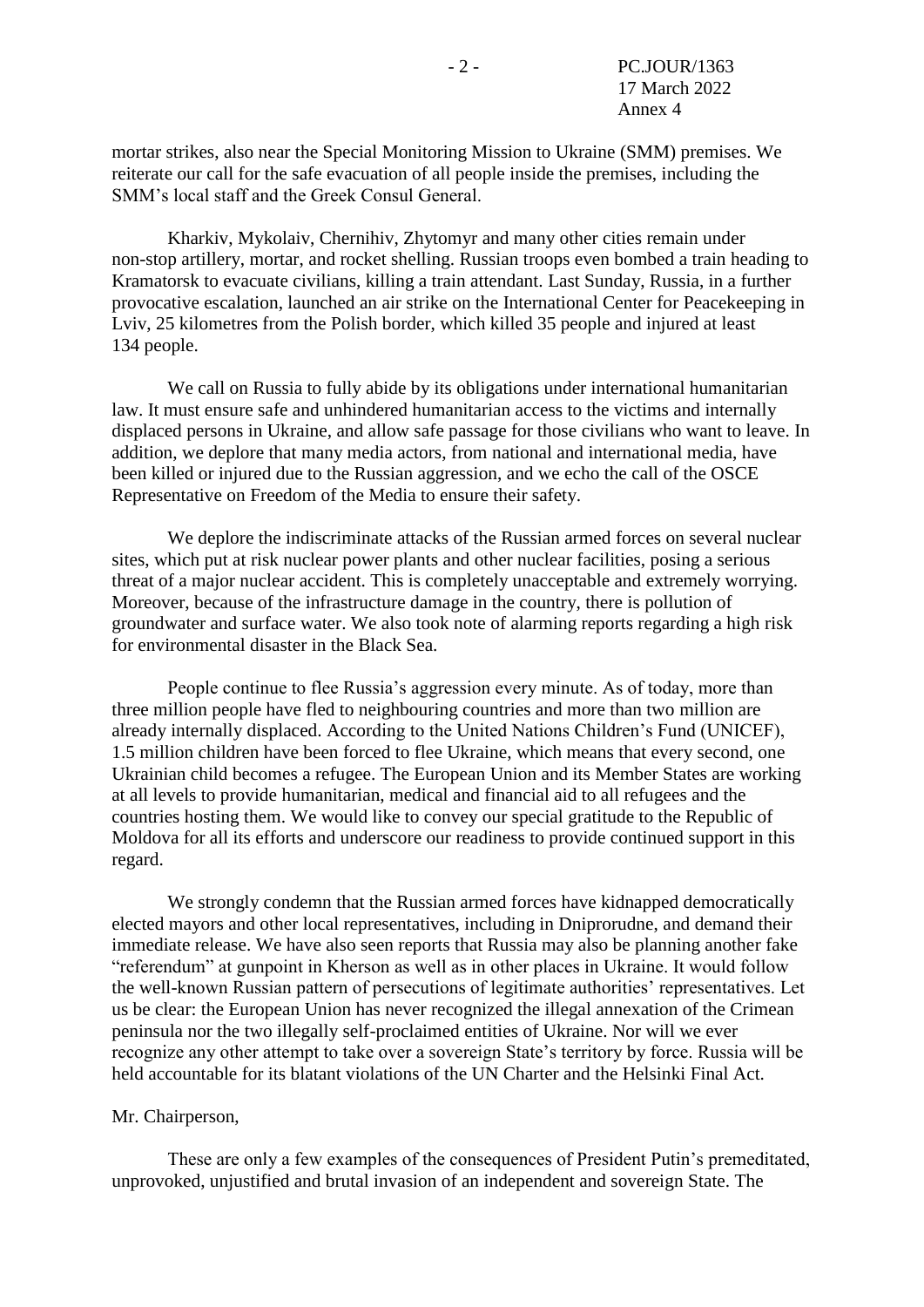Office of the United Nations High Commissioner for Refugees (UNHCR) and World Food Programme guest speakers further illustrated in their interventions those dramatic consequences for Ukraine and at a global scale. This is a war. A planned war. A plan to destroy a sovereign, independent and democratic nation – this is the plan that the Kremlin shamelessly dares to declare that will be completed "on time and in full". This will not remain without a proper response. Yesterday, the Committee of Ministers of the Council of Europe adopted a decision to expel Russia from the organization. In addition, the European Union welcomes the order of the International Court of Justice, issued yesterday, and the provisional measures approved by the Court. This order confirms that the Russian aggression against Ukraine is illegal. We also welcome the decision of the International Criminal Court's prosecutor to open an investigation into the possible war crimes by Russia in Ukraine. All those responsible will be held accountable.

Moreover, Putin's regime is qualifying as "Russophobia" any public disagreement with, condemnation of or protest against its war of aggression in Ukraine. We note with deep concern that the Russian external aggression is accompanied by ever-increasing repression of Russia's own citizens. We strongly condemn the unprecedented institutional and judicial crackdown on human rights and fundamental freedoms, and outright censorship in Russia. Throughout this period, we have witnessed how Russia is dismantling the last remnants of its democratic façade. By threatening with up to 15 years in prison for calling a war, the war has led to a situation where media cannot perform its watchdog function, exposing the actions of the government and helping citizens to hold their government to account. To date, more than 15,000 people have been detained in peaceful anti-war protests. We applaud Russian independent media, non-governmental organizations and brave individuals such as Marina Oysyannikova, who aspire to end this war and continue to defend, at a great personal risk, the values of democracy, rule of law and freedom, and strive to inform the Russian people of the true situation on the ground in Ukraine.

And the truth is that Russia, with the participation of the Lukashenka regime in Belarus as co-aggressor, bears full responsibility for the loss of life, injuries and destruction. The European Union demands that Russia immediately and unconditionally cease its military actions, withdraw all its troops from the entire territory of Ukraine and fully respect Ukraine's independence, sovereignty and territorial integrity within its internationally recognized borders and territorial waters. This demand was expressed by 141 States through the adoption of the relevant United Nations General Assembly resolution on 2 March 2022. We also reiterate our call on Belarus to stop enabling Russian aggression and to abide by its international obligations. The European Union resolutely supports Ukraine's inherent right to self-defence, and the Ukrainian armed forces' efforts to defend Ukraine's territorial integrity and population in accordance with Article 51 of the UN Charter. The European Union will continue to provide co-ordinated political, financial, material and humanitarian support and we have just adopted a fourth package of restrictive measures against Russia. Ukraine belongs to our European family. We stand with Ukraine.

I kindly ask that this statement be attached to the journal of the day.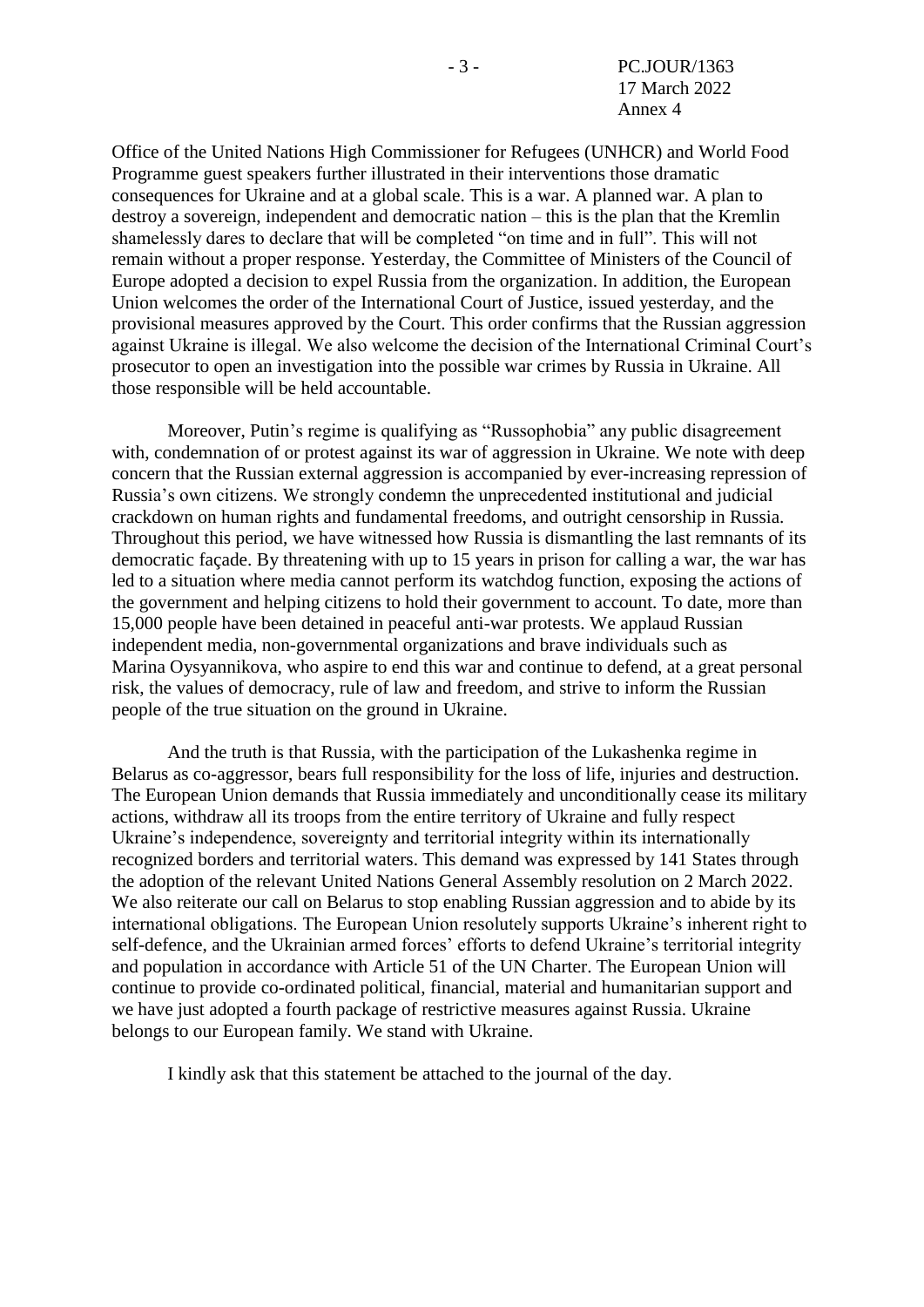<span id="page-12-0"></span>- 2 - PC.JOUR/1363 17 March 2022 Annex 4

The candidate countries the Republic of North Macedonia<sup>[1](#page-12-0)</sup>, Montenegro<sup>1</sup>, and Albania<sup>[1](#page-12-0)</sup>, the country of the Stabilisation and Association Process and potential candidate Bosnia and Herzegovina, and the EFTA countries Iceland, Liechtenstein and Norway, members of the European Economic Area, as well as Ukraine, Georgia, Andorra, and San Marino align themselves with this statement.

1

<sup>1</sup> The Republic of North Macedonia, Montenegro, and Albania continue to be part of the Stabilisation and Association Process.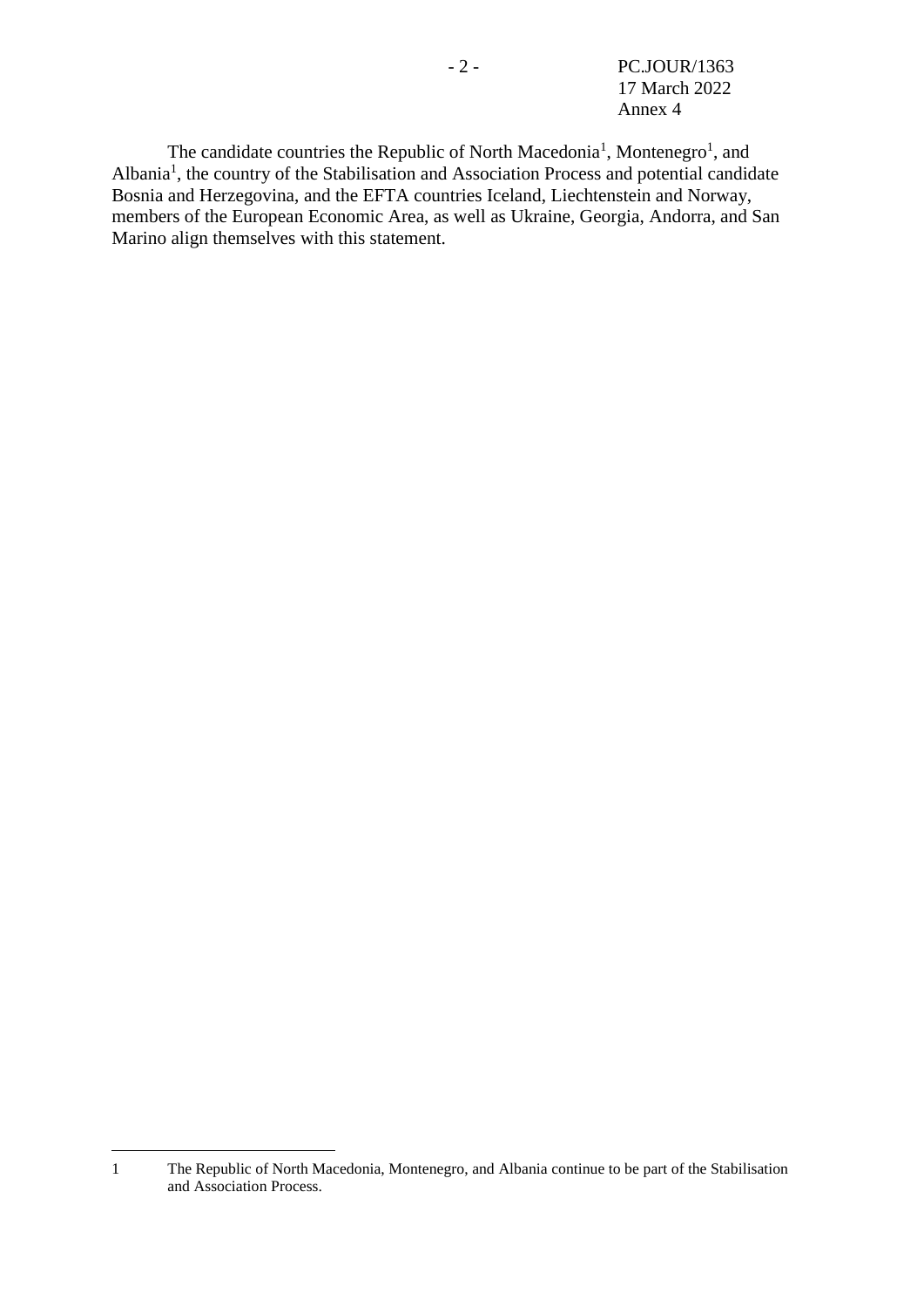

PC.JOUR/1363

Original: ENGLISH

**1363rd Plenary Meeting** PC Journal No. 1363, Agenda item 1

### **STATEMENT BY THE DELEGATION OF THE UNITED KINGDOM**

Thank you, Mr. Chairperson. I am grateful to the United Nations Assistant High Commissioner for Operations for briefing us today. As he has just said, this week we passed a terrible milestone – 3 million people have been forced to flee Ukraine. Forced to flee due to President Putin's war of choice. We are grateful to Poland and other neighbouring countries for the generosity and the compassion that they have shown to fleeing Ukrainians.

Hundreds of thousands of people have also left their homes within Ukraine seeking places of safety elsewhere in the country.

We are grateful to the Office of the United Nations High Commissioner for Refugees (UNHCR) for their work to support those who have fled their homes.

Sadly, the numbers of those displaced is only likely to rise as we see Russia increasing the number of Ukrainian towns and cities that it targets with shelling. Last week there were attacks reported on Lutsk in north-western Ukraine and Ivano-Frankivsk.

As Martin Griffiths told us last week, it is vital that civilians are afforded safe passage to leave areas of active hostilities in the direction of their choosing. While we welcome reports that some civilians were able to depart from Mariupol on Tuesday, we continue to be concerned by evidence that Russia has targeted evacuation corridors. Russia's continued attempts to force civilians to flee via Russia and Belarus are cynical and unacceptable.

Meanwhile 12.7 million people are stranded in conflict affected areas as the Russian Government resorts to ever more barbaric tactics. Russia is using cluster munitions and thermobaric rockets, weapons designed to inflict maximum damage wherever they are deployed.

For those civilians who have been unable to leave encircled cities like Mariupol and Volnovakha the situation is life-threatening. Not only have they been facing shelling daily, but hundreds of thousands of people are facing critical shortages of food, water and life-saving medicines. We are shocked by multiple reports that Russian forces shelled a theatre and a swimming pool in Mariupol where we understand people were sheltering. Mr. Chairperson, who can hear the harrowing testimonies coming from civilians in Mariupol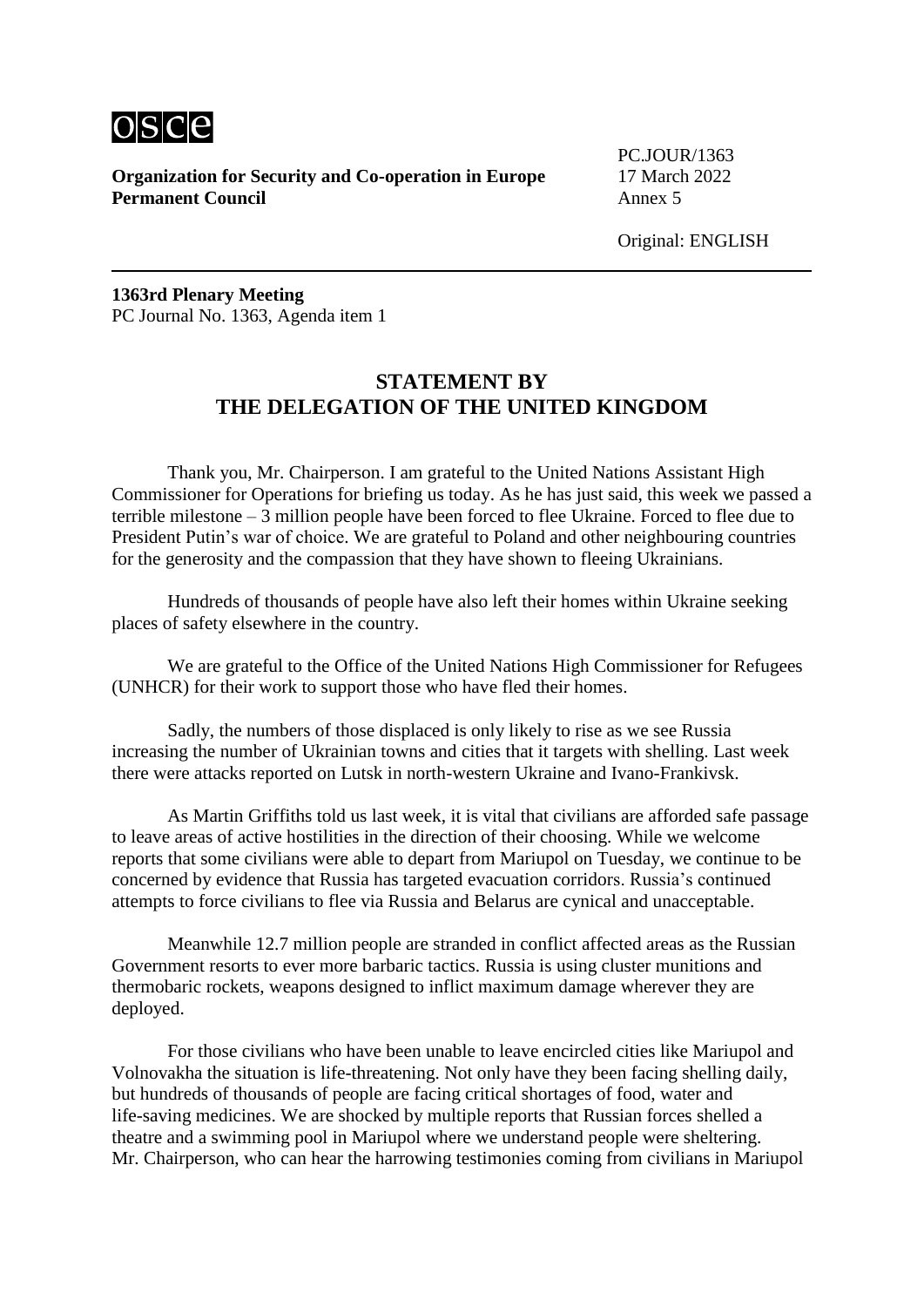and not be moved? Moved by anger at the Russian Government's actions and moved by determination to bring those responsible for atrocities to justice.

Likewise, Mr. Chairperson who can not be moved by the bravery demonstrated by Ukrainians? Ukrainians protesting Russian military control in Kherson, Berdyansk and Melitopol. We are deeply concerned at reports of arrests of protestors being made by Russian forces in those cities, as well as reported abductions and abuse of Ukrainian activists, human rights defenders, volunteers, journalists, healthcare workers and government representatives in the areas of Ukraine under control of the Russian army. Russia must immediately release all illegally detained persons in Ukraine.

Sadly, as the esteemed United States Ambassador rightly pointed out last week, we know all too well the results of Russia's efforts to stamp out opposition to their presence in Ukraine. This week we mark eight years since Russia's illegal annexation of Crimea, which they attempted to seal with a sham referendum and enforce with brutal oppression. Our thoughts remain with all Ukrainians wrongfully detained simply for expressing the truth – that Crimea is an integral part of Ukraine.

Russia's attempts to subvert Ukrainian democracy is an unacceptable abuse of OSCE principles and commitments.

In the face of these appalling violations of fundamental freedoms by Russia, the work of human rights organizations is more important than ever. We welcome the appointment of three eminent experts to conduct an independent fact-finding mission under the Moscow Mechanism; a mission that is supported by Ukraine and 45 participating States.

This is important because, Mr. Chairperson, facts matter. Even the Russian Government knows that facts matter – otherwise they would not be going to such lengths to conceal them from the Russian people. As the OSCE Representative on the Freedom of the Media has highlighted, Russia has blocked access to several media websites and introduced a law on the spread of so-called "fake" information about the brutal actions of the Russian armed forces. Several Russian media representatives have resigned in the face of overwhelming editorial interference. Those who, like Marina Ovsyannikova, dare to defend the truth, those individuals face arrest.

Mr .Chairperson, we will not stand by as President Putin wages his campaign against the Ukrainian people. We will hold him accountable for his crimes. We will work with prosecutors at the International Criminal Court to help them get the information they need. And we will not relent in our mission to see justice done. This hideous and barbaric venture must end in failure. However long it takes, that will be the steadfast and unflinching goal of the United Kingdom.

I ask Mr. Chairperson that this statement be attached to the journal of the day.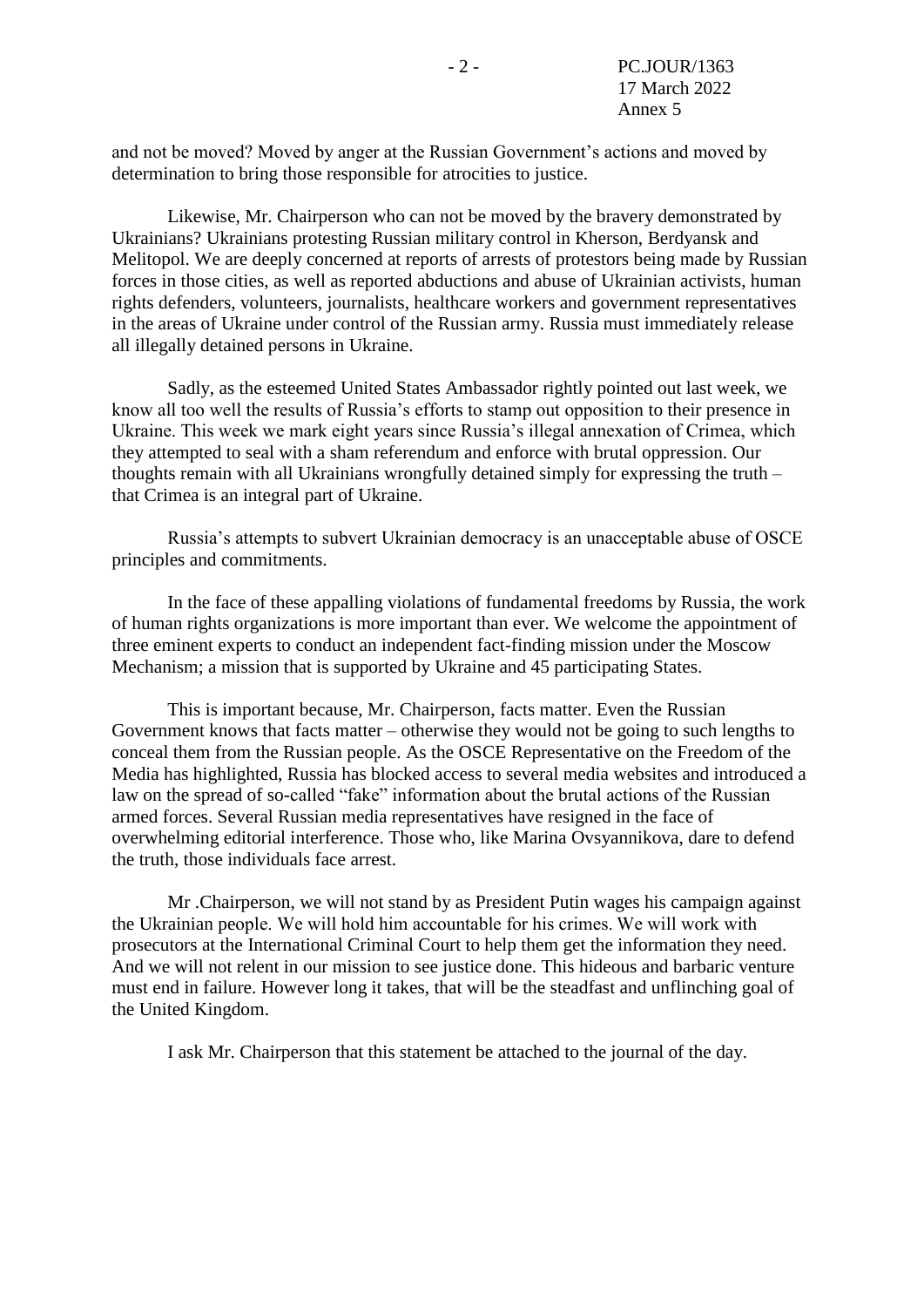

PC.JOUR/1363

**1363rd Plenary Meeting** PC Journal No. 1363, Agenda item 1

# **STATEMENT BY THE DELEGATION OF THE UNITED STATES OF AMERICA**

Thank you, Mr. Chairperson.

Today is the 22nd day of President Putin's unprovoked war on Ukraine. I want to start by taking a moment to pay tribute to the heroic journalists risking their lives every day to tell the truth about this hideous war. A truth that Russia desperately seeks to hide. I note with sadness the death on 13 March of American journalist Brent Renaud, who was killed near Irpin while making a documentary on the plight of refugees for TIME Studios. On 14 March, Fox News cameraman Pierre Zakrzewski was killed by incoming fire near Horenka. Oleksandra Kurshynova, a Ukrainian, was also killed in this attack and Benjamin Hall, another journalist for Fox, was injured. At least two other Ukrainian journalists have been reported killed in these last three weeks: Evgeny Sakun, who died in Russia's attack on the Kyiv TV tower, and Viktor Dudar, who was killed near Mykolaiv.

Let us remember their courage and pay homage to all the other victims of this barbaric war.

The human and humanitarian tragedy is growing every day, every hour. We have all heard the alarming tallies of refugees, internally displaced, hungry, sick, homeless, killed, and wounded. But the numbers do not do justice to the horror and grief of what is happening inside Ukraine. We need to process these raw human costs in a different way.

#### Mr. Chairperson,

Last week I and many other colleagues spoke in this Council about the horrific situation in Mariupol. A bustling port city of just under 450,000, nestled on the shores of the Sea of Azov, Mariupol is a diverse city, with Ukrainians, Russians, Greeks, Armenians, Jews and members of many other ethnic groups living side by side in peace. Regardless of ethnic origin, they are all proud citizens of Ukraine – unwilling to be subjected to one man's delusional dreams of conquest.

But in the span of just a few weeks, Russia's marauding forces have besieged this peaceful city and laid waste to its tree-lined boulevards and apartment buildings. Ukrainian officials estimate as many as 2,500 civilians have died in Mariupol and 350,000 remain trapped without electricity, water, or heat. Heartbreaking aerial footage shows the utter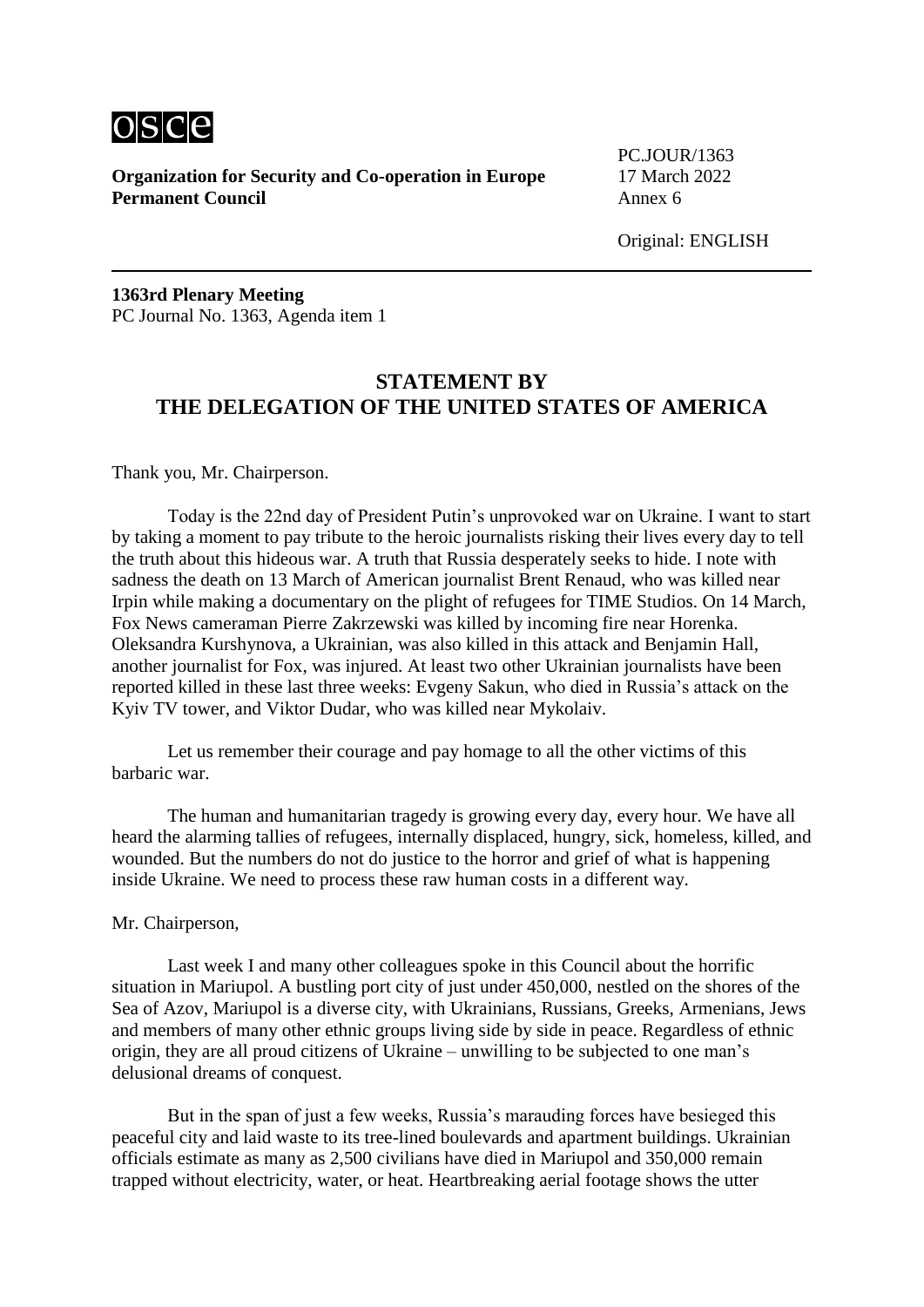devastation of Mariupol's basic civilian infrastructure including residential buildings, supermarkets, hospitals, and municipal buildings. And just yesterday we saw the heartbreaking bombing of the Mariupol theatre, where hundreds of people had taken shelter, including children. Indeed, the building was clearly marked as having children inside, but Russia bombed it anyway. It is impossible to find words to describe this cruelty and evil.

As I noted last week in this Council, Foreign Minister Lavrov actually, incredibly, had the audacity to publicly say that Russia had purposefully bombed this children's and maternity hospital in Mariupol because – as he claimed – there were "nationalists" hiding inside of it.

Colleagues, I am sure you have all seen the horrific image of a pregnant woman lying on a stretcher draped with a red blanket with black polka dots. She was photographed outside the smouldering ruins of that Mariupol children's and maternity hospital. The surgeon who tried to save her life, Dr. Timur Marin, told the Associated Press that the woman's pelvis had been crushed and her hip detached. Medics said that when she realized she was losing her baby she shouted, "Kill me now!" When it was clear to the attending medics that the child was stillborn, they tried to resuscitate the mother, but after 30 minutes they realized it was hopeless and stopped.

Last week the Russian representative in this Council expressed outrage at the sheer mention of civilian casualties at the Mariupol children's and maternity hospital. His colleagues at the Russian Embassy in the United Kingdom went even a step further. They tweeted that the woman in that horrific and now viral photograph, and the countless other patients who were photographed or filmed at the hospital, were "crisis actors" who had been "made up" to look like victims.

#### Mr. Chairperson,

What a sick disgrace. To try to justify the bombing of a children's and maternity hospital. What abject debasement. But make no mistake, no amount of cynicism can whitewash the blood that stains the conscience of Russia's representatives in this Council and everywhere.

Over the last few days, we have also seen reports of Russian forces holding hundreds of doctors and patients hostage in another hospital in Mariupol, the city's largest. These are atrocities, pure and simple. As President Biden said, they are an outrage to the world.

#### Mr. Chairperson,

It appears that the Russian Federation has so completely lost touch with reality that its only recourse now is to attempt to eliminate all facts and replace them with fabricated falsehoods. Joseph Goebbels is alleged to have said that "If you tell a lie big enough and keep repeating it, people will eventually come to believe it." Goebbels was wrong, of course. The truth will eventually percolate into Russian consciousness, as we saw with the brave actions of Marina Ovsyannikova at Channel One, who held up a handmade sign warning viewers that they were being told the "big lie". I am sure we will see more of these brave actions in the coming days as the truth inevitably gets out.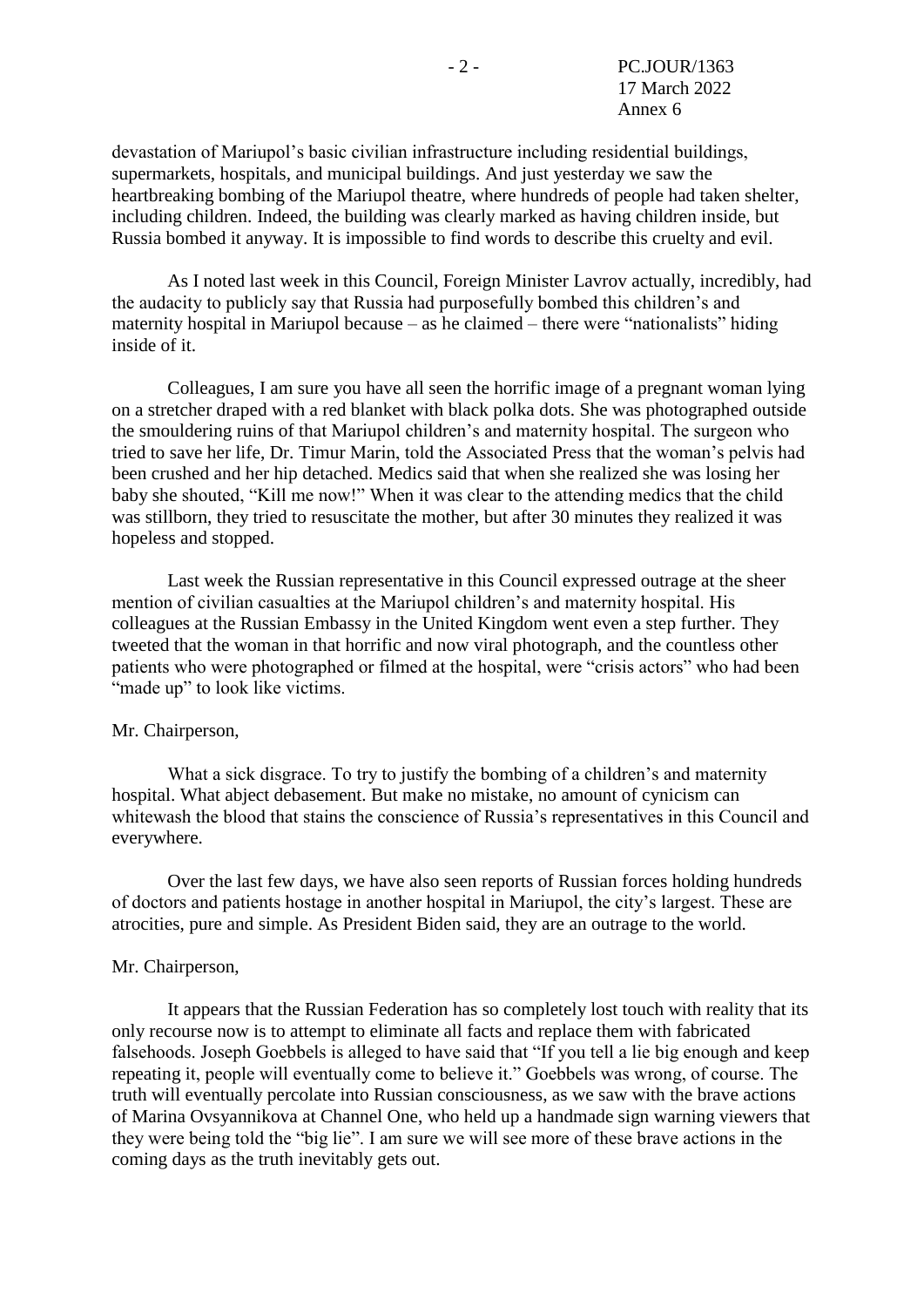Now we hear the Kremlin spreading outright lies about alleged chemical and biological weapons activities in Ukraine. As Secretary Blinken clearly laid out for the United Nations Security Council last month, Russia is simply inventing false pretexts in an attempt to justify its own horrific actions in Ukraine; what I previously described in this Council as textbook "projection." Because, in fact, it is Russia that has long maintained a biological and chemical weapons programme, in violation of international law. It was Russian operatives who used the Novichok nerve agent. No one else. So, dear colleagues, we must all be vigilant because it is quite clear that Russia may be planning to use chemical and/or biological agents against the Ukrainian people.

#### Mr. Chairperson,

This week marks the eighth anniversary of Moscow's orchestrated, sham, so-called "referendum" in occupied Crimea. We see this playbook also being used again, with the deputy chief of the Kherson regional council reporting efforts by Russian forces to hold sham elections. No one will ever believe these lies. They will never stand. We will never countenance such fabrications.

So, here is what we are doing to support Ukraine in the face of this unprovoked war. Together with our allies and partners, many of you here in the room, we are going to stay the course. We will do everything we can to push for an end to this tragic, unnecessary war. As President Biden put it yesterday, it is "a struggle that pits the appetites of an autocrat against humankind's desire to be free."

Yesterday President Biden announced an additional 800 million dollars in security assistance in the form of direct transfers of equipment – to include 800 Stingers and 2,000 Javelin missiles – to the Ukrainian military to help them defend their country against Russia's unprovoked and unjustified invasion. This brings US security assistance to 1 billion dollars in just the last week, and 2 billion dollars since January 2021. Our humanitarian assistance totals almost 300 million dollars since the end of February, and we will support internally displaced Ukrainians and the more than 3 million refugees outside its borders as well.

#### Mr. Chairperson,

I want to conclude with a quote from a different speech by Foreign Minister Lavrov, on 10 March, in which he said: "We were told Ukraine was ours, and we will deal with and resolve the future of Ukraine." To him I say, Ukraine is not yours. It does not belong to Russia or any other country; it belongs to the Ukrainian people. Ukraine is a sovereign nation, and it will not bend to foreign tyranny. We will support the forces of freedom, and we are confident they will ultimately prevail.

Thank you, Mr. Chairperson, and I request that this statement be attached to the journal of the day.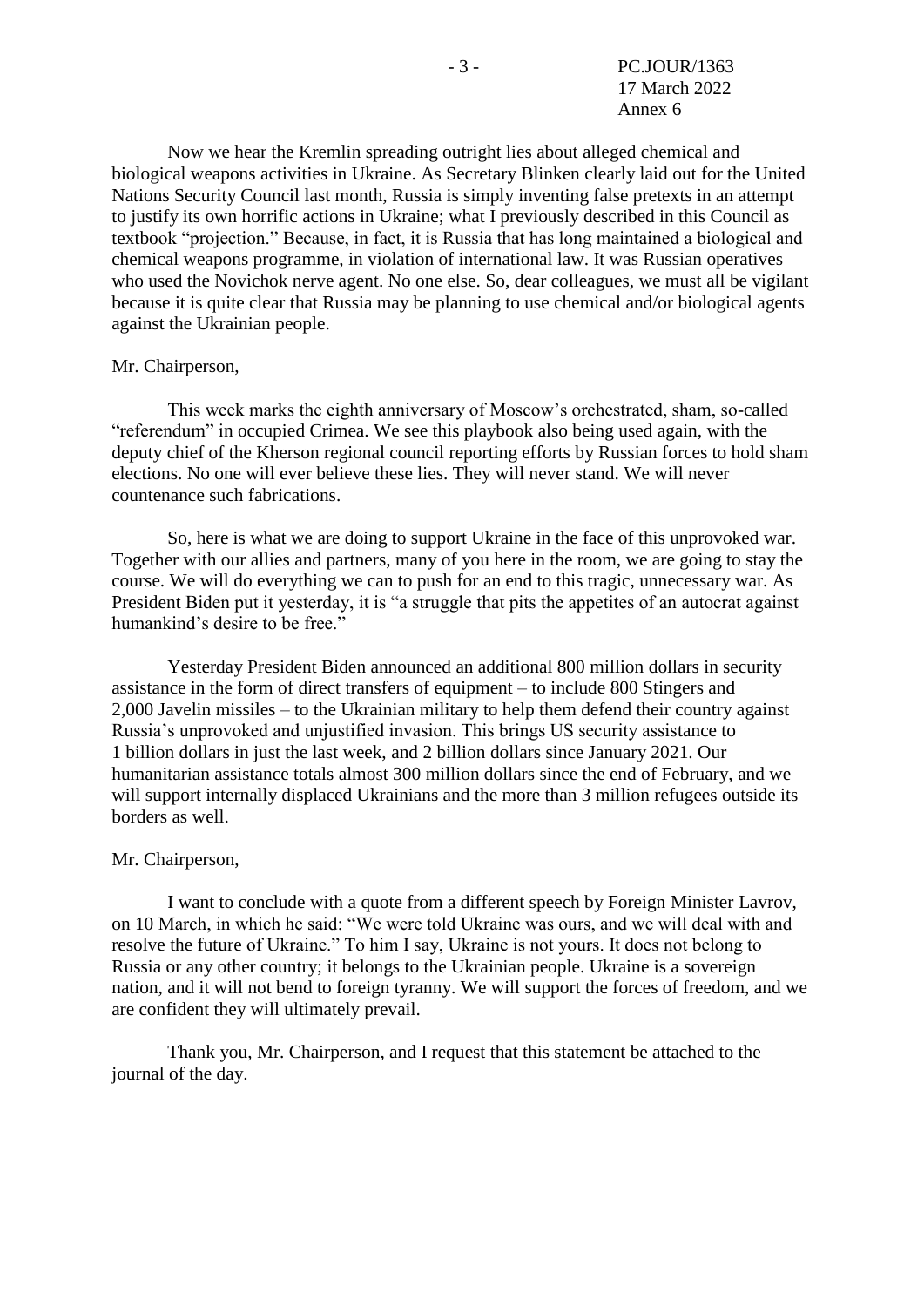

PC.JOUR/1363

Original: ENGLISH

**1363rd Plenary Meeting** PC Journal No. 1363, Agenda item 1

# **STATEMENT BY THE DELEGATION OF CANADA**

Mr. Chairperson,

I would like to exercise my right of reply in response to the statement of Belarus.

Our Belarusian colleague has just painted a picture of a Belarus that is concerned for and looking to help Ukrainian citizens. If Belarus wanted to help Ukrainian civilians, it should not have allowed Russia to launch this war from its territory. By doing so, it has facilitated an attack on Ukraine's sovereignty and the atrocious onslaught of attacks against its civilians. And if I can offer the perspective of what this looks like to the outside world, it appears that Lukashenko has allowed this in exchange for guarantees from Putin that he will support Lukashenko remaining in power against the will of the Belarusian people, as expressed since August 2020 through peaceful protests against the current government.

Our Belarusian colleague has also stated that they are willing to welcome Ukrainian refugees fleeing the conflict launched in part from their territory. But I ask this: what would give Ukrainian civilians, who are looking to flee Russia's aggression and looking for protection of their human rights, any confidence that Belarus would be a place they could achieve either?

I would also echo the comments of the Lithuanian Ambassador, that the only way that Belarus can help Ukrainian civilians is to disassociate itself from President Putin.

Thank you, Mr. Chairperson.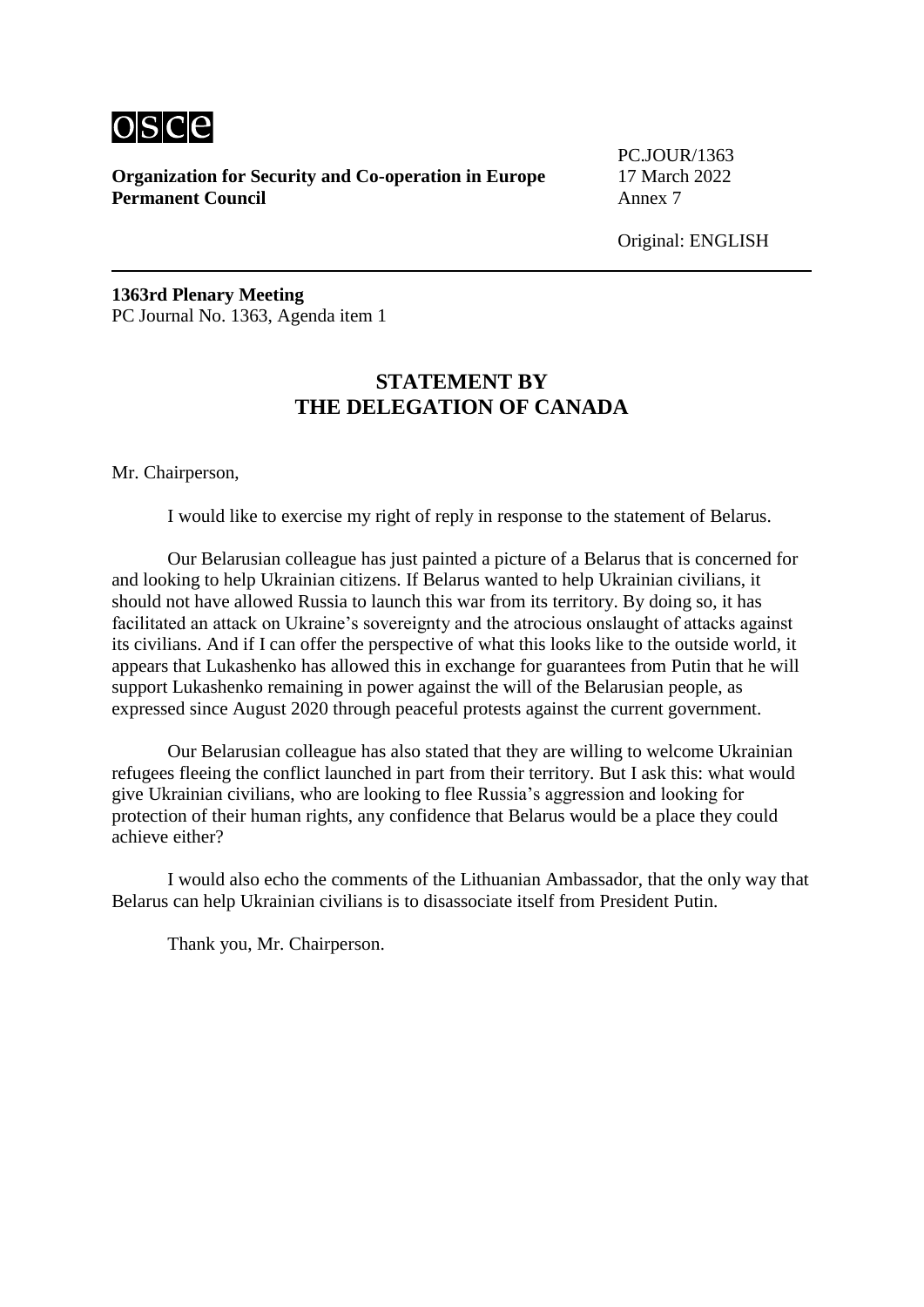

PC.JOUR/1363

Original: ENGLISH

**1363rd Plenary Meeting** PC Journal No. 1363, Agenda item 1

# **STATEMENT BY THE DELEGATION OF CANADA**

Thank you.

I would like to request at the outset that this statement be added to the journal of the day, as well as my earlier intervention on the title of this agenda item.

Mr. Chairperson,

I would also like to thank Assistant High Commissioner Mazou for his timely brief this morning, and ask that he pass our thanks to the Office of the United Nations High Commissioner for Refugees (UNHCR) staff for their dedicated and critical work to alleviate the dire situation caused by Russia's continued unprovoked and unjustifiable attacks on Ukraine.

#### Mr. Chairperson,

During an evening news broadcast on 14 March, Russian Channel One editor Marina Ovsyannikova ran into the live shot with a banner that read: "Stop the war. Don't believe the propaganda. They are lying to you here." Ms. Ovsyannikova had but a few seconds to share this message with viewers before the broadcast cut away and she was arrested. Those in Russia now reporting on her brave demonstration are of course not able to share what Marina's banner had said, for mentioning the war in Russia is prohibited. We saw striking images this weekend of Russian citizens being detained, one for simply holding up a blank placard. They are amongst the over 15,000 people arrested thus far for exercising their right to freedom of speech and freedom of peaceful assembly in questioning Russia's unprovoked and barbaric war on Ukraine. This is how Russia responds to the truth.

#### Mr. Chairperson,

We heard Mr. Lavrov say last week that the Mariupol hospital bombing was legitimate. He claimed it had been taken over by Ukrainian nationalist forces and that there were no patients present at the time of the air strikes. The human tragedy and suffering of the victims of Russia's horrendous attack tells the world differently. No military targets were destroyed by this attack; no soldiers were harmed by this attack. The only victims were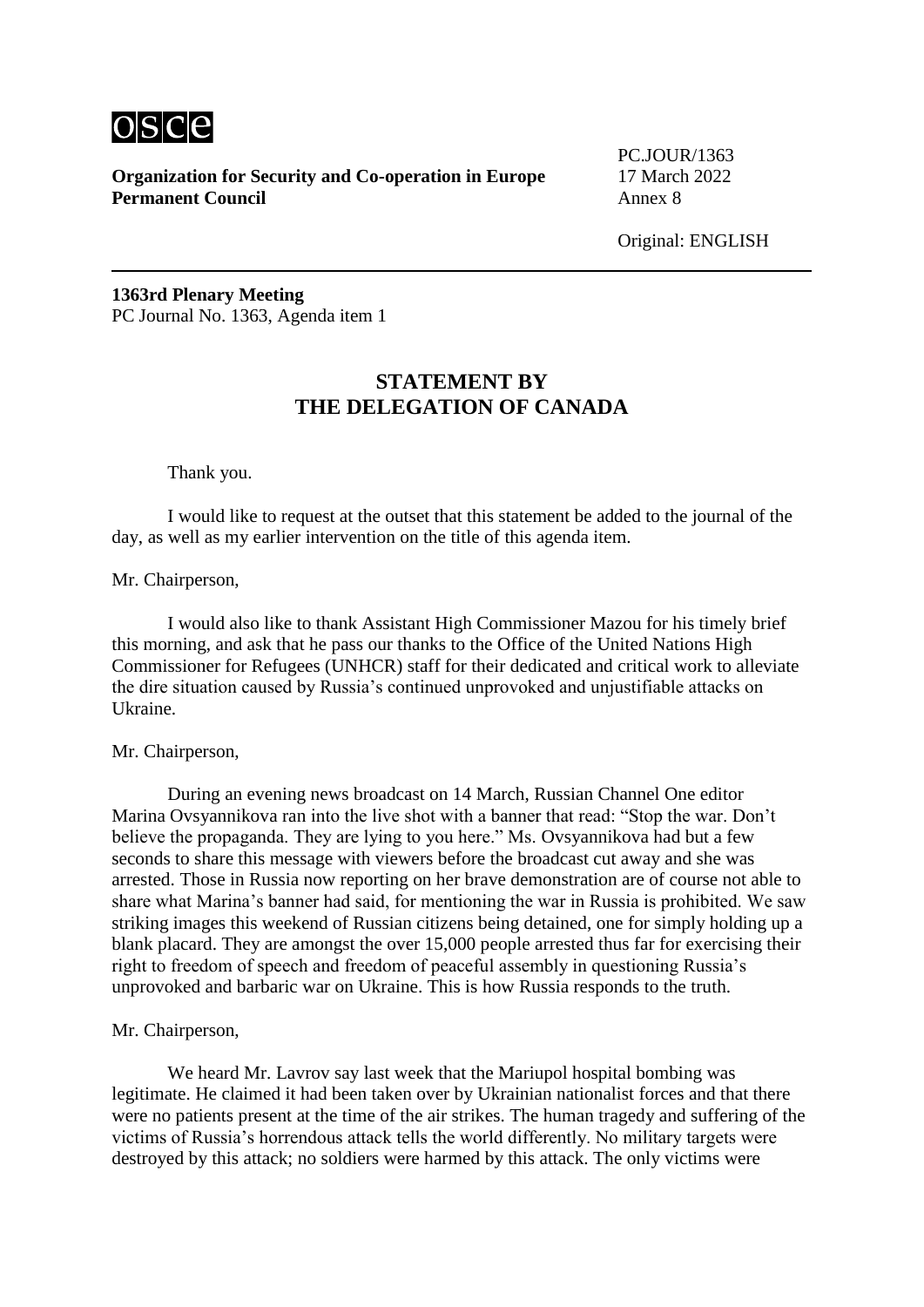innocent civilians, including pregnant women, children, and the hospital staff who provided aid to those experiencing the most vulnerable of situations.

Despite Russia's attempts at disinformation and propaganda, we know the true extent of shelling by Russian armed forces on medical infrastructure and civilian neighbourhoods, and of their blockades of humanitarian corridors. Since we spoke here about the bombing of the maternity hospital last week in Mariupol, there has been a stream of tragic and horrific reports coming every day from international humanitarian actors and from citizens under siege in that city. Just yesterday, Russia perpetrated another senseless attack on civilians by bombing the Drama Theatre in the heart of Mariupol where hundreds of women and children had taken shelter. They did this despite the huge, clearly written sign "дети" – "children" – marking the grounds outside the theatre to alert pilots above that this was anything but a military target. Soon we'll hear more egregious claims that this was somehow a legitimate target. Mr. Chairperson, I'll just add that, fortunately, we learned this morning that it seems the shelter survived Russia's bombing and that people are emerging alive.

#### Mr. Chairperson,

Mariupol is but one target of Russian missiles, cluster munitions, and humanitarian blockades, seemingly designed to inflict maximum human suffering. Russia will be held to account for any war crimes committed there, and in Kyiv, in Kharkiv, in Chernihiv, in Sumy, in Okhtyrka, in Hostomel, in Irpin, and everywhere else that it is illegally targeting civilian infrastructure, bombing hospitals, kidnapping politicians, or causing Ukrainian civilians to die of dehydration or starvation.

This week, the International Court of Justice expressed profound concern about Russia's use of force in Ukraine, which raises very serious issues of international law. The Court emphasized that all States must act in conformity with their obligations under the United Nations Charter and other rules of international law, including international humanitarian law. The Court ordered that Russia immediately suspend its military operations in Ukraine. Canada welcomes the activation of the OSCE Moscow Mechanism's Mission of Experts this week to address the human rights and humanitarian impacts of Russia's invasion and acts of war, supported by Belarus, as well as the creation by the UN Human Rights Council of a Commission of Inquiry into Russian violations of international law in Ukraine.

President Putin's war had no justification before the invasion, and now we are subject to a string of clumsy and implausible after-the-fact attempts to justify this unjustifiable war. The latest are the absurd claims about biological labs and chemical weapons in Ukraine, and even suggestions that Ukraine is developing nuclear weapons. These are further transparent fabrications, which we fear are in fact a precursor to Russia staging a false-flag operation, possibly including chemical weapons or "dirty weapons". As our US colleague just noted, and as I noted in my right of reply last Monday, it is Russia that has a history of illegal use of chemical weapons. There should be no doubt that if chemical or biological weapons are used against the Ukrainian population, it will be by Russian forces.

We have all seen the destruction wrought by Russia, but I would remind this Council that the Russian delegation claimed to us that "no missile, air or artillery strikes are being carried out on the cities of Ukraine or on the civilian population." At the following week's Council, they claimed again that "Russian troops are not threatening civilians in Ukraine, nor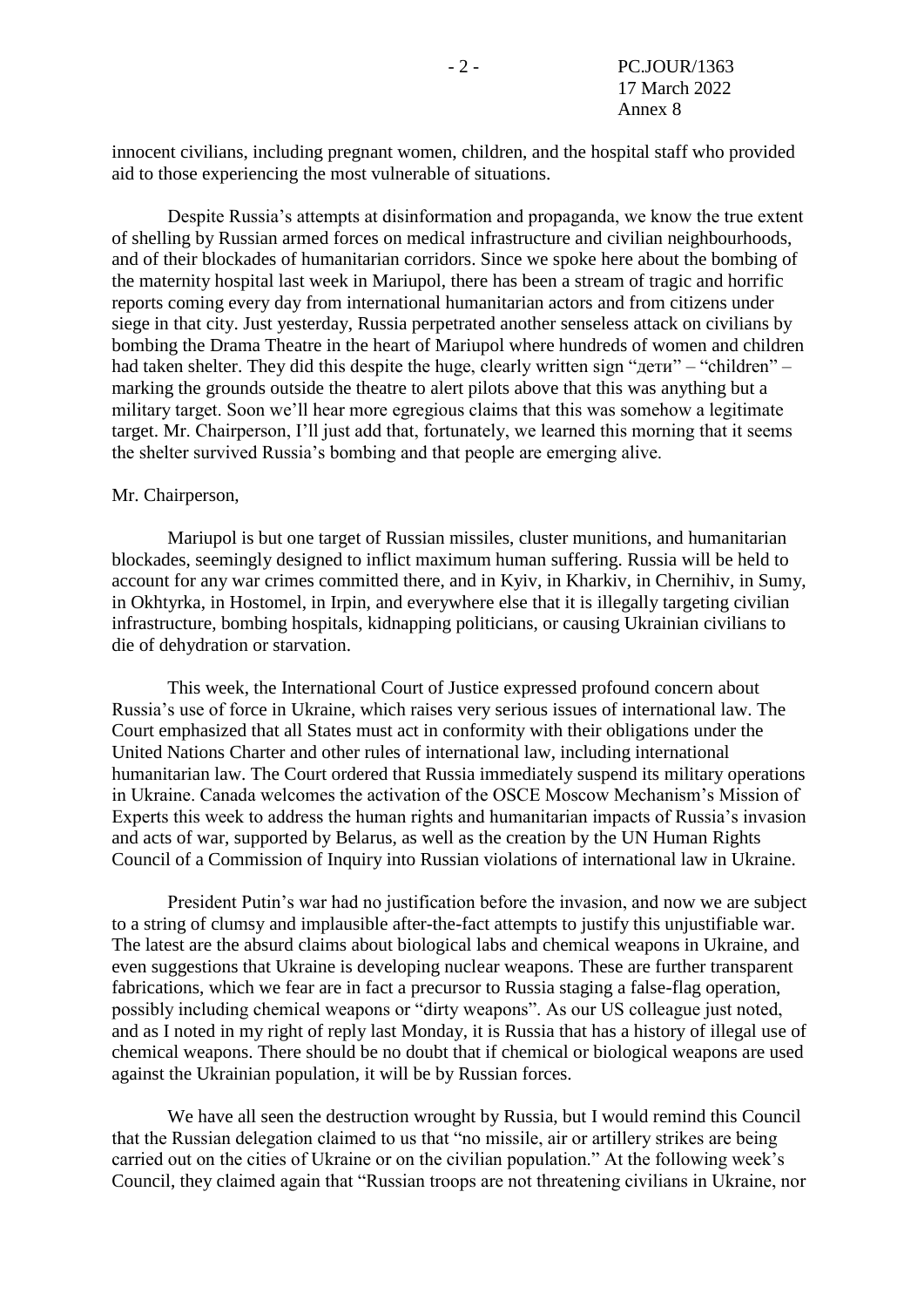are they shelling civilian infrastructure". President Putin claimed before launching his war that "we do not intend to impose anything on anyone by force."

Every statement that the Russian delegation delivers has, shortly thereafter, been shown for what it is, a lie. This recalls a line from the late author Elena Gorokhova's memoir of Soviet times: "The rules are simple: they lie to us, we know they are lying, they know we know they are lying. But they keep lying to us."

Freedom of speech has seen a sharp decline in Russia since the launch of Putin's war, but we demand of the Russian delegation to respect the norms of this Council, and to refrain from using it to spread disinformation and propaganda. If the Russian Ambassador wants a dialogue, then it must be one based on facts and reality. He must engage in genuine dialogue here rather than using the OSCE as a platform to disseminate disinformation for a domestic audience.

#### Mr. Chairperson,

The brutal targeting of civilian infrastructure and the senseless death of innocent Ukrainians is atrocious. Canada urges Russia, in the strongest terms, to immediately cease its attack, withdraw its troops from Ukraine, and commit to solving disagreement through diplomacy.

Thank you.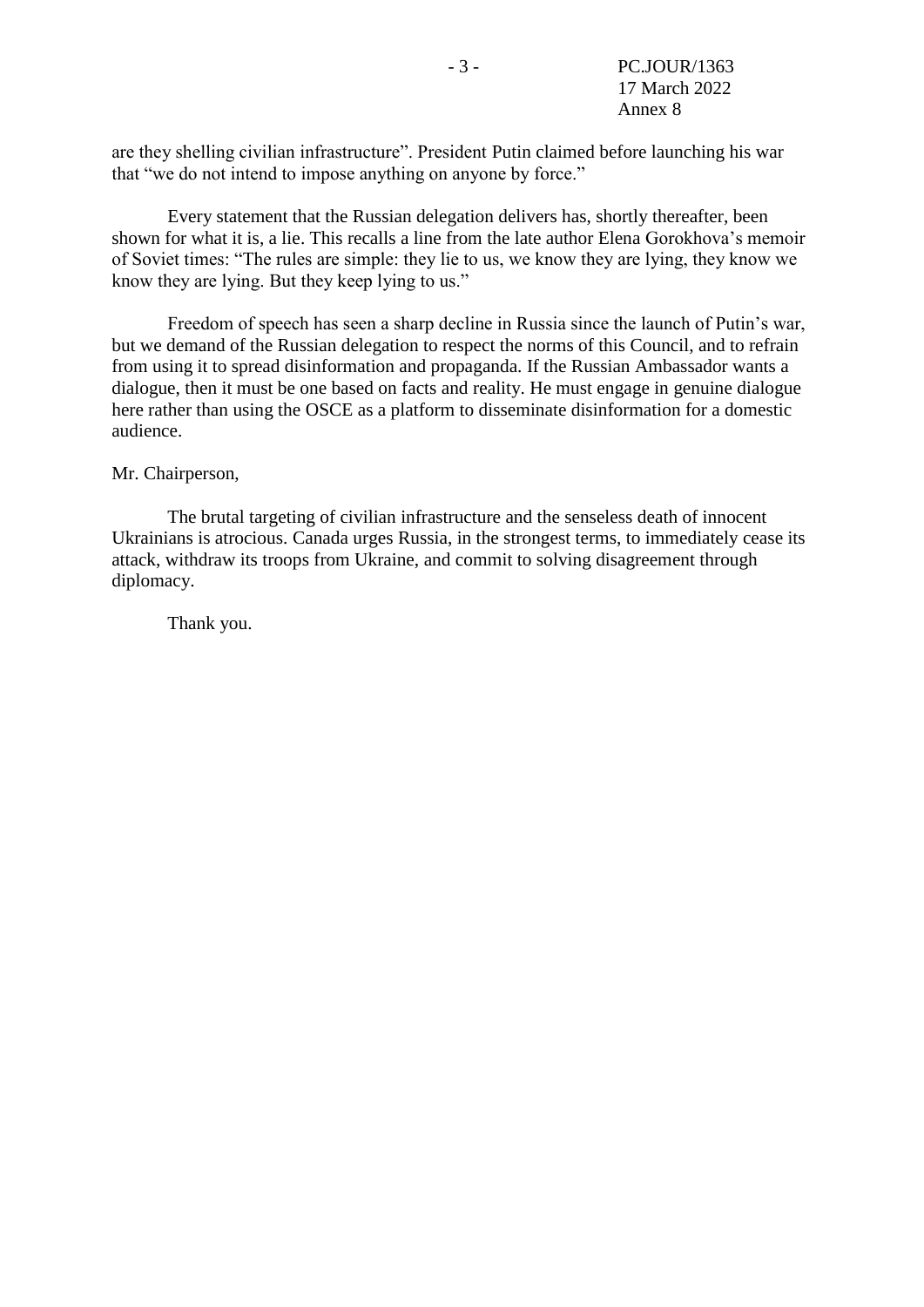

PC.JOUR/1363

Original: ENGLISH

**1363rd Plenary Meeting** PC Journal No. 1363, Agenda item 1

# **STATEMENT BY THE DELEGATION OF TURKEY**

Mr. Chairperson,

We are grateful to the comprehensive presentation of Mr. Raouf Mazou, Assistant Secretary-General, Assistant High Commissioner for Operations, Office of the United Nations High Commissioner for Refugees (UNHCR). Mr. Mazou's presentation is complementary to the briefing of Mr. Martin Griffiths, United Nations Under-Secretary-General for Humanitarian Affairs and Emergency Relief Coordinator, in the last Permanent Council meeting. Any first-hand information from the ground by expert international organizations such as UNHCR is valuable.

Unfortunately, the humanitarian tragedy has increasingly continued since the last Permanent Council meeting.

As the UNHCR reported, more than three million people have fled Ukraine so far. Three million lives uprooted. Three million people left everything behind. Moreover, there are now at least two million internally displaced people. An additional 12.6 million people have directly been affected. They are contending with freezing temperatures and hunger.

According to the estimates of the United Nations Children's Fund (UNICEF), 60 per cent of all refugees are children who fled with their elderly relatives. Families are torn apart. Nearly 100,000 children, half of them with disabilities, living in institutional care and boarding schools in Ukraine, is another great concern.

As expressed by Mr. Mazou too, this is also a "child protection crisis" as well as being a "human trafficking crisis" for women. The dangers that all those women and children are facing right now cannot be justified by any reason.

We reject the ongoing assault of the Russian Federation against Ukraine, which is illegal and illegitimate, as we rejected the decision to recognize the so-called breakaway republics of Donetsk and Luhansk.

We strongly support the preservation of the sovereignty, political unity and territorial integrity of Ukraine within its internationally recognized borders including Crimea and its territorial waters.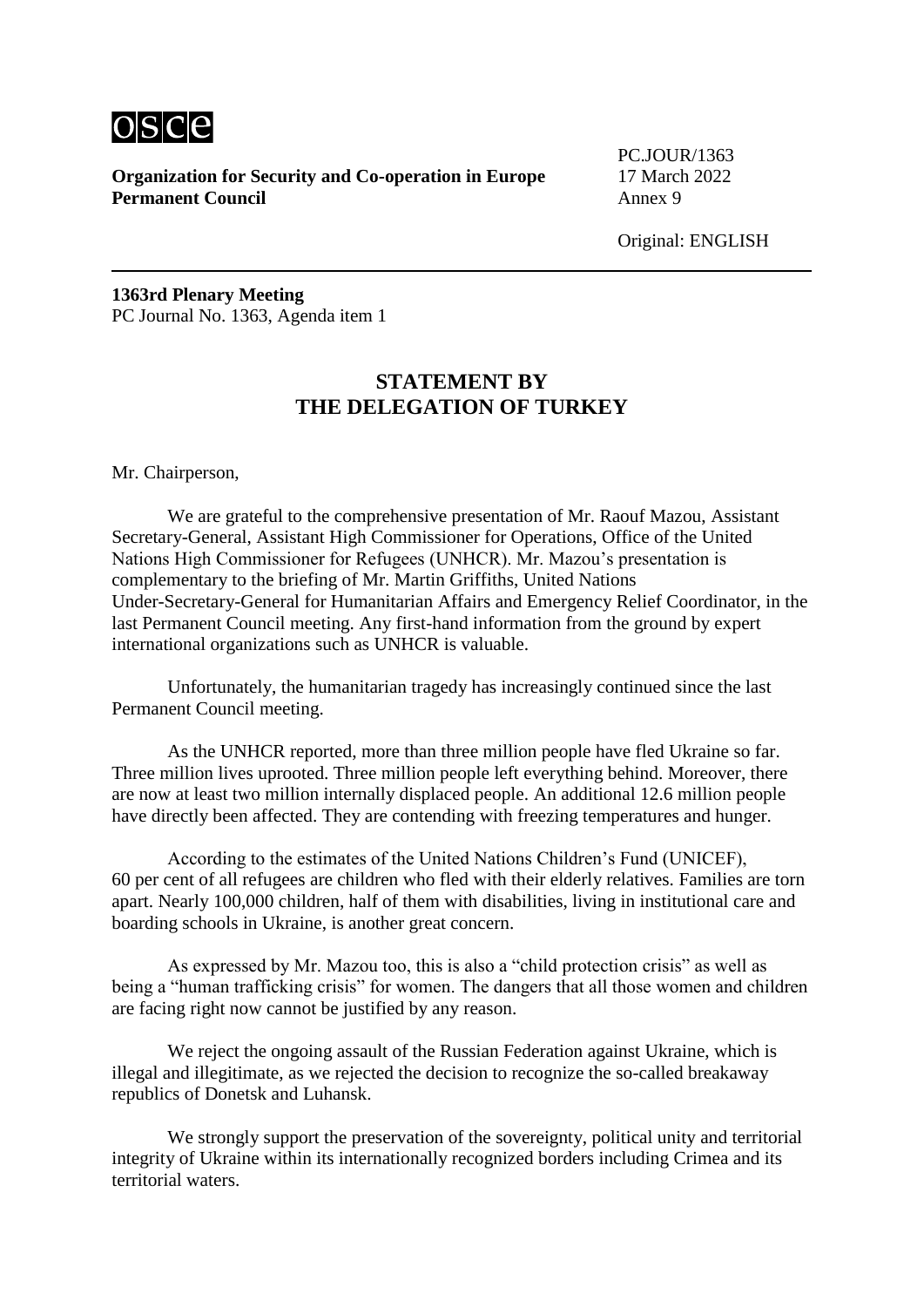Taking this opportunity, I would like to reiterate our strong and sincere call for the urgent and permanent declaration of a ceasefire.

My country is tirelessly working with all parties to facilitate a peaceful resolution of this crisis, including facilitating last week's high-level trilateral meeting in the margins of the Antalya Diplomacy Forum.

Our Minister of Foreign Affairs H.E. Mevlüt Çavuşoğlu was in Moscow yesterday and will also visit Ukraine today. As Minister Çavuşoğlu said when he was in Moscow, "the bloodshed and tears must be stopped. There are no winners in wars and no losers in peace". We hope that all ongoing talks will pave the way of returning to dialogue and diplomacy.

On the other hand, humanitarian assistance operations are carried out by Turkish institutions and organizations, including the Turkish Red Crescent, under the co-ordination of the Disaster and Emergency Management Authority (AFAD). So far, 21 truckloads of humanitarian assistance were delivered to Ukraine. Twelve more trucks are on their way. Three truckloads of humanitarian assistance were also delivered to Moldova.

An AFAD team is stationed at the Siret border gate (Ukraine-Romania border) in order to assess the increasing humanitarian needs in Ukraine and to co-ordinate the ongoing aid operations. A team of health workers from the Turkish Ministry of Health are also at this border gate in order to provide health services for those in need. Food assistance is also provided by the Turkish Red Crescent at the Porubnoe border gate between Ukraine and Romania. Planning for further assistance is ongoing.

Mr. Chairperson,

My country wants peace, serenity and prosperity in its region. We will continue to resolutely press for peace and stand by international law. We are ready to facilitate any effort in any format in the direction of a peaceful way out of this situation.

I kindly ask, Mr. Chairperson, that this statement be attached to the journal of the day.

Thank you.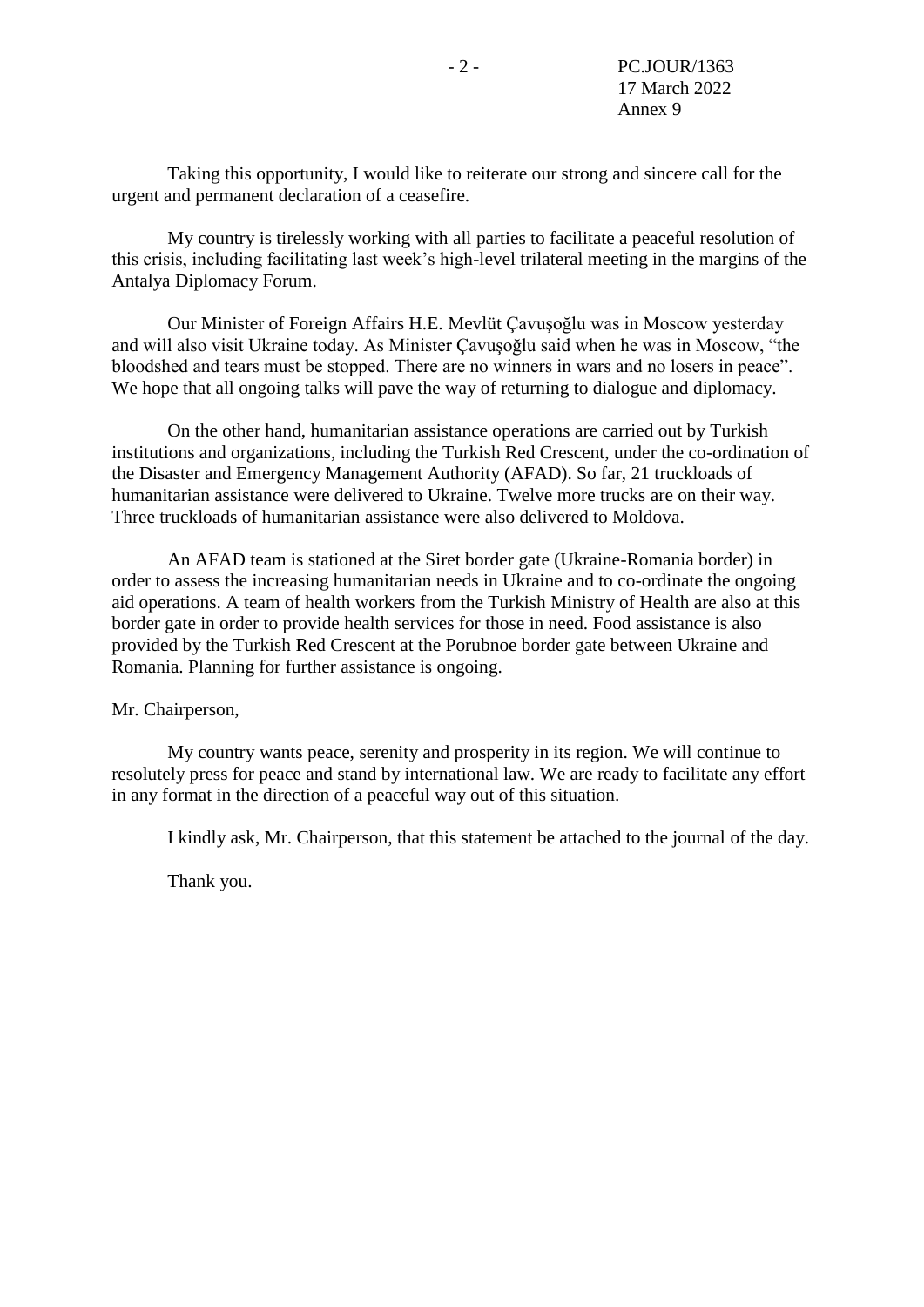

PC.JOUR/1363

Original: ENGLISH

**1363rd Plenary Meeting** PC Journal No. 1363, Agenda item 1

# **STATEMENT BY THE DELEGATION OF GEORGIA**

Mr. Chairperson,

We align with the statement delivered by the delegation of the European Union (EU). In addition, allow me to add the following remarks, in my national capacity.

Georgia strongly condemns Russia's continued, unprovoked and unjustified aggression against Ukraine, in blatant violation of the Charter of the United Nations and the Helsinki Final Act. We call on Russia to comply with the provisional measures of the International Court of Justice of 16 March binding Russia to "immediately suspend the military operations that it commenced on 24 February 2022 in the territory of Ukraine".

The human and humanitarian toll of this aggression is devastating. We heard this morning the report of Mr. Mazou, the Office of the United Nations High Commissioner for Refugees (UNHCR) representative, that time and again confirms the increasing tragic consequences of this war of aggression. Following three weeks, over three million Ukrainians, mostly children and women, were forced to flee and seek shelter in neighbouring countries. In violation of international humanitarian law the occupying forces continue direct, massive and indiscriminate bombing and shelling of Ukrainian cities, towns and settlements, civilian objects like the theatre in Mariupol. It is mind-blowing that these attacks claim hundreds of innocent lives.

According to the United Nations, most of the civilian casualties recorded were caused by the use of explosive weapons with a wide impact area, including air strikes, shelling from heavy artillery, multi-launch rocket systems and missiles.

We are appalled by the attacks on journalists and medical staff and by the reports of rape, abductions and executions. There are also numerous reports of the Russian forces carrying out lootings and robberies in the temporarily occupied territories, involving acts of violence against local residents, and seizure of civilian housing.

Once again, we stress: these attacks must stop immediately. Humanitarian corridors and delivery of aid must be guaranteed for every civilian – for those who decide to stay and for those who are urged to leave.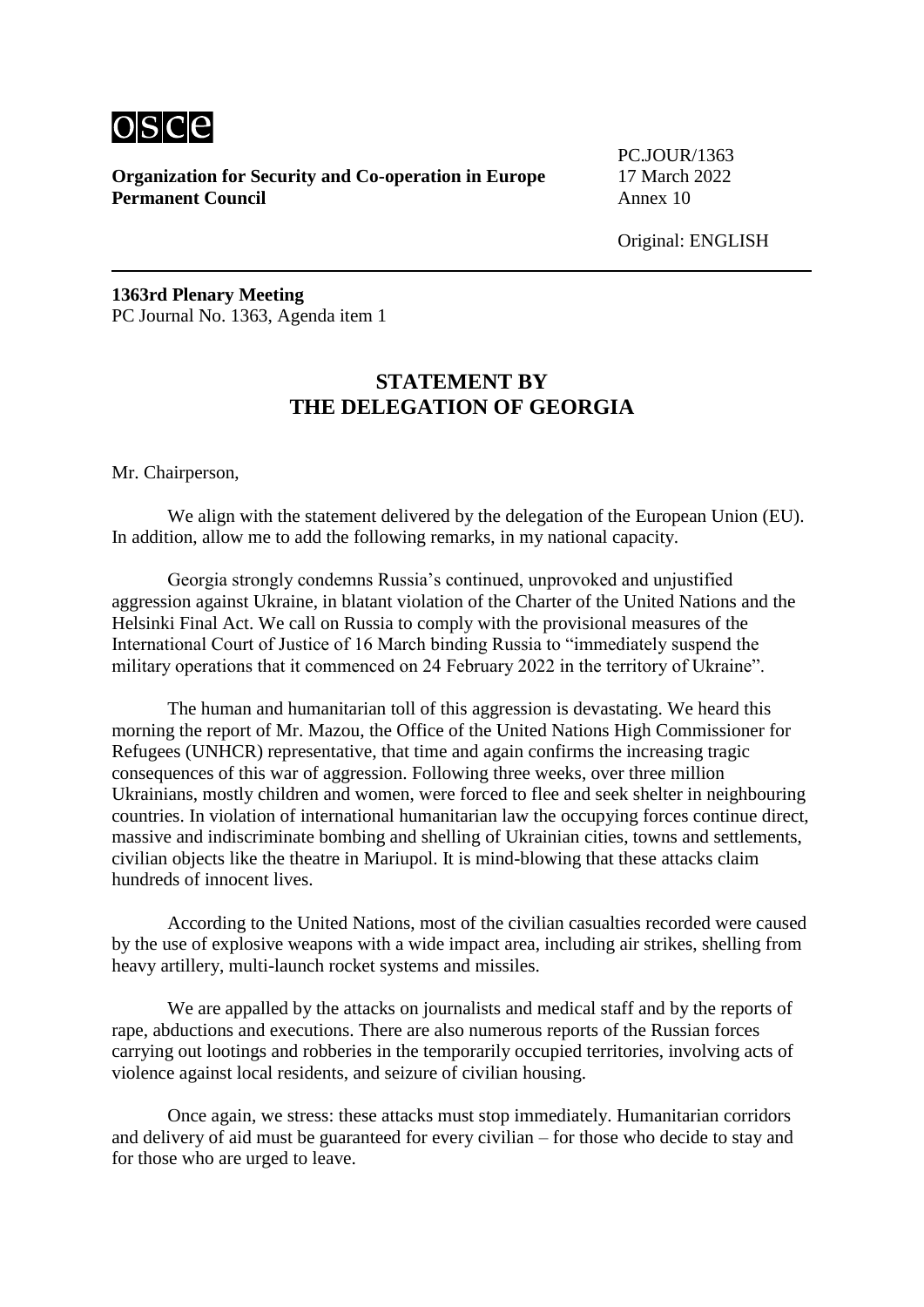Dear colleagues,

The scenario and the patterns of Russia's actions against its neighbours are the same. In light of Russia's plans to hold a fake referendum in Kherson of Ukraine and also against the background of the bitter eight-year anniversary of the sham referendum organized in the Crimean peninsula – that just served as a false pretext for Russia to illegally annex the region, just a few days ago, on 12 March, yet other so-called "parliamentary elections" were carried out in the occupied Abkhazia region of Georgia. Next month, on 10 April, a similar illegal venture is planned in the Tskhinvali region/South Ossetia, in blatant violation of the norms and principles of international law. These so-called "elections" are indeed null and void, in legal terms, yet represent another, futile attempt of Russia to legitimize the occupation of another State's territories.

#### Mr. Chairperson,

We call on Russia to respect its international obligations, to comply with the EU-brokered ceasefire agreement of 12 August 2008 and reverse its illegal decision on recognition of the so-called independence of the occupied territories of Georgia.

We urge Russia to cease aggression in Ukraine immediately, completely and without preconditions, to withdraw all its forces and armaments from the whole territory of the country, and to allow immediate, safe and unfettered access for all international humanitarian and human rights mechanisms.

In conclusion, I would like to reiterate Georgia's unwavering support for the independence, sovereignty and territorial integrity of Ukraine within its internationally recognized borders, including Crimea and Donbas, and Ukraine's navigational rights in its territorial waters.

I thank you, Mr. Chairperson, and I kindly ask you to attach this statement to the journal of the day.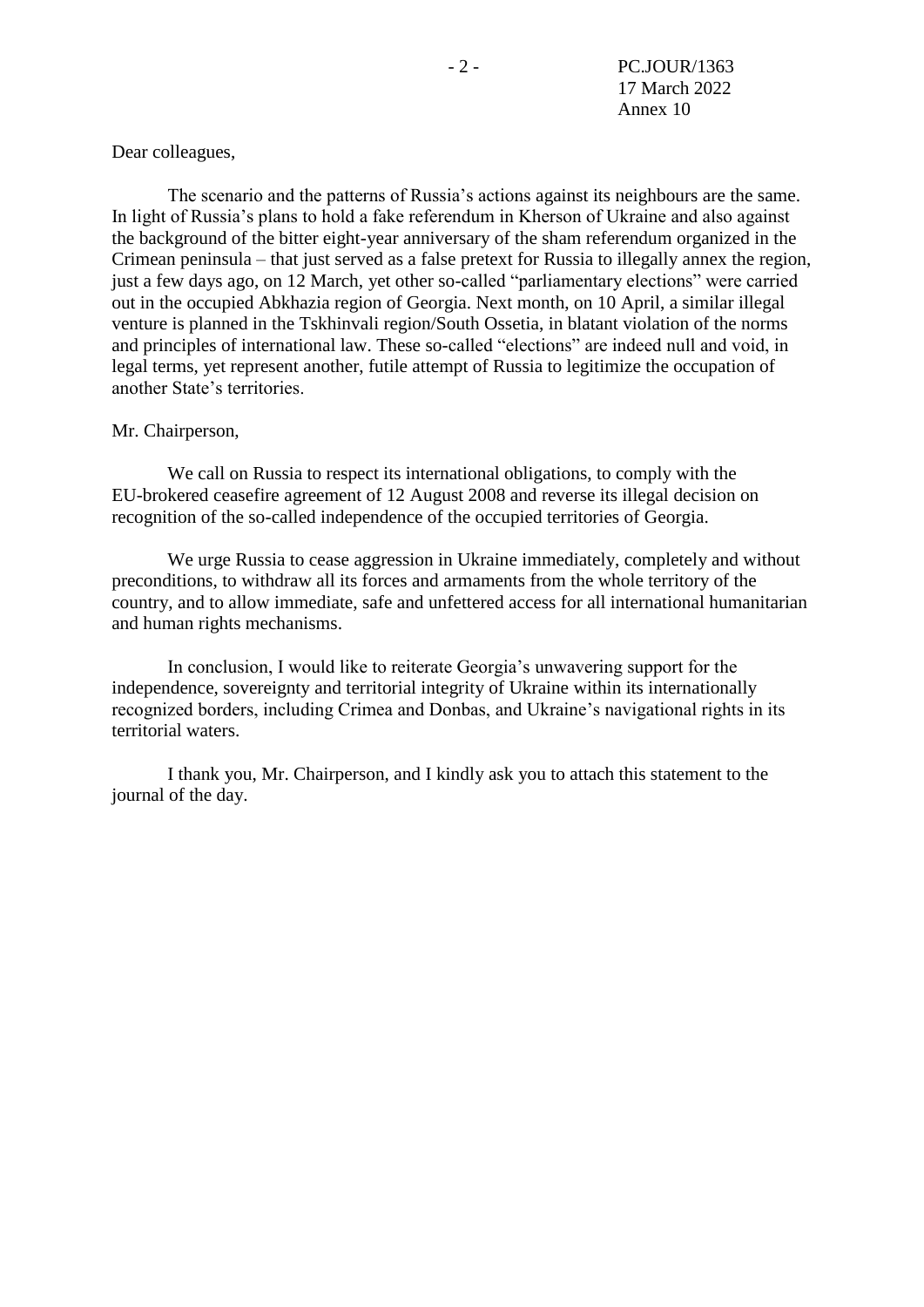

PC.JOUR/1363

Original: ENGLISH

**1363rd Plenary Meeting** PC Journal No. 1363, Agenda item 1

# **STATEMENT BY THE DELEGATION OF NORWAY**

Mr. Chairperson,

Norway has aligned with the statement made by the European Union, but allow me some remarks in my national capacity.

I thank Raouf Mazou, Office of the United Nations High Commissioner for Refugees (UNHCR) Assistant High Commissioner for Operations, for the briefing to the Permanent Council. He put the dire consequences of Russia's war in Ukraine in an even bigger perspective.

Three weeks ago, the Russian President chose to wage an outright war against its peaceful neighbour Ukraine. Norway reiterates its condemnation of this act of aggression, which we find to be in blatant violation of international law.

The Russian invasion was preceded by fabricated claims and unfounded allegations. New lies come out of Moscow by the day.

Russia has now made the unsubstantiated claim that Ukraine was preparing aggressive action with the use of biological weapons. Similar allegations have also been made regarding chemical weapons production. We fear that these allegations are put forward because the Kremlin may be preparing to use chemical weapons as part of a false flag attack.

Norway remains a staunch supporter of the Biological Weapons Convention. It remains one of the pillars of disarmament, and the non-proliferation of weapons of mass destruction – together with the Chemical Weapons Convention.

We would like to remind that Russia must – as a party to both conventions – uphold its international obligations just like all States Parties must. Chemical and biological weapons cannot, and must not, be used in war.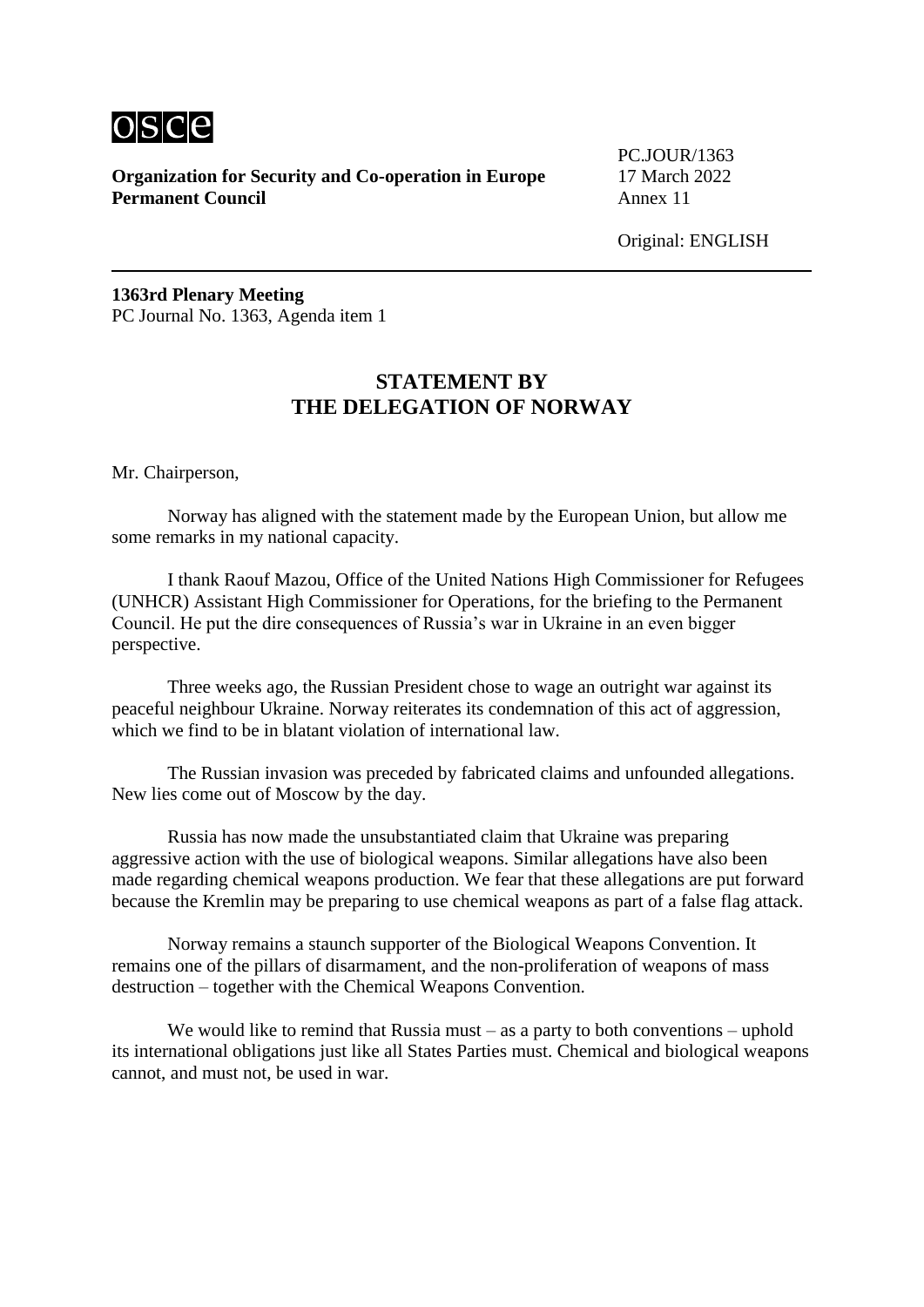Mr. Chairperson,

We are deeply concerned by the growing humanitarian consequences of the war in Ukraine. And we are appalled by the lack of respect for international humanitarian law displayed by the Russian military forces.

They totally disregard their obligation to protect the Ukrainian civilian population. Every day there are reports of hospitals, maternity wards, schools, water and sanitation facilities, and orphanages being under fire. There are several reported cases of shelling of educational facilities and other critical civilian infrastructure. The attack on the theatre in Mariupol is yet another example.

This is unacceptable and must stop.

According to the information of the UN Human Rights Office from Tuesday (15 March), more than 691 civilian deaths in Ukraine have been confirmed since the Russian invasion began on 24 February, and more than 1,143 civilians have been injured. These numbers are appalling, but we are afraid that the reality is much worse.

Norway strongly condemns any breaches of humanitarian ceasefires. We are shocked by reports of targeted attacks on civilians fleeing war.

We urge Russia to assure safe and immediate passage for those who want to escape Mariupol and other war-affected areas inside Ukraine.

The space for humanitarian action must be restored, and it must be protected in a way that ensures continuous and sustained humanitarian access.

Russia must end this war now. Russia must withdraw all forces. And engage in good faith towards a political solution.

#### Mr. Chairperson,

We are pleased to see that the mission of experts under the OSCE Moscow Mechanism has started its work. Our Organization is now contributing to documenting and gathering evidence of possible human rights abuses or violations, breaches of international humanitarian law, and possible war crimes and crimes against humanity committed by Russian forces, with the support of Belarus, on the territory of Ukraine. Russia and Belarus should take note that this mechanism will meticulously establish facts and result in a written report so that cases can be brought before other international institutions with the aim of holding individuals at all levels to account.

Finally, let me also thank the Secretary General and other staff of the OSCE structures and institutions for the efforts to meet this situation. We should make all relevant competence within our Organization available to meet this situation.

The OSCE is as good as its participating States allow it to be. Let us – all of us – use this Organization the way it was meant. It is not acceptable that one participating State in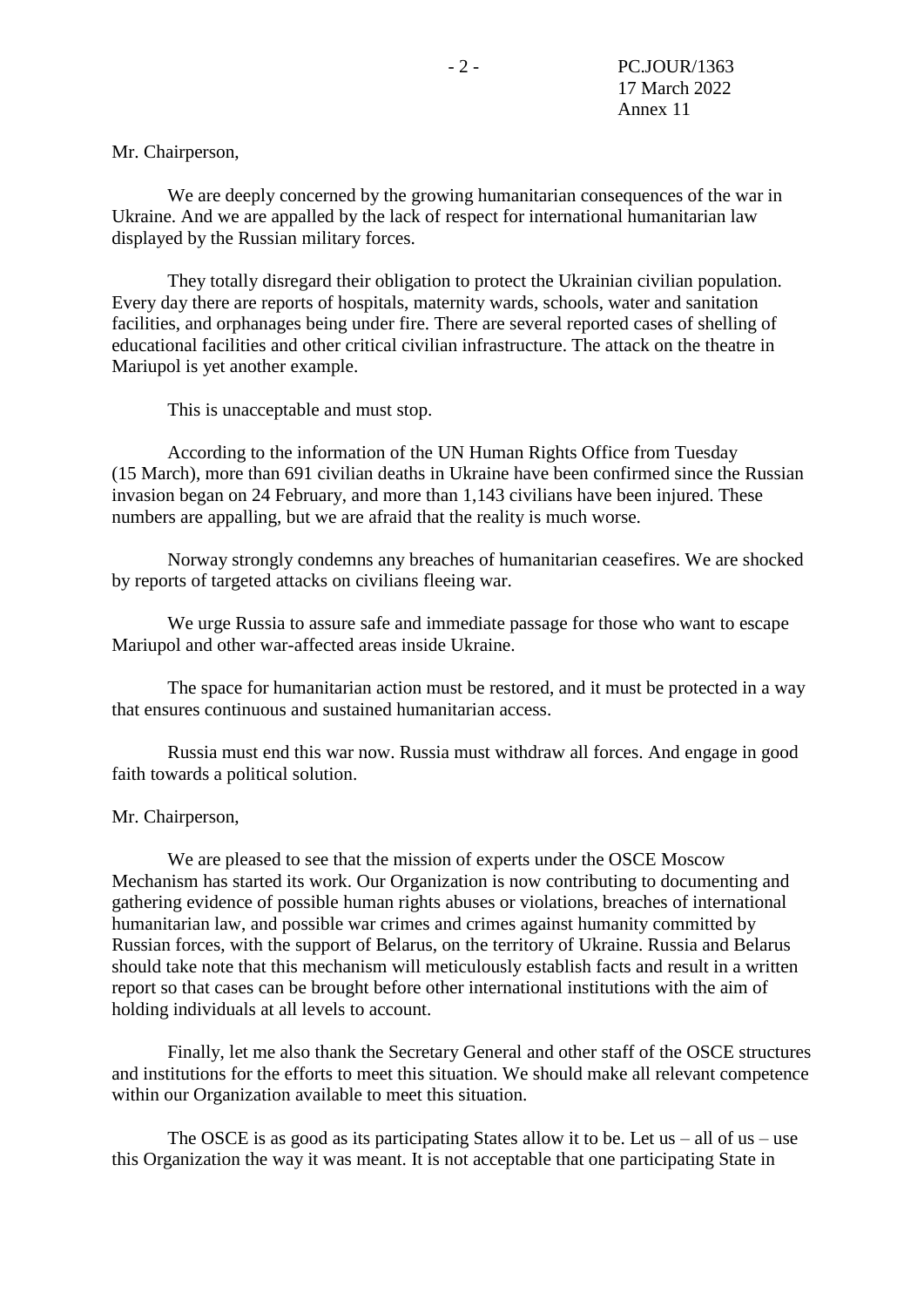particular seems only to want to hamper and limit the OSCE Chairmanship and structures. This Council is not a channel of propaganda.

Let us all contribute to restoring peace and stability in the whole OSCE area.

Thank you.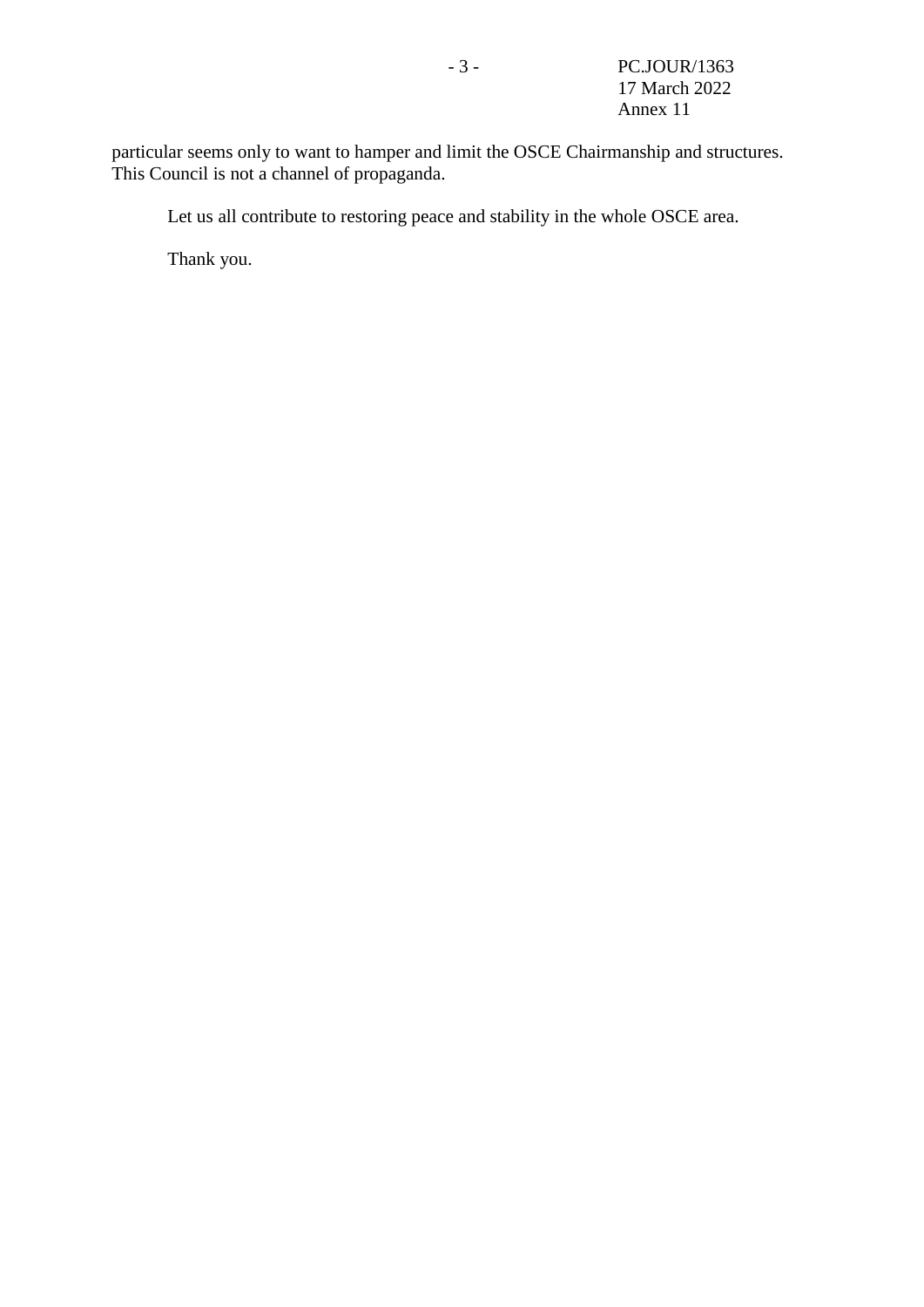

PC.JOUR/1363

Original: ENGLISH

**1363rd Plenary Meeting** PC Journal No. 1363, Agenda item 1

### **STATEMENT BY THE DELEGATION OF MOLDOVA**

Mr. Chairperson,

The Republic of Moldova strongly condemns the act of war launched by the Russian Federation against Ukraine. This act constitutes a blatant breach of international law and a serious violation of the fundamental principles of our Organization. The war in Ukraine is taking place right on the border of my country.

We have urged the Russian Federation to immediately stop the use of military force and to return to dialogue and diplomacy as the only means for ensuring peace and stability on our continent. The ongoing military actions do not and cannot help the discussions and negotiations between Kiew and Moscow.

In the last weeks we all have witnessed a violent shelling on civil infrastructure resulting in the loss of innocent lives. Let us put it clear, there could be no excuses for such actions which represent an obvious violation of international humanitarian law.

As a neutral country, the Republic of Moldova has focused all its efforts to help people who are directly affected by the armed attack on Ukraine and are seeking a refuge.

More than 340,000 people have crossed our border since the beginning of the war. About 104,000 decided to remain in Moldova. The absolute majority of them are women and children.

It is a significant effort for a country with a population of less than 3 million people. Despite the great challenges, we are determined to help them – and we will do so as long as will be necessary.

At the same time, the support of the international community to deal with these challenges is still needed, and we are grateful for the humanitarian aid that we receive from our partners, as well as the assistance in redirecting the flow of refugees who want to go to other countries.

But first and foremost, urgent help and the involvement of the international community is needed to end the military actions and restore peace.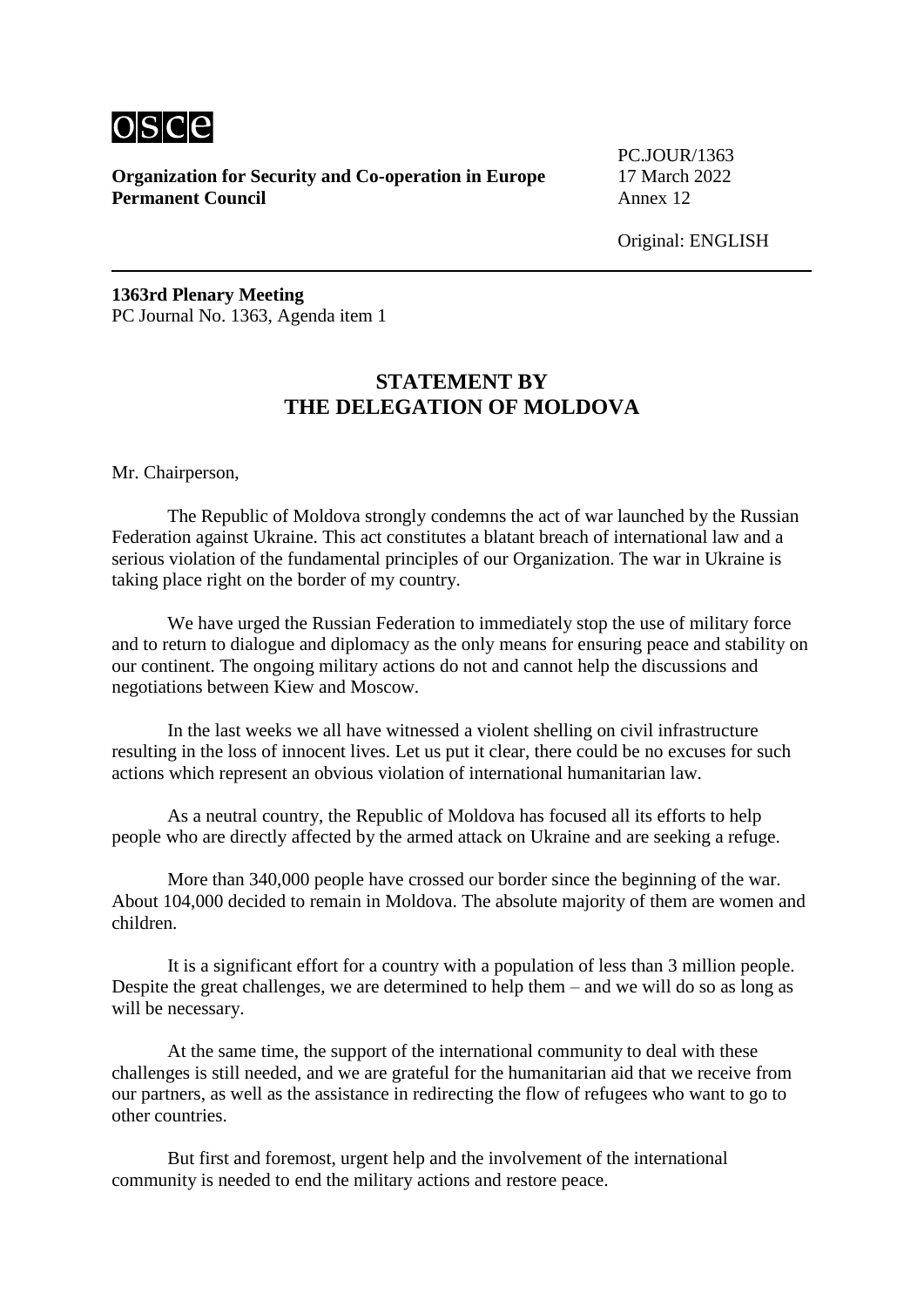Mr. Chairperson,

The OSCE field presence continues to be one of the most important tools of the OSCE, which offers participating States to receive impartial information from the ground. And the Special Monitoring Mission to Ukraine (SMM) proved its value. Considering discussions within the OSCE, we use this opportunity to express our strong support for the extension of the SMM mandate.

In conclusion, we would like to express our full solidarity with Ukraine, its people, and its democratically elected authorities. The Republic of Moldova reconfirms its strong and unwavering support for the independence, sovereignty, and territorial integrity of Ukraine within its internationally recognized borders.

Moldova has never recognized the illegal annexation of Crimea that took place eight years ago, nor last month's so-called declaration of independence of the two self-proclaimed entities of Ukraine.

I kindly ask, Mr. Chairperson, that this statement be attached to the journal of the day.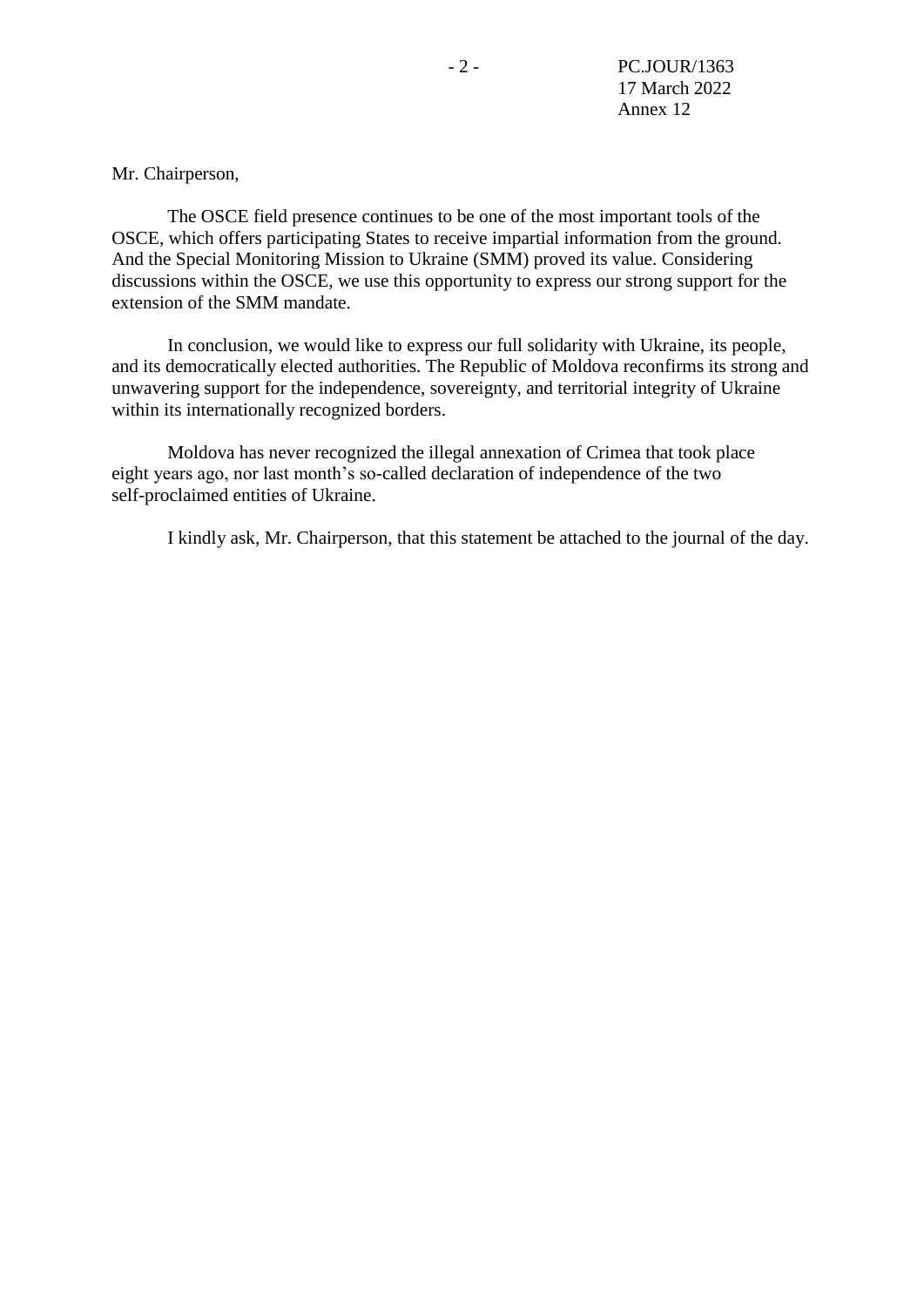

PC.JOUR/1363

Original: ENGLISH

**1363rd Plenary Meeting** PC Journal No. 1363, Agenda item 1

# **STATEMENT BY THE DELEGATION OF AUSTRALIA (PARTNER FOR CO-OPERATION)**

Thank you, Mr. Chairperson.

Australia is taking the floor today to contribute its voice in condemning, in the strongest possible terms, the Russian Federation's unprovoked invasion of Ukraine.

The Australian Government stands in solidarity with Ukraine, and with our allies and partners, in holding Russia to account.

The actions of the Russian Federation are a flagrant breach of the UN Charter and its prohibition on the use of force. They have unlawfully attacked the sovereignty and territorial integrity of Ukraine.

Russia's invasion has no validity or justification under international law.

Mr. Chairperson, Russia's invasion has rightly enlivened a very strong – and ongoing – response from countries across the Indo-Pacific region.

The Russian Federation's list of so-called "unfriendly" countries illustrates the point: alongside a host of European and other countries, you will also find listed Australia, Japan, the Federated States of Micronesia, New Zealand, the Republic of Korea and Singapore.

Mr. Chairperson, Russia's unlawful actions pose a grave threat to international stability and the fundamental respect for sovereign independence and territorial integrity – the bedrock principles of a rules-based world order.

Under President Putin, Russia has fabricated pretexts for its unprovoked aggression against its democratic neighbour.

Russia's invasion of Ukraine is being accompanied by a widespread Russian disinformation and propaganda campaign – both within Russia itself and internationally. Everyday Russians must navigate a world characterized by lies and disinformation generated by their own government, as independent voices are shut down.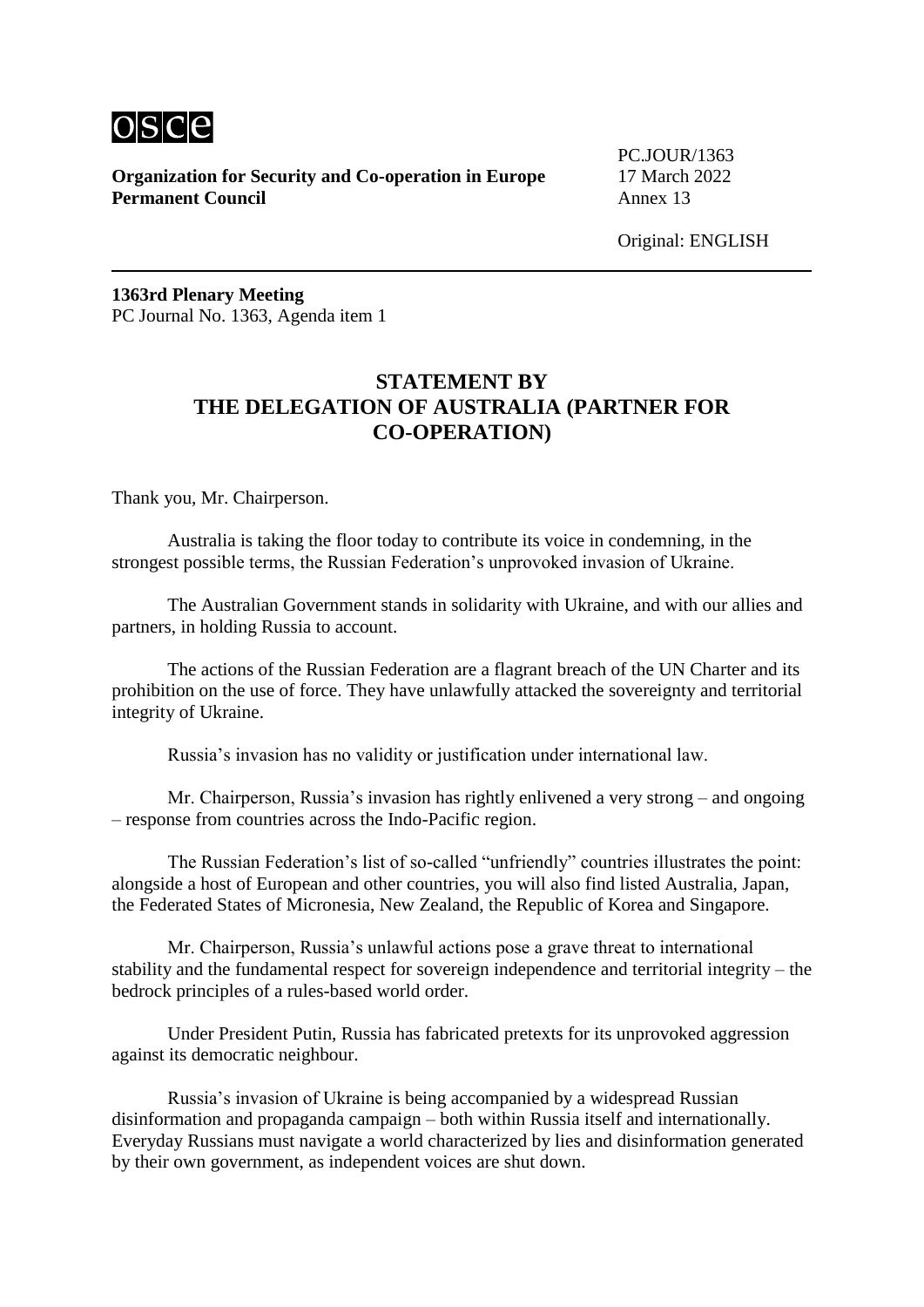Australia stands with our international partners in challenging these false narratives.

Australia believes the OSCE membership has a crucial role to play in calling out Russian disinformation and propaganda.

Mr. Chairperson, Australia is co-ordinating with governments around the world to ensure that Russia pays a high price for its invasion of Ukraine.

Along with our partners, we have initiated swift and severe sanctions that target over 450 key Russian individuals and entities responsible for seeking to undermine Ukraine's sovereignty and territorial integrity.

Australia has also committed 70 million Australian dollars in defensive military assistance to support Ukraine's determined defence of its sovereignty and territory.

And we have committed an initial 35 million Australian dollars in immediate humanitarian assistance to meet the urgent needs of the Ukrainian people.

Globally, sanctions are imposing a sharp cost on Russia for its unprovoked and unacceptable aggression against Ukraine.

Australia will continue to play our part to ensure Russia is accountable for its war of aggression in Ukraine.

Mr. Chairperson, I would also like to underscore Australia's strong support for the invocation of the Moscow Mechanism. As we see and grieve daily the indiscriminate attacks on innocent civilians by Russian forces, it is vitally important to establish the facts and circumstances surrounding the human rights and humanitarian legal impacts of Russia's invasion of Ukraine. For the same reason, the Australian Government joined 38 other countries in referring the situation in Ukraine to the International Criminal Court.

We must ensure that Russia's crimes do not go unpunished.

In conclusion, Mr. Chairperson, Australia reiterates its staunch support for Ukraine's sovereignty and territorial integrity and for the people of Ukraine.

We stand with Ukraine.

We call on Russia to cease all hostile actions and withdraw all its forces immediately from Ukraine.

I ask that this statement be attached to the journal of the day.

Thank you, Mr. Chairperson.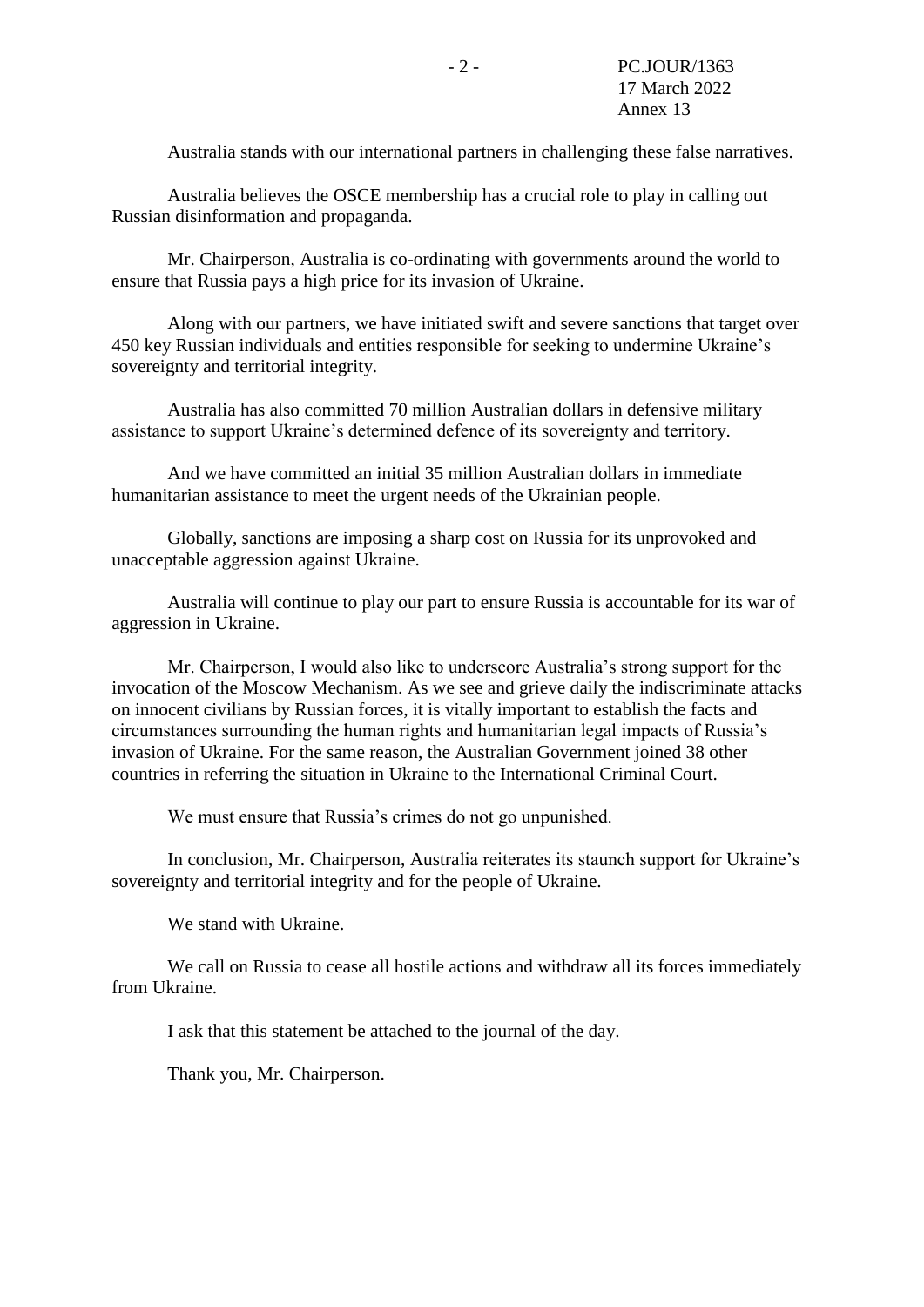

PC.JOUR/1363

Original: ENGLISH

**1363rd Plenary Meeting** PC Journal No. 1363, Agenda item 1

# **STATEMENT BY THE DELEGATION OF LITHUANIA**

Mr. Chairperson,

While fully aligning with the statement delivered on behalf of the European Union, I wish to exercise my right of reply to the delegation of Belarus.

No one responsible for war crimes and crimes against humanity, perpetrated by Russia, assisted by Belarus, in Ukraine, will escape responsibility, including his/her personal responsibility – be it masterminds of these horrific crimes, be it military commanders or regular soldiers, be it factory workers who make bombs to be dropped on Ukrainian cities, be it propagandists or diplomats.

The best way to avoid this is to disassociate yourselves from all these war crimes, condemn them, join the international community in stopping this bloodshed. Do not be accomplices to it.

I thank you, Mr. Chairperson, and I kindly ask you to attach this statement to the journal of the day.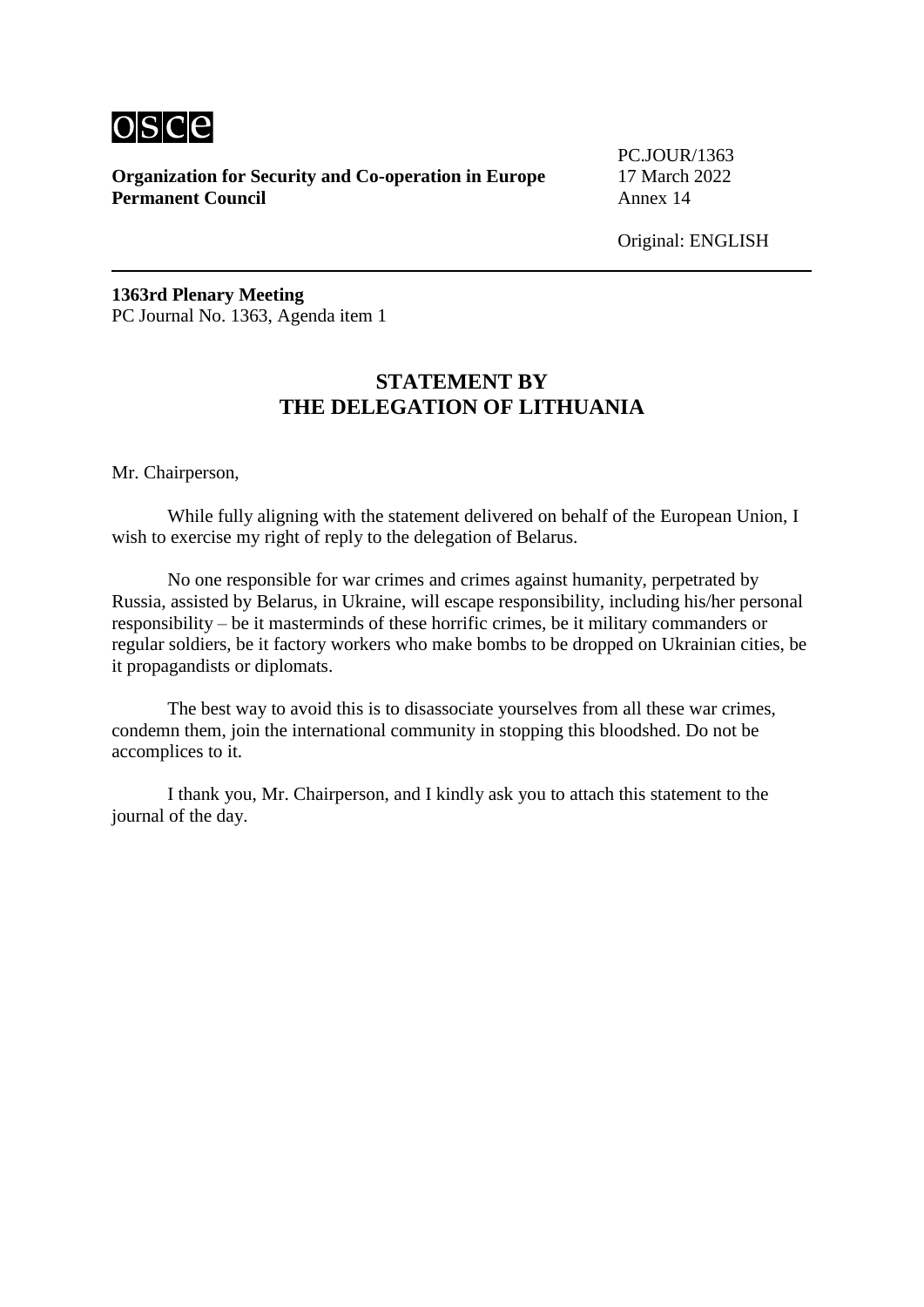

PC.JOUR/1363

ENGLISH Original: RUSSIAN

**1363rd Plenary Meeting** PC Journal No. 1363, Agenda item 2

#### **STATEMENT BY THE DELEGATION OF THE RUSSIAN FEDERATION**

Mr. Chairperson,

We once again note that the representatives of Poland are abusing the powers of the OSCE Chairmanship in an attempt to impose on the Organization a one-sided interpretation of the events taking place in Ukraine. Well, let us give you the full picture of what is happening.

Let us begin with the heinous crime committed on 14 March by Ukrainian armed formations, which launched a Tochka-U tactical missile from near the settlement of Krasnoarmiisk against a densely populated central district of Donetsk. The air defence forces of the Donetsk People's Republic (DPR) managed to shoot it down, thus preventing tragic consequences on a larger scale. Nevertheless, the deadly fragments of the falling missile claimed the lives of 21 people and injured more than 30. Young children were among the victims. The missile used by the Ukrainian armed formations contained cluster munitions, the use of which is prohibited by humanitarian law.

The gruesome video footage published by the Donetsk media shows the aftermath of that rocket attack – civilians caught during the rush hour on a busy street near a bank branch. There were no firing positions of the armed forces in the vicinity and the strike was deliberately aimed at the civilian population. There is no way one can remain dry-eyed looking at the image of an elderly couple who have lost their legs and are lying on the pavement, hand in hand, waiting for an ambulance. It is impossible to see the other victims without shuddering – the bloodied bodies of the dead without heads, arms or legs.

We are outraged that the OSCE Chairmanship and the majority of participating States have deliberately overlooked this horribly tragic incident. There were no condolences or lamenting in connection with the war crime committed by Ukrainian formations against innocent civilians. Nor did the OSCE Chairperson-in-Office, Minister for Foreign Affairs of Poland Zbigniew Rau, who was addressing the United Nations Security Council that day, recall the incident in any way. He then stressed that "impartiality ends where blatant violations of international and humanitarian law start". As we can see, these words mean nothing to him with regard to the residents of Donetsk – it is as if these people do not exist at all – not to mention to those who openly took the side of the Ukrainian armed formations and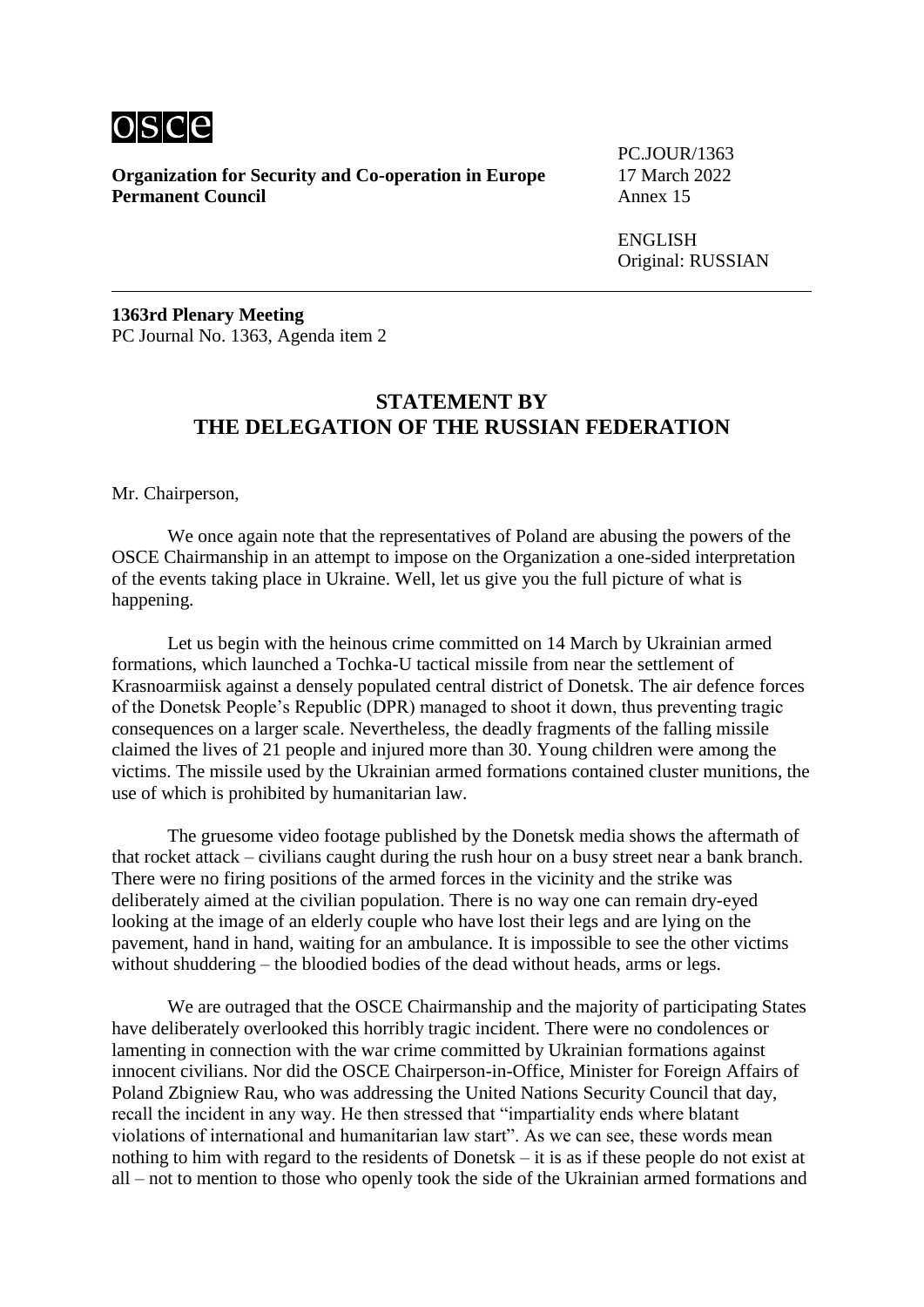showed *de facto* solidarity with their atrocities, in violation of international and humanitarian law. Otherwise there is no way to explain the complete lack of a reaction to this incident on the part of the OSCE leadership.

It is noteworthy that the heartbreaking footage of the consequences of this despicable inhumane attack was widely used by Ukrainian Government and Western propaganda to illustrate the alleged strikes by the Russian armed forces against Kyiv. Part of their repertoire of lies.

The use of a Tochka-U missile was recorded again the next day against the settlement of Makiivka in the DPR. According to the authorities, an attack by Ukrainian armed formations on the evening of 15 March on the Solnechny residential district resulted in four casualties, including a child. Fortunately, this "greeting" to civilians from the Kyiv regime was also shot down, otherwise a far greater disaster could not have been avoided.

In addition, shelling using other weapon types on 12 March destroyed many houses in Donetsk, along with a mosque in the Kuibyshevskyi district of the city. All this once again confirms that the nationalist Government of Ukraine is determined to continue to wage a war on the civilian population of the DPR and the Luhansk People's Republic (LPR), as it has been doing for the past eight years during its punitive operation in Donbas.

The Russian special military operation in Ukraine is intended to stop the armed violence. Targeted strikes are carried out exclusively against military facilities, of which around 4,000 have been destroyed since the start of the military operation.

In addition, gathering points for foreign mercenaries and their transit bases, including arms depots, have been eliminated. On 13 March, a high-precision strike neutralized military training centres in the settlement of Starichi and at the Yavoriv military training ground in the Lviv region. Training and combat co-ordination facilities for foreigners were provided there prior to their deployment to areas of combat operations against Russian troops. Even earlier, a sizeable group of mercenaries had been eliminated in Chernihiv. We note that a number of countries consciously support sending "soldiers of fortune" to take part in combat operations in Ukraine. We emphasize that all responsibility for the deaths of this category of foreign citizens in Ukraine lies solely with the leadership of the States that condone this kind of "military tourism". We also draw attention to the fact that in a number of NATO countries these mercenaries are screened, interviewed and recruited at Ukrainian diplomatic missions and the logistics of their transfer across the border are ensured.

In addition, quite a few countries of the Alliance continue to supply Ukrainian formations with lethal weapons, and it is civilians and the civilian infrastructure that suffer as a result. Just the other day, the United States Congress approved the parameters of the country's budget for the next fiscal year. It provides for the allocation of around 3 billion US dollars for the supply of lethal weapons to Ukraine. Yesterday, the United States of America announced its intention to transfer 800 man-portable air defence systems, thousands of anti-tank systems, small arms and grenade launchers, and up to 20 million rounds of ammunition to the Kyiv regime in the near future. Furthermore, it is planned to allocate 500 million euros from European Union funds for weapons and military goods, a substantial part of which will be financed by the European Peace Facility. What wicked irony. According to Orwell: "War is peace."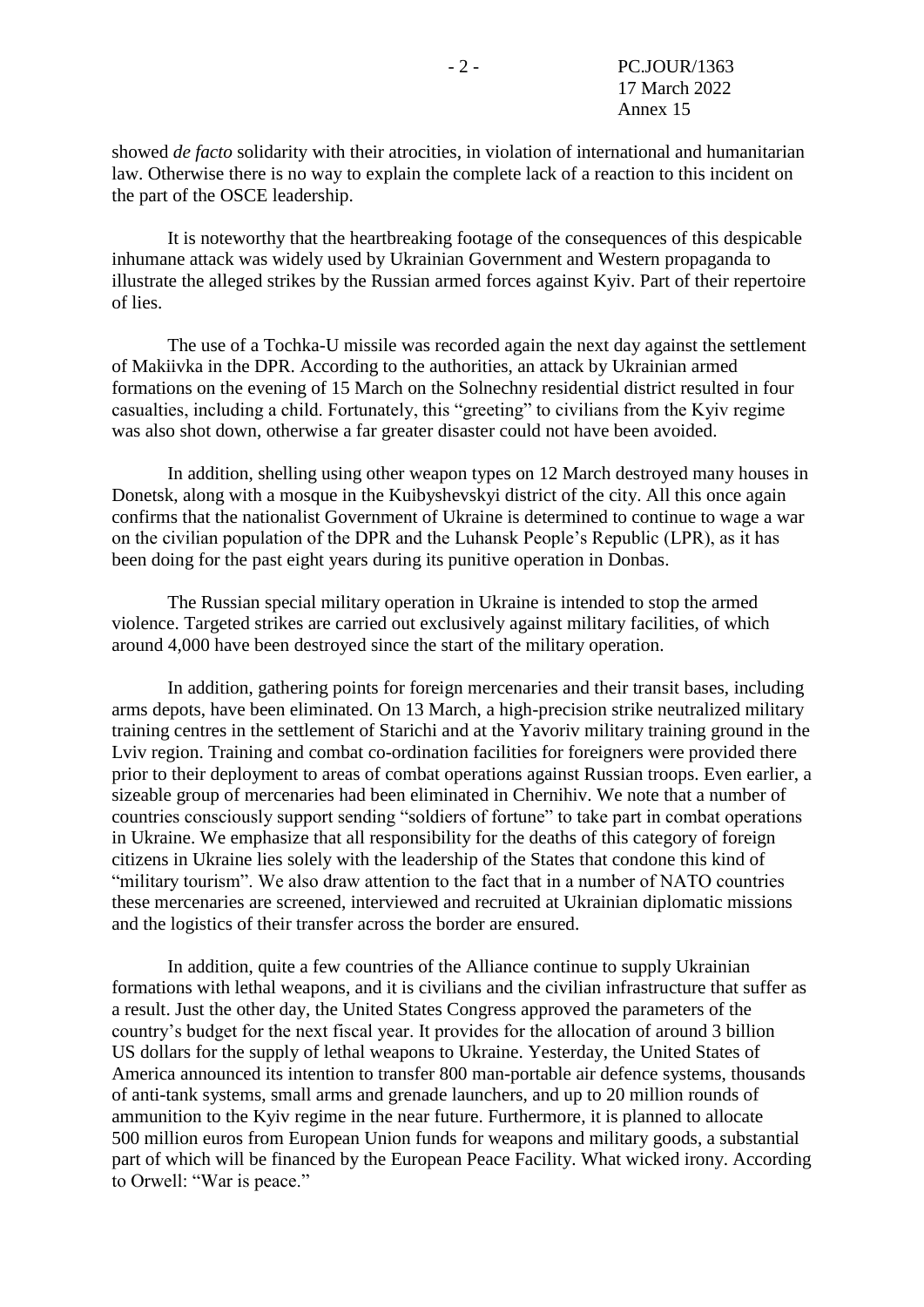- 3 - PC.JOUR/1363 17 March 2022 Annex 15

It is already clear that the West is not interested in the specificities of the close historical ties between the peoples of Russia and Ukraine in all their complexity and views the territory of our neighbouring country exclusively as an arena of geopolitical confrontation with the Russian Government through military support for Ukrainian armed formations, including neo-Nazi thugs. This has nothing to do with concern for the fate of the Ukrainians themselves. We would point out that the decisions by the West to "beef up" Ukraine militarily are deliberately aimed at prolonging the hostilities, exacerbating the situation of the civilian population and deepening the humanitarian crisis in the region.

Moreover, facts are coming to light about weapons being sent to Ukraine under the guise of humanitarian aid. For example, on 15 March, the Italian media reported that employees at Galileo Galilei Airport in Pisa had discovered various types of weapons, plus uniforms and explosives in boxes marked as humanitarian cargo and destined for the Polish border city of Rzeszów from where they would be transferred to Ukraine. Things got to the point that the outraged airport workers' union refused to load the cargo on to the aircraft. In another case, Latvian citizen Mārtiņš Viļums was "exposed". According to Ukrainian media, he regularly delivers military goods to the Vinnytsia region via Poland in a minibus marked "Humanitarian Aid".

Using the weapons handed over to them, the Ukrainian formations trained by so-called "instructors" from NATO countries in urban terrain operations do not shy away from employing methods and forms of combat previously "tested" in the Middle East with the support of the same Western countries. By taking cover behind civilians as "human shields" and placing firing positions in densely populated residential areas, near and inside public facilities, schools and hospitals, the armed nationalists are causing numerous innocent casualties through their actions.

For example, in the liberated town of Volnovakha in the DPR, Ukrainian formations used the municipal hospital building as a firing position. A doctor at the hospital confirmed this in a (publicly available) video interview with the media. He said that grenade launchers and small arms had been positioned on the floors of the building, and the maternity ward had been rigged with explosives. While the nationalists were firing from the hospital windows, doctors and patients (there were about five hundred of them) were taking cover in the basement. Then, while retreating, the Ukrainian formations shelled the hospital building from a tank and a Grad multiple-launch rocket system. On 13 March, the Investigative Committee of Russia opened a criminal case into the events at Volnovakha hospital.

Here is another example. During the liberation of the city of Popasna in the Luhansk People's Republic, people's militia units from the LPR discovered sites where civilians had been massacred near the city's railway line. The retreating Ukrainian forces reportedly drove people out of the basements and took cover behind them as "human shields". Those who resisted or tried to flee were shot.

The most critical situation developed this week in Mariupol, where hundreds of thousands of civilians were taken hostage in this way. Ukrainian nationalists there mined all the approach roads to the city, blew up bridges and turned residential areas, kindergartens and schools, medical facilities and other civilian infrastructure into military strongpoints. All appeals by the Russian side calling on the Kyiv authorities to ensure that civilians can move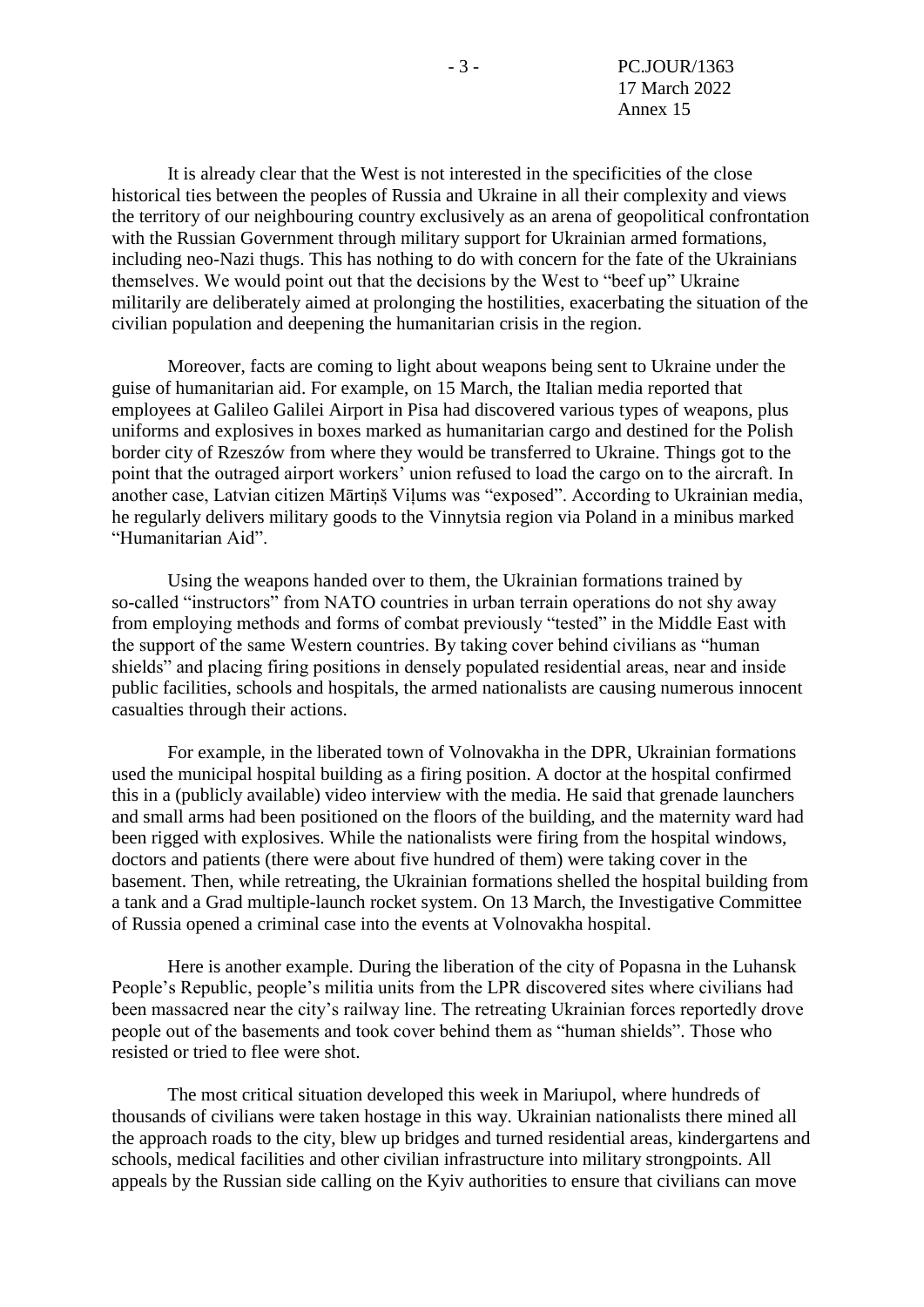to safe areas have been completely ignored. On 14 March, as part of their active operations, special operations units of the Russian armed forces managed to destroy firing points set up by the nationalists on the outskirts of the city. The operation to break through to Mariupol made it possible to open humanitarian corridors and begin the evacuation of its residents, for whom more than 200 buses were organized. Along with the convoy of private vehicles, national staff from the OSCE Special Monitoring Mission to Ukraine (SMM) also left the city.

Incidentally, according to reliable information at our disposal received directly from Mariupol, several SMM vehicles along with their keys were handed over to Azov nationalist battalion fighters back in February. However, during her remarks to the Permanent Council on 3 and 7 March, the OSCE Secretary General, Ms. Helga Schmid, asserted that "[n]ational mission members continue to use … [SMM] vehicles to relocate" and that "[u]nsubstantiated suggestions that military forces commandeered them are dangerous. It endangers the lives of ... people who continue to evacuate and relocate … using OSCE-badged vehicles." This begs the question for Ms. Schmid: were you misinformed about the fate of the SMM-badged vehicles in Mariupol or did you deliberately conceal the fact that they had fallen into the hands of the Ukrainian nationalist Azov battalion? And why did you not disclose the fact that Azov fighters had threatened national SMM staff with violence? Can you confirm this now that the Mission staff have left Mariupol?

On 16 March, another horrific bloody provocation took place in that city. A few days earlier, Azov fighters had gathered hundreds of civilians, including women, children and the elderly, in the building of the Mariupol Drama Theatre. The inside of the building was rigged with explosives, as Mariupol residents who had managed to evacuate the city reported beforehand. A woman from the city spoke about this on video (available in the media). Moreover, on 13 March, eyewitness accounts of such a provocation being prepared by Ukrainian nationalists had appeared on social media. Yesterday, the building was blown up – along with the civilians who had taken refuge inside it. According to the Russian Ministry of Defence, no air strike was carried out by the Russian military, and the building was never considered a target. The Ukrainian nationalists have committed yet another bloody crime, in fact an act of terrorism, against the residents of Mariupol.

Let us now turn to the subject of the evacuation of the civilian population. Guided primarily by humanitarian considerations and in order to ensure the safety of civilians, the Russian Federation has been opening a number of humanitarian corridors every day in the Kyiv, Chernihiv, Sumy and Kharkiv areas (at least thirteen times already). The Russian side has also been agreeing every day to all additional humanitarian corridors proposed by the Ukrainian Government. At the same time, not a single corridor to the Russian Federation has ever been confirmed by the authorities in Kyiv. This is despite the fact that Russia has already received over 2.6 million requests from almost 2,000 settlements in Ukraine with names and addresses of persons wishing specifically to travel to the territory of our country.

And yet they are directly prevented from travelling to Russia. In the Sumy region the other day, for example, Ukrainian nationalists detained some 450 civilians who wanted to leave for the Kursk region of the Russian Federation and forced them to turn back. Yesterday, near Kharkiv, Ukrainian nationalists shelled a convoy of refugees, killing four people and injuring several others. In addition, more than 6,000 people from 22 countries continue to be held hostage by the nationalists throughout the zone of hostilities, as do the crews of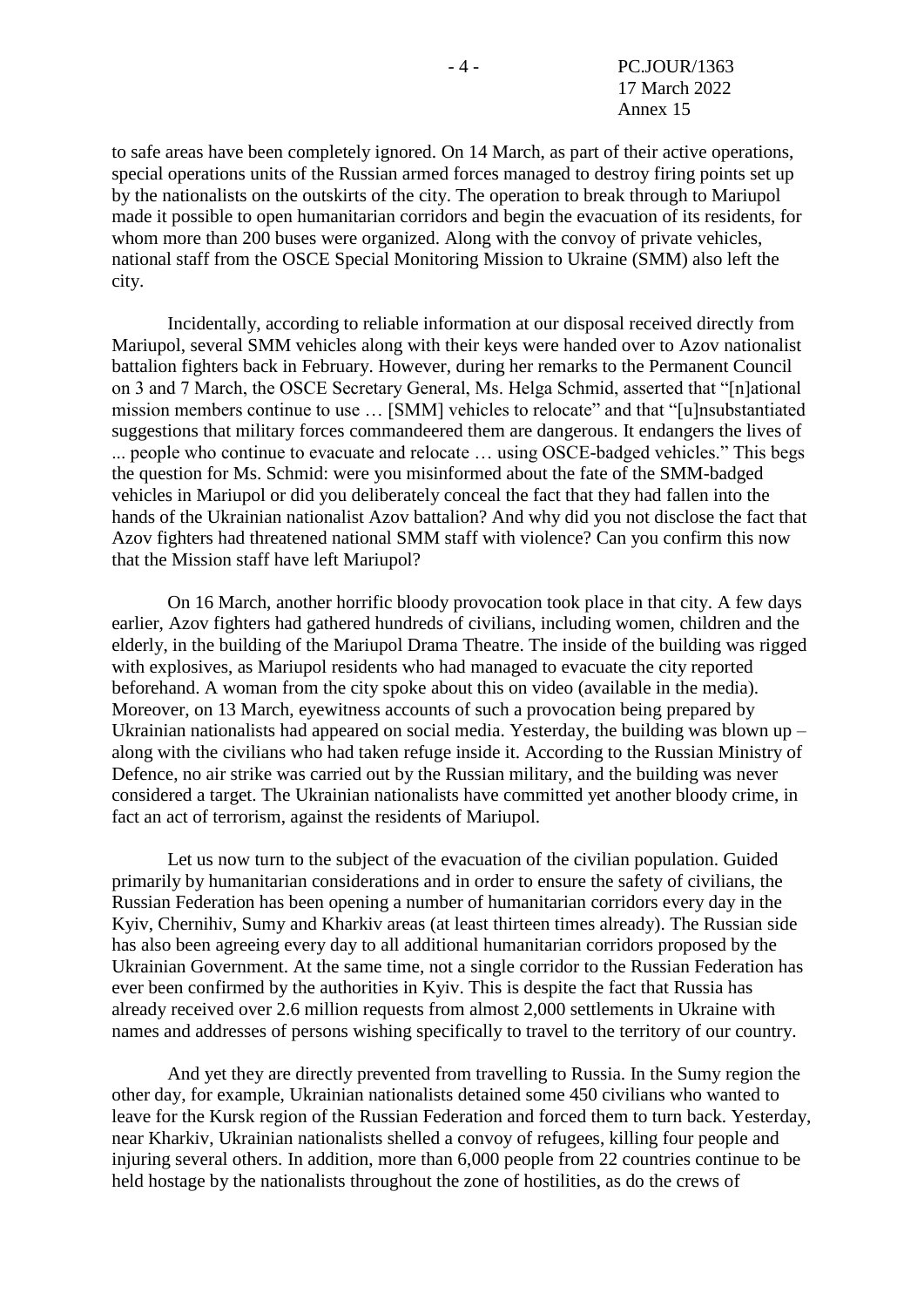70 foreign vessels trapped in Ukrainian seaports because of the extreme threat of mines created by the Kyiv regime in Ukraine's internal waters and territorial sea, along with possible provocations by the Ukrainian armed forces from the shore.

The Ukrainian Government's actions in denying its citizens the right to safely evacuate to Russia appear to be aimed at creating a humanitarian crisis in Europe. Thus, people from Ukraine continue to arrive in EU countries in large numbers. Despite all the obstacles, since the start of the special military operation, the Russian Federation has provided safe passage to its territory for more than 258,000 people, 56,100 of whom are children. More than 9,500 temporary accommodation facilities continue to operate in our country.

At the same time, all the necessary conditions for a peaceful and safe life are being created in the territories liberated from the Ukrainian nationalists, and unhindered access to humanitarian aid is being ensured for the population. There have already been 349 humanitarian actions delivering some 3,000 tonnes of humanitarian supplies.

We draw attention to attempts to instrumentalize the death on 13 March of a US citizen, Brent Reno, who was carrying a *New York Times* identity card. According to his colleague, who was standing next to him at the time of the shelling on the outskirts of the town of Irpin in the Kyiv region, the US citizen was killed by shelling from a checkpoint belonging to Ukrainian formations, who had complete control over this town. Nevertheless, all this time we have heard unfounded accusations regarding Mr. Reno's death, including on the part of official representatives of a number of countries, directed at the Russian military.

As for the allegations heard in this room regarding the nature of Russia's special military operation, as we can see, a number of participating States are stubbornly trying to overlook the manifestations of aggressive nationalism, neo-Nazism and xenophobia in Ukraine. The supporters of these ideas among the residents of Ukraine, nurtured after the coup d'état in February 2014 and cultivating ideas of hatred and violence against Russia and all things Russian, do not meet with condemnation in the West. We are also extremely surprised that the OSCE leadership and functionaries prefer not to respond to them.

On 15 March, during a telethon broadcast to a very wide audience on the nationwide Ukrainian television channel 24, news presenter Fahruddin Sharafmal called live on air for Russians to be killed together with their children. In particular, he quoted one of the organizers and overseers of the Holocaust, Nazi and war criminal Adolf Eichmann: "In order to destroy a nation, you must first of all destroy its children." Addressing Russians in Ukraine, the Ukrainian television presenter said that he adhered to Eichmann's doctrine and would do everything in his power to ensure that Russians and their children never live on this earth. He stressed that when he got a chance to take out the Russians, he would "definitely do it", promising to be "one of the first" to slaughter Russian families. Video footage of that broadcast is publicly available. I should like to hear the reaction of the Chairmanship and also of the OSCE Representative on Freedom of the Media, Teresa Ribeiro, to this. Or will you once again remain shamefacedly silent? Let us emphasize: the rehabilitation and promotion of the ideology of Nazism, which has no place and should have no place on the European continent or anywhere else, has long been very active in Ukraine.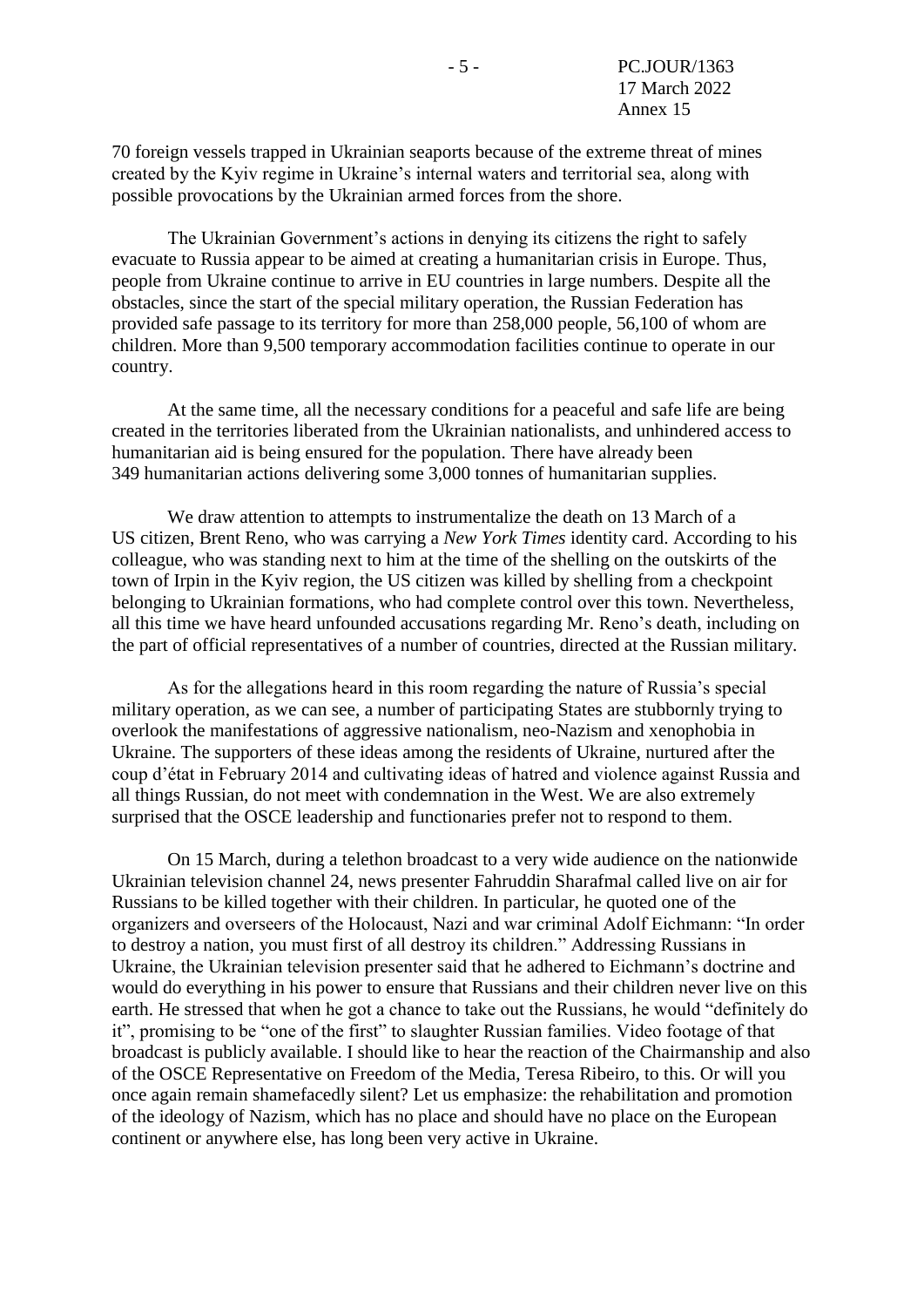- 6 - PC.JOUR/1363 17 March 2022 Annex 15

Incidentally, speaking of European countries, we draw attention to the manifestations of Russophobia – absolutely inadmissible for civilized States – expressed in harassment of ordinary people and in politically motivated rejection of the professional activities of Russian personalities in science, culture and art. Russians are being "erased" from the history of Europe. In this room, too, there have been many occasions when offensive language about Russia, unacceptable for professional diplomacy, has been used, relegating the colleagues who voiced it to the level, to put it mildly, of newspaper sellers. I have only one thing to say to that: beware. Europe has been through this many times before in its relations with Russia – it has never had a good outcome. Nor will it now, even if the leaders of Western countries are not too concerned that their populations will have to pay for the short-sightedness of Russophobic policies, once again subordinated – as has already happened more than once – to transoceanic interests.

In closing, we once again express our disappointment at the attempts by a group of participating States to pressure the OSCE into serving the interests of the geopolitical confrontation with Russia. We urge the Polish Chairmanship to come to its senses, not to destroy the opportunities for constructive dialogue within our Organization and to stop curtailing all the thematic areas of the OSCE's work. In order to find a way out of the current crisis, we need to abandon the fragmented view of what is happening and take due account of the cause-and-effect relationship with an understanding of the full extent of the historical circumstances of the development of States.

We request that this statement be attached to the journal of today's meeting of the Permanent Council.

Thank you for your attention.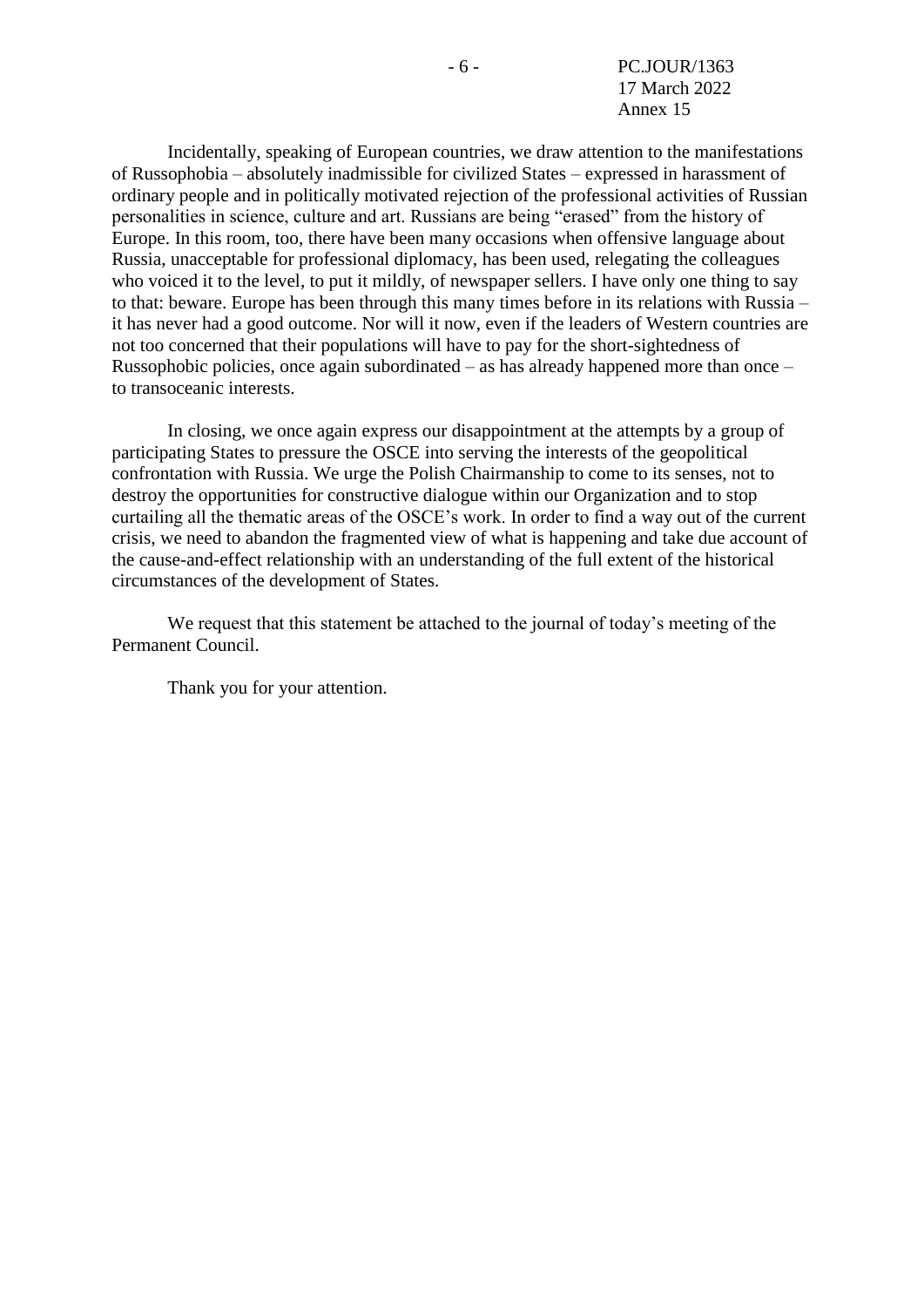

PC.JOUR/1363

Original: ENGLISH

**1363rd Plenary Meeting** PC Journal No. 1363, Agenda item 2

# **STATEMENT BY THE DELEGATION OF UKRAINE**

Mr. Chairperson,

I would like to use my right of reply to the statement of the Russian delegation.

The Russian representative once again delivered a blend of propaganda and fakes.

I was always wondering about the enthusiasm and creativity the Russian diplomats demonstrate while delivering talking points and instructions from the capital.

But yesterday Vladimir Putin replied the best to my question. And I quote: "Any people, and especially the Russian people, will always be able to distinguish the true patriots from the scum and the traitors, and just to spit them out like a midge that accidentally flew into their mouths." End of quote.

The current Russian regime has just passed a point of no return. Now in Russia everything is only about loyalty to the State. And all people, especially those in service, have to prove their loyalty. And one day they will complete their duties here and will need to return to Russia, a new Russia.

But nevertheless, as I repeated on numerous occasions, if you have evidence, so please bring it to court.

Ukraine has already initiated a number of proceedings where this evidence can be present.

And we will step up our work on the legal frontline. In order to bring all responsible to justice. For everything they did against Ukraine.

Against our people. For every act of terrorism of Russian troops on the territory of our State.

As I mentioned in my statement, yesterday the International Court of Justice issued its decision demanding Russia cease its hostilities.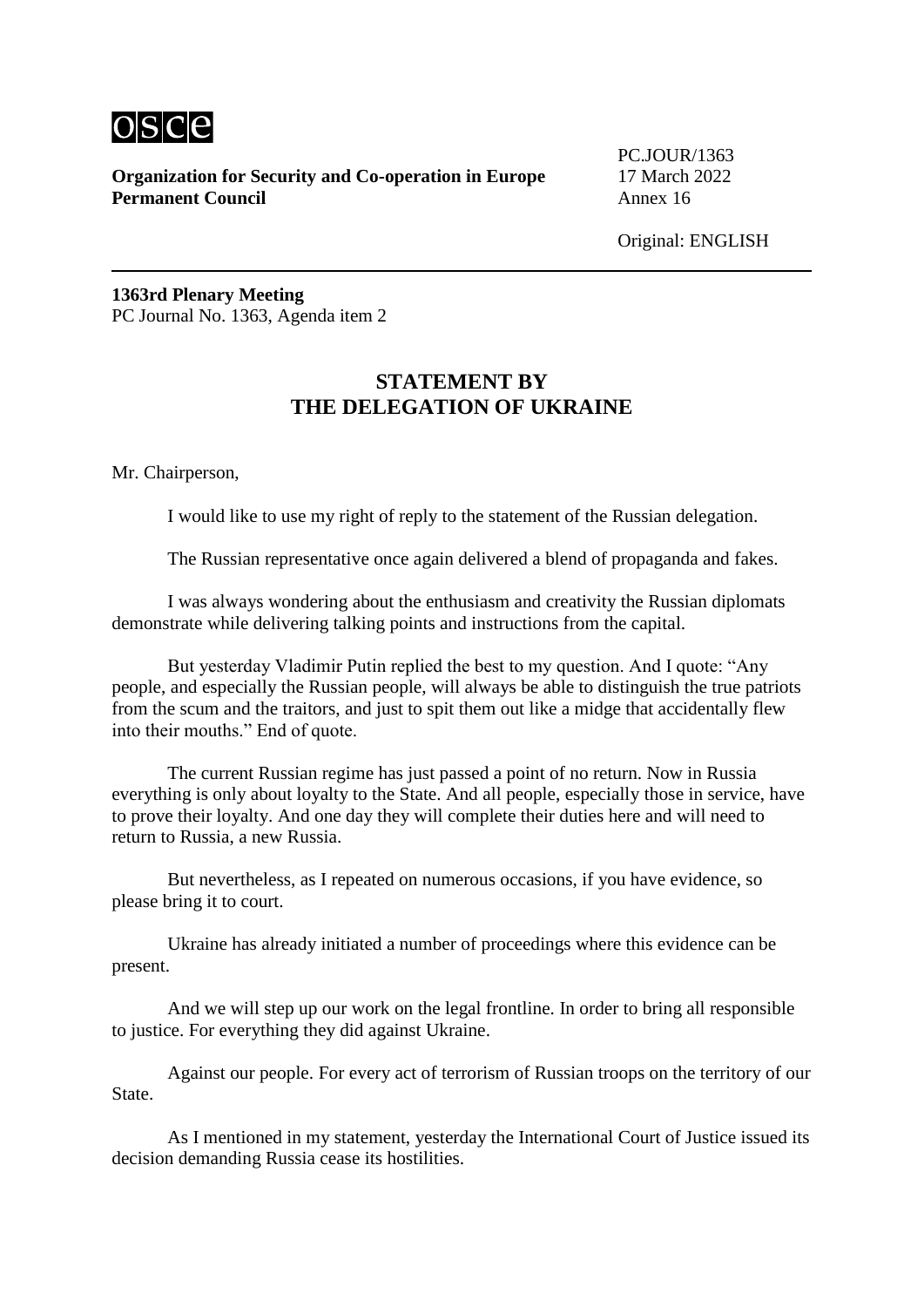Yesterday the President of Ukraine spoke with Karim Khan, Prosecutor of the International Criminal Court (ICC) in the Hague.

He is already in Ukraine and he has already started working.

The ICC Prosecutor has also transmitted a formal request to the Russian Federation asking Moscow to actively engage in this investigation.

But I have strong doubts that Moscow will co-operate.

Because modern Russia is only about fakes.

Its army. Its economy. Its history – everything is fake.

They need these fakes just to continue destruction and to bring new suffering to innocent people.

I kindly ask that this statement be attached to the journal of the day.

Thank you, Mr. Chairperson.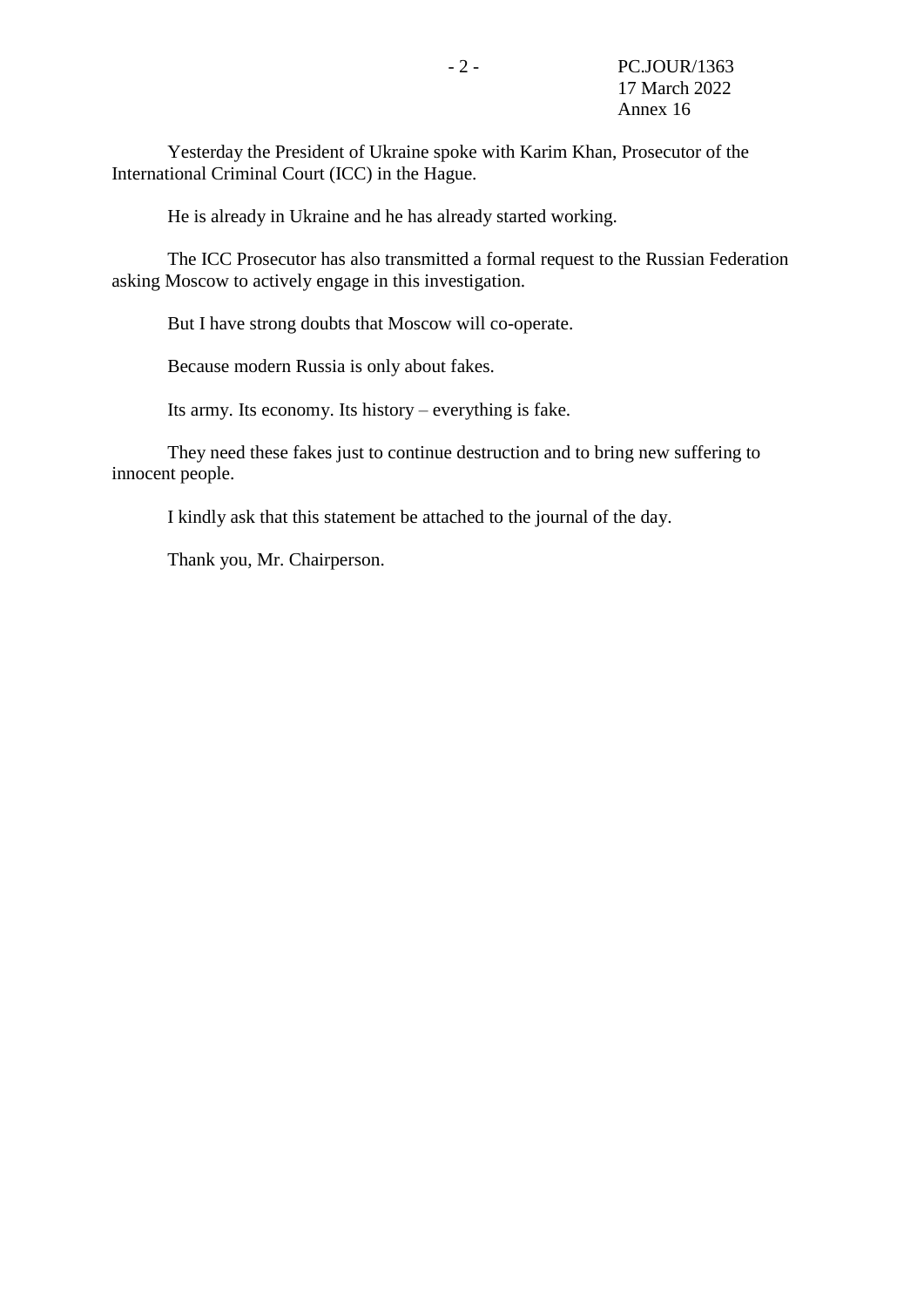

PC.JOUR/1363

ENGLISH Original: GERMAN

**1363rd Plenary Meeting** PC Journal No. 1363, Agenda item 2

### **STATEMENT BY THE DELEGATION OF GERMANY**

Mr. Chairperson, Esteemed colleagues,

This Permanent Council is a remarkable one. It will go down in the history of this Organization, in the history of the OSCE.

When this Permanent Council adjourned at lunchtime today, all of us – the colleagues in the room and those following us online – left the meeting under threat. I have been a diplomat for over 25 years and in all my career have never before experienced anything like today's meeting.

The representative of the Russian OSCE delegation openly threatened us all. He openly and directly threatened his colleagues here. He openly and directly threatened the populations of the OSCE States.

Over the past few weeks in this body, we have all heard many completely unacceptable claims, distortions of history and lies by the Russian OSCE delegation. And we have responded to these utterances. This was again the case today – and it was no surprise.

But the threats here today by the representative of the Russian OSCE delegation in the name of the Russian Government take these utterances by the Russian delegation to a completely new and hitherto unseen level.

The Russian delegation decided to participate in today's Permanent Council meeting only via Zoom. It did not have the courage to make its threats in person.

But that is neither here nor there.

I will not discuss the countless lies and absurd distortions of history by the Russian delegation that it has once again uttered here today. But you can rest assured that we will take note of everything you have said today.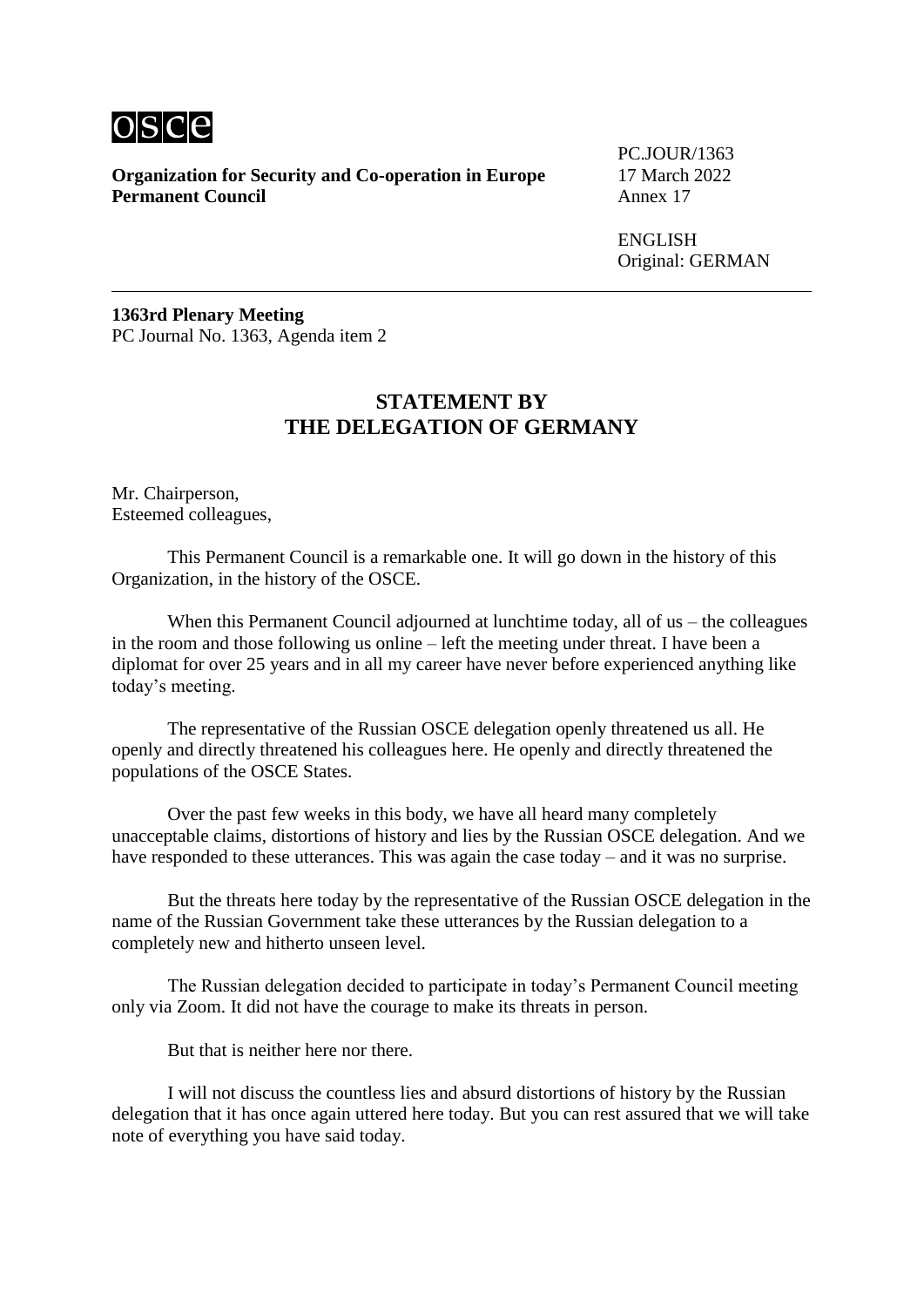- 2 - PC.JOUR/1363 17 March 2022 Annex 17

Thank you, Mr. Chairperson. I kindly ask you to attach this statement to the journal of the day.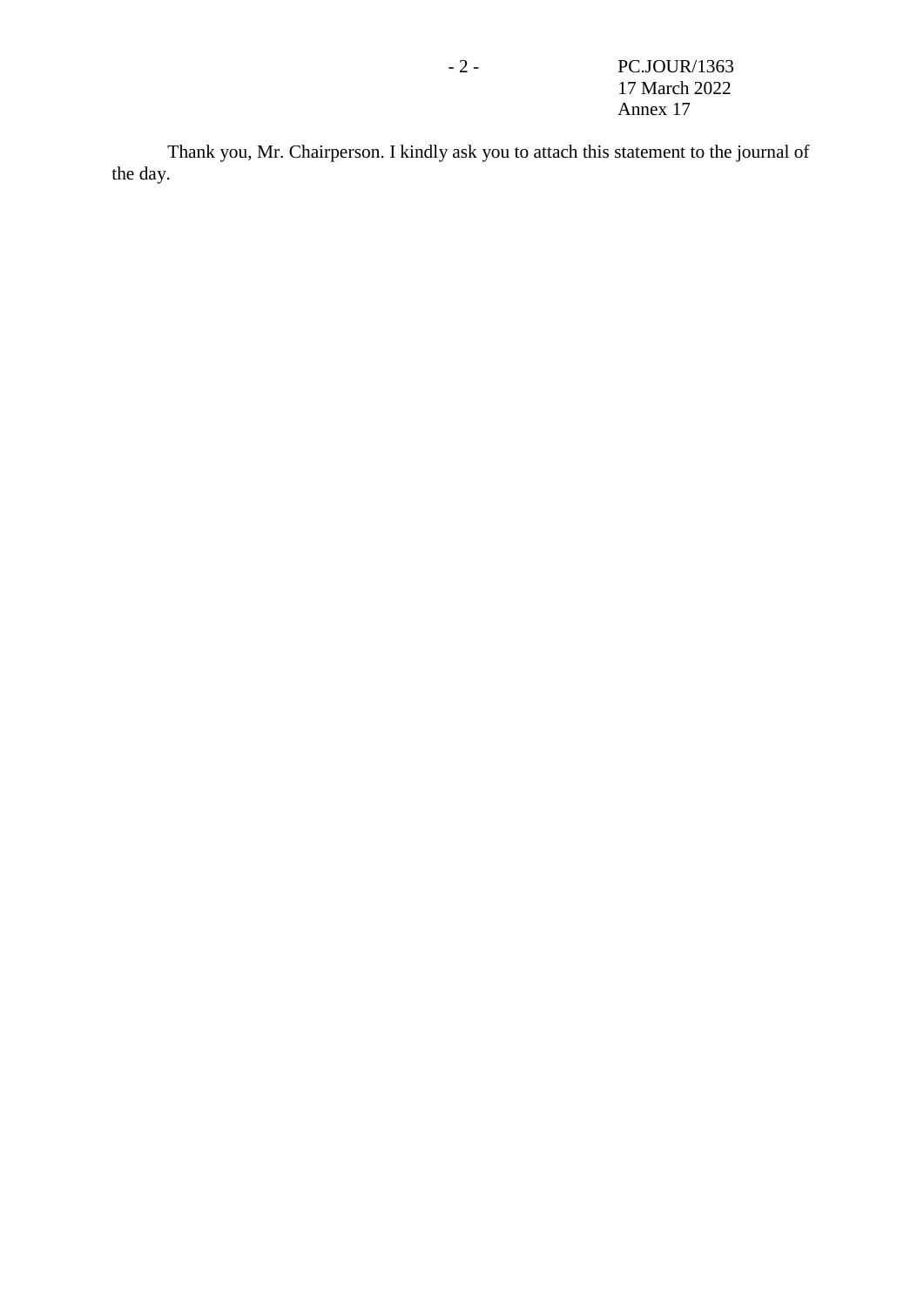

PC.JOUR/1363

ENGLISH Original: GERMAN

**1363rd Plenary Meeting** PC Journal No. 1363, Agenda item 2

### **STATEMENT BY THE DELEGATION OF GERMANY**

Mr. Chairperson, Esteemed colleagues,

In his new intervention just now, the Russian representative said that there is a difference between warnings and threats and referred to history in doing so.

I should like to reply to the representative of the Russian Federation. If you warn us of something over which you have influence, this is a threat.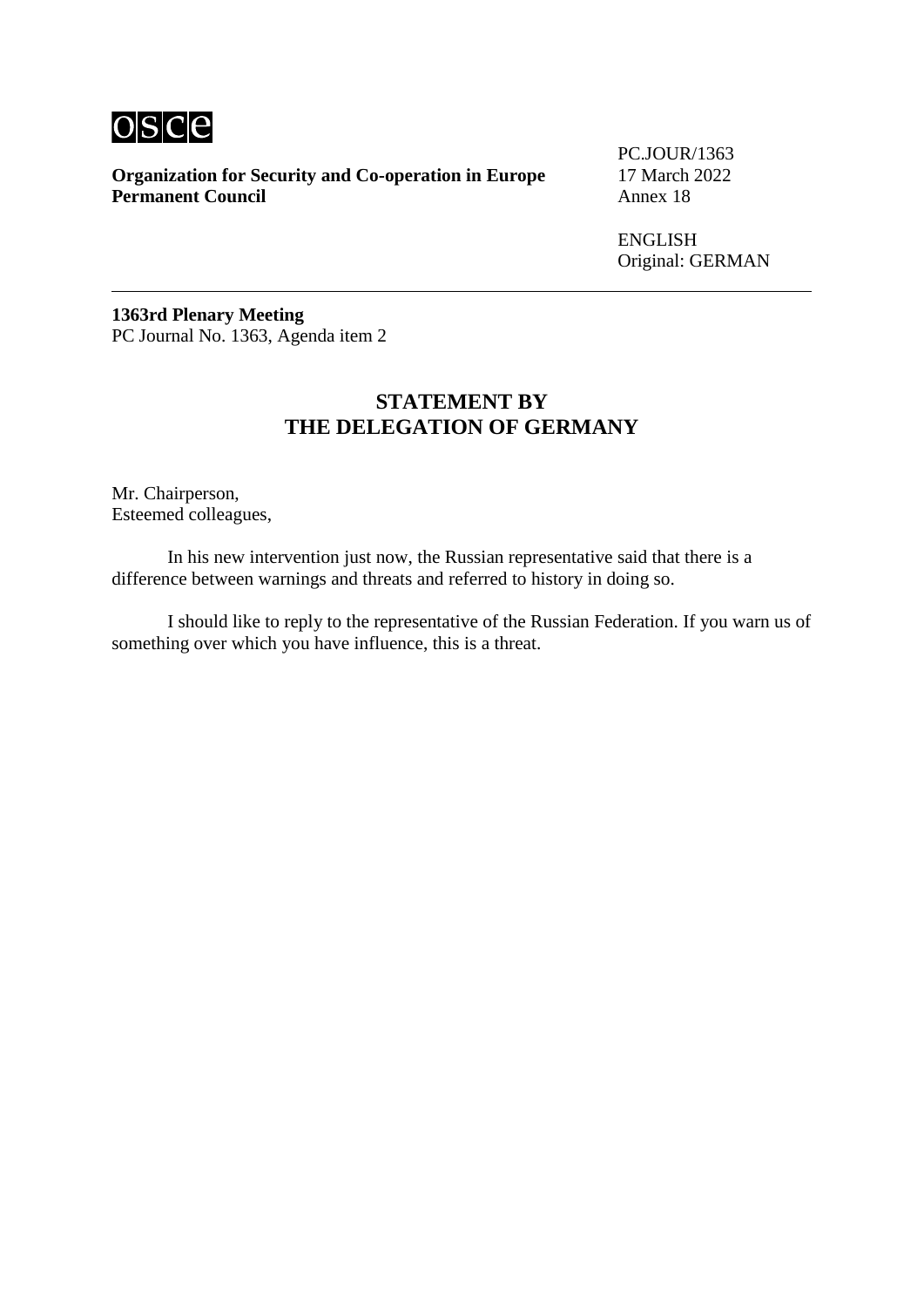

PC.JOUR/1363

ENGLISH Original: ITALIAN

**1363rd Plenary Meeting** PC Journal No. 1363, Agenda item 2

# **STATEMENT BY THE DELEGATION OF ITALY**

Thank you, Mr. Chairperson,

I should like to exercise my right of reply.

I refer to the statement by the Russian delegate, in particular to what he said happened at Pisa airport in Italy. In that regard, I fear that the Russian Federation has failed to take into account the full content of the reports in the Italian press and has chosen instead to make selective references.

I am sure that the Russian delegation will have read in the same press that the competent authority, the Joint Operations Command (COVI), provided all the information on the equipment destined for Ukraine, which was duly loaded on to the civilian flight.

We believe that it is very important to quote a news item in its entirety and not in a partial and misleading way.

I formally request that this statement be attached to the journal of the meeting.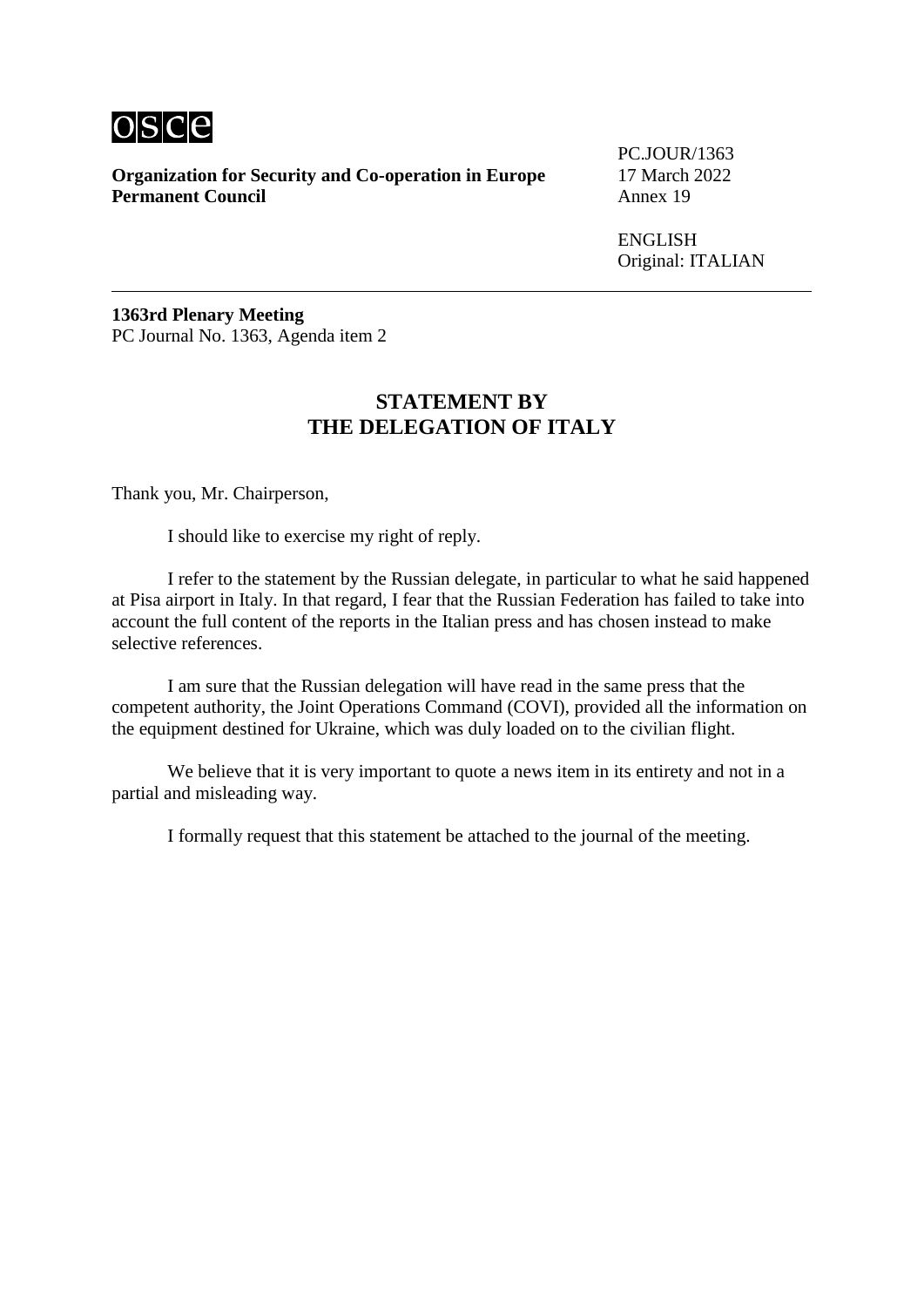

PC.JOUR/1363

Original: ENGLISH

**1363rd Plenary Meeting** PC Journal No. 1363, Agenda item 2

# **STATEMENT BY THE DELEGATION OF NORWAY**

Mr. Chairperson,

Let me exercise my right of reply.

Every week in this Council, we are seeing attempts by the delegation of the Russian Federation, the very aggressor, to create an alibi for its military invasion of Ukraine, which is in fact a clear violation of the territorial integrity of Ukraine, and of the fundamental obligations and principles of international law.

If Russia cared about war crimes, civilian losses, and the overall humanitarian situation in Ukraine, it would stop the war and withdraw its troops, and it would stop bombing, homes, hospitals, and schools throughout Ukraine.

Again, I would like to urge Russian colleagues to stop the false accusations, and to convey to Moscow that this war needs to be stopped immediately.

Mr. Chairperson,

For the record, we would have preferred it if Russia would also take part in the discussions in this Council under today's agenda item 1, as carefully formulated by the Chairmanship. As stated by the Canadian colleague this morning, I think the wording of that agenda item is as close to a compromise that we can come.

Thank you.

I request that this statement is attached to the journal of the day.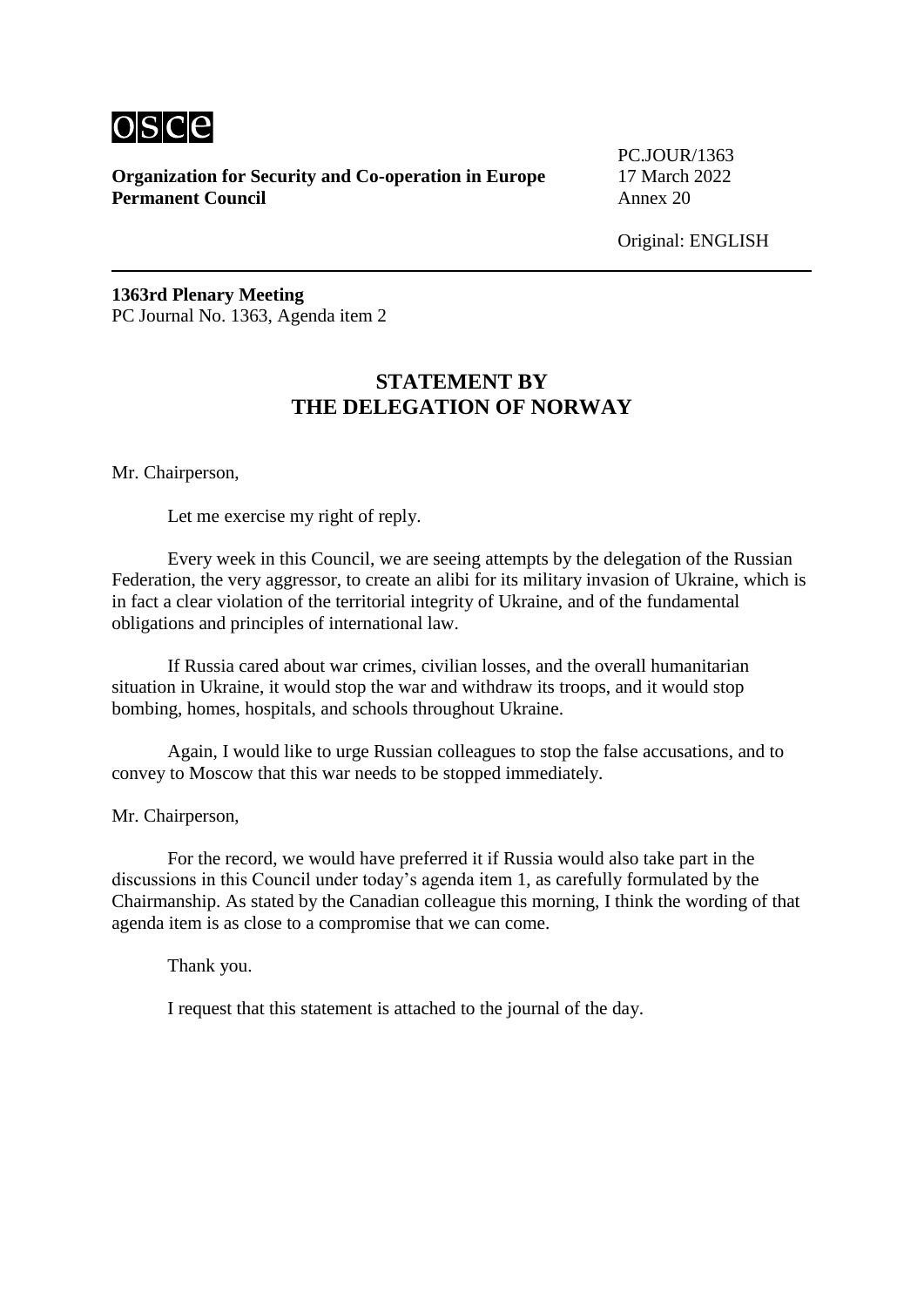

PC.JOUR/1363

Original: ENGLISH

**1363rd Plenary Meeting** PC Journal No. 1363, Agenda item 2

# **STATEMENT BY THE DELEGATION OF CANADA**

#### Mr. Chairperson,

I was not intending to speak under this item, whose deceitful title is abhorrent to Canada. However, I would like to exercise my right of reply in response to the statement made by Mr. Buyakevich. I would ask that this reply be attached to the journal of the day, together with my earlier right of reply to Belarus under the main agenda item.

#### Mr. Chairperson,

The Russian Ambassador, Aleksander Lukashevich, is not here to represent his country today. I deeply regret that he does not see this humanitarian catastrophe as worthy of his engagement, either in person or even virtually, let alone worthy of any evidence of remorse or empathy, as our Icelandic colleague noted last week. And yet, despite his lack of engagement, I am sure, as we have seen before, that the comments made today by Maxim Buyakevich will show up later today on mid.ru as having been delivered by Ambassador Lukashevich. That will be just another small lie, in many ways inconsequential compared to the list of lies we have just heard, but still symbolic in terms of the value that the Russian Government places on the truth. As we are seeing ever more regularly, the Russian Federation is using this Council to perpetuate its false narrative to its domestic audience.

#### Mr. Chairperson,

For eight years, we saw an uneasy but broadly stable ceasefire along the line of contact in Donbas. For eight years, there was no attempt by Ukraine to attack or retake the occupied areas of Donbas by force.

And yet, Russia would have us believe that somehow, at the moment when 200,000 Russian troops were finally fully in place, after a year of preparation and build-up, Russia would have us believe that somehow Ukraine decided that that was the moment for Ukraine to launch an attack against these areas. And Russia would have us believe that it was for this reason that Russia invaded Ukraine. This is ludicrous, and this is not why Russia invaded Ukraine. This is one of the fundamental lies upon which Russia has attempted to justify its unjustifiable war of aggression against Ukraine. Everything else following that has been further lies to attempt to create more retroactive justification for Russia's decision to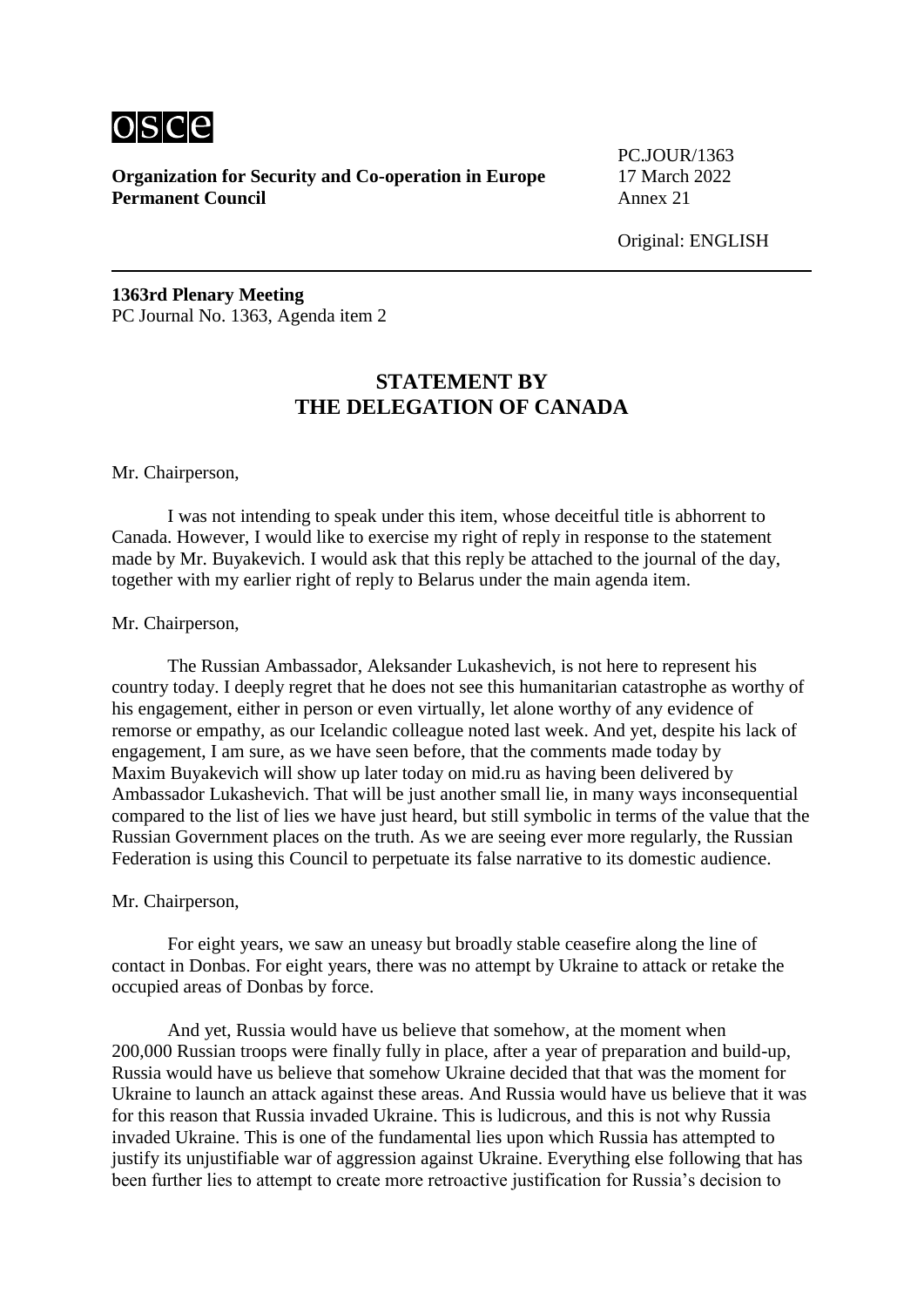launch a war against Ukraine, and for its subsequent daily decisions to target civilians, hospitals, schools, medical centres, buildings like the Mariupol Drama Theatre being used to shelter civilians from Russia's bombing.

But all of these lies are built on an even more fundamental lie, and that lie is the real reason that Russia has launched this war. It is a lie that exists only in the mind of authoritarians like Vladimir Putin: it is the lie that Ukraine is not a real nation, that a Ukrainian people does not really exist. But the Ukrainian people do exist, as a nation united across ethnic, religious and linguistic lines, united more than ever since Russia's aggression against its sovereignty in 2014. And the Ukrainian people have risen up in response to Putin's invasion of their country. They have demonstrated unequivocally their commitment to their nation's sovereignty, to their right to elect their own leaders, to make their own choices. They have demonstrated their commitment to human rights, to strengthening the rule of law, to raising their children and building their country in peace and free from Russian aggression.

The loss of civilian lives across all of Ukraine is deeply tragic. If only Russia had not started this war against Ukraine, all of this heart-wrenching human suffering by the Ukrainian people would have been avoided.